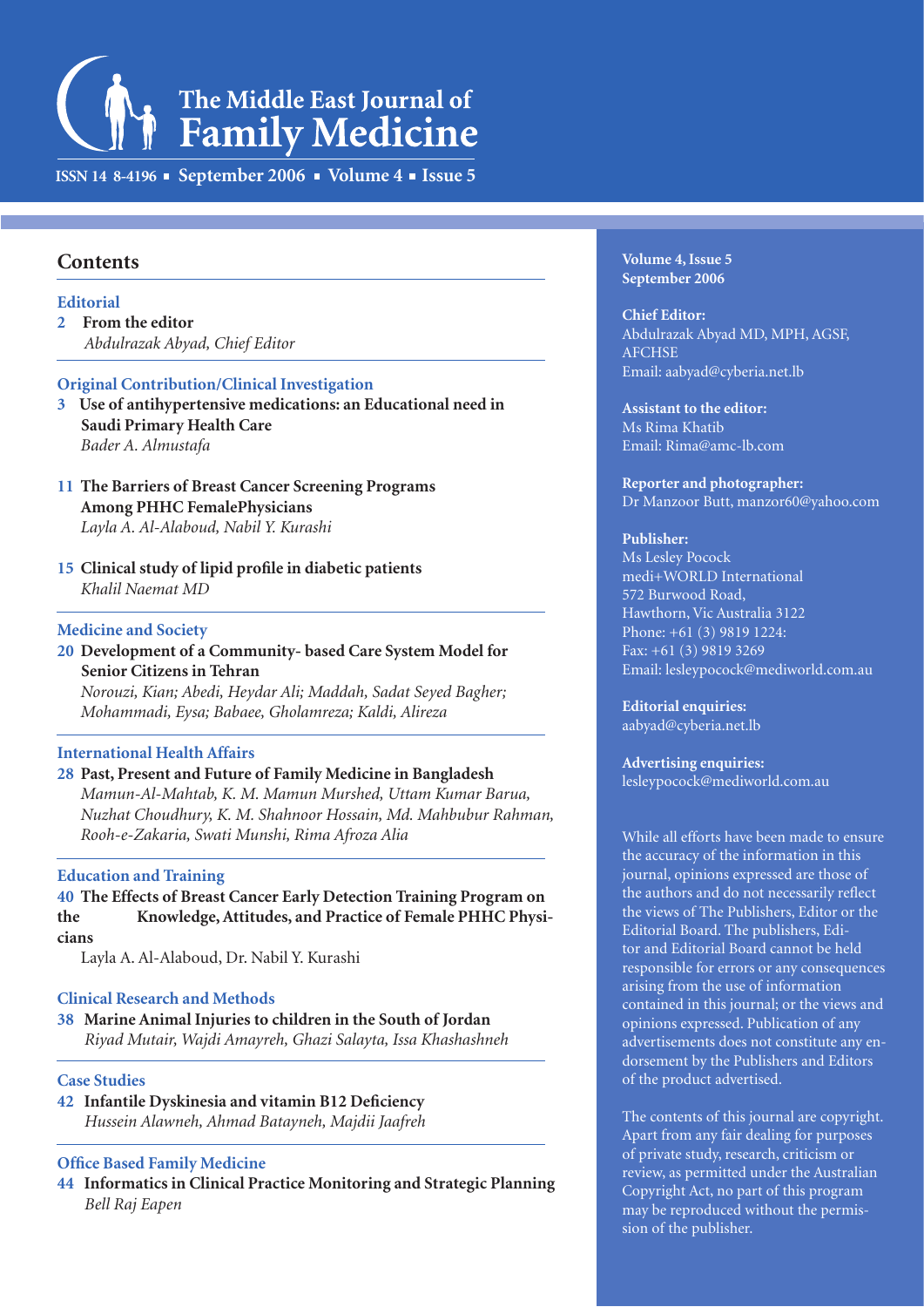#### **Dr Abdulrazak Abyad MD, MPH, MBA, AGSF , AFCHSE** *Chief Editor*

This is the fifth issue of the journal this year and we as of next issue , the MEJFM will provide a series of articles on the theme Focus on Quality Care. Each Focus will be written by experts in the field and will be published in one volume at the end of the series.

This issue is rich with a good number of research papers from the region. A study from Saudi Arabia investigate the use of antihypertensive medications in primary health Care. The aim of the authors were to find out the pattern of prescription of antihypertensive medications in Saudi primary health care, that will help in the identification of educational needs of practicing physicians. The study was a cross sectional study that included 13 primary health care centers. This study reveals evidence suggesting inadequate use of antihypertensive medications in PHC.

A study from King Hussein medical center looked at the lipid profile in diabetic patients. The aim of the study is to look at hypertriglyceridaemia, its age and sex distribution and prevalence in NIDDM and IDDM. One hundred and twenty patients of well established diabetes mellitus were included in the study. The authors concluded that Hypertiglyceridaemia is the most common lipid abnormality in diabetes mellitus, which is more common in NIDDM than IDDM.

In their first paper the Bangladesh Primary Care Research Network (BPCRN), reviewed the Past, Present and Future of Family Medicine in Bangladesh. The authors stressed that the aim of establishing a structures primary health care in Bangladesh with Family Medicine as an independent specialty can be achieved with priority government support and sincere cooperation from the medical fraternity. One of the aim of BPCRN is to contribute in achieving this goal.

Breast cancer detection and barrier to screening is discussed in two papers by Dr Al-Alaboud L & Kurashi NY. In the first study the authors studied The Barriers of Breast Cancer Screening Programs Among PHHC Female Physicians. This was achieved with a survey of 75 female PHC physicians in 43 Primary Health Centers regarding the barriers in implementing of breast cancer screening.

The main barrier of the BC screening program which may be instituted by PHCs female physicians was unavailability of a national screening program. Other barriers include time pressure, lack of training on the part of the physician, lack of good communication, there were not enough facilities in the PHHCs, lack of women cooperation and trust, walk-in clinic, and social and cultural reasons.

The authors recommended the development and institutionalization of breast cancer screening program, massive educational program on breast cancer. In the second paper the authors studied the effects of The Effects of Breast Cancer Early Detection Training Program on the Knowledge, Attitudes, and Practice of Female PHHC Physicians. A total of 45 PHCCs' female physicians participated in a workshop on knowledge of BC concepts and skills was developed and implemented on the participants. In this study before intervention was given, the physicians had good knowledge about breast cancer and early detection but scored low regarding practice of BC early detection and had negative attitude of it too, and after the educational program, there were significant positive changes in physicians KAP.

A paper from Iran discussed the development of a Community- based Care System Model for Senior Citizens in Tehran. In Iran a considerable percentage of old people " live " in the society who need to receive specialized health services. In order to respond to these care needs, developing and implementing health and social care systems with consideration of relevant factors such as : existing resources and facilities; social and cultural issues and characteristics of each groups of elders seems to be necessary.

A study from Dubai reviewed the topic of Informatics in Clinical Practice The author stressed that though the implementation of a proper Electronic Medical Records system may be unaffordable for a small clinic most of the clinics use some form of computerized patient records. Detailed analysis of the data from these systems can provide information on key performance indices invaluable for strategic planning.

Dr Mutair et al, studied marine animal injuries to children in the South of Jordan. A total of 152 patients, who sustained different marine animal injuries in the Gulf of Aqaba were included in the study. SeaUrchin was the commonest cause of injuries while Stonefish was the cause of most serious injuries. A case report on the effect of vitamin B12 deficiency on infantile dyskinesia in an 11-months old female infant is presented.

At the end I would like to thanks all the contributors and looking forward for next issue in Nov.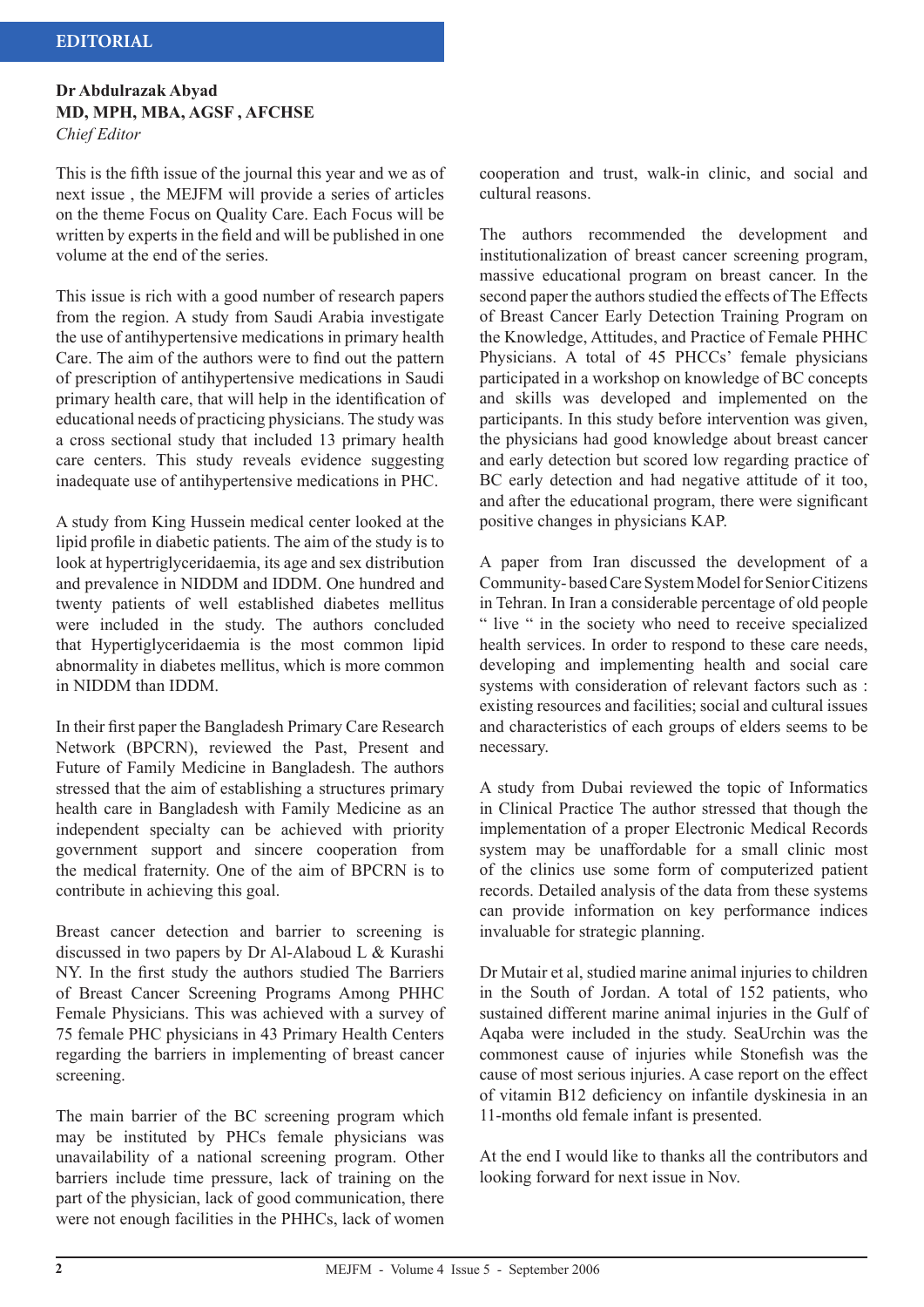# **Use of anti-hypertensive medications: an Educational need in Saudi Primary Health Care**

**Bader A. Almustafa**, MBBS, DPHC (RCGP), ABFM, SBFM Consultant Family Physician, Hypertension and CVR clinic, Qatif-3 PHC Center

> **Hashem A. Abulrahi,** MBBS, DFEpid Senior Epidemiologist, Department of Epidemiology

Qatif Primary Health Care P.O. Box 545,Qatif 31911, Saudi Arabia Tel. +966 3 852 6834, Fax. +966 3 852 2711, E-mail: bader@alqtif.org

**Key words:** Primary care, educational need, hypertension, Saudi Arabia, antihypertensive medications, audit

#### **ABSTRACT**

**Objective:** To describe the pattern of prescription of antihypertensive medications in Saudi primary health care, which might help in the identification of educational needs of practicing physicians.

**Methods:** Cross-sectional study in PHC centers in Qatif, Saudi Arabia. Half of the adult hypertensives who were followed up (F/U) in 13 out of 26 PHC centers were selected, randomly. Doctors from participating centers collected data from charts of 320 patients in regard to the use of antihypertensive medications.

**Results:** Patients on no medication, monotherapy and combination therapy were 6.6%, 65.4%, and 28%, respectively. Beta-blockers (BB), diuretics, angiotensin converting enzyme inhibitors (ACEI), calcium channel blockers (CCB) and methyldopa were used by 62.2%, 36.3%, 22.8%, 4.4% and 1.9%, respectively. Most of the CCB were short-acting (SA-CCB). ACEIs were used in 33.8% of diabetic hypertensives. Half of the patients were on maximum or high-dose medications.

**Conclusion:** This study shows evidence of many drawbacks in use of antihypertensive medications in PHC which mandates consideration by the decision makers, practicing physicians, supervisory and educational bodies.

# **INTRODUCTION**

Hypertension (HTN) is a common health problem in eastern Saudi Arabia. The prevalence, among adult population, has been estimated to range from 4.75% to 25.6% [1,2] and constitutes 1.8-3.8% of total consultations to PHC.[3]

Five main drug classes are used, worldwide, to control HTN. These include diuretics, beta-blockers, calcium antagonists (CCB), angiotensin converting enzyme inhibitors (ACEI), and angiotensin II antagonists (ARB).[4] In some parts of the world, however, alphaadrenergic blockers, reserpine and methyldopa are also used frequently.[4] Although there is no reliable or consistent evidence yet, that indicates substantive differences between drug classes in their effects on blood pressure, there are important differences in the side-effect profiles of each class.[5,6] In addition, there are important differences in the amount of evidence available from randomized controlled trials on the effect of treatment on morbidity and mortality. A large body of data demonstrated benefits of thiazide diuretics and thiazide/ BB combination, while fewer data are available about calcium antagonists and ACE inhibitors.[4] Recently, doubts are rising towards the single use of BB, especially in the elderly. [7]

There is general agreement on the principles governing use of antihypertensive drugs to lower blood pressure, independent of the choice of a particular drug. These principles include the use of low doses of drugs to initiate therapy, and the use of appropriate drug combinations to maximize hypotensive efficacy while minimizing side effects. [4,8,9]

Thus, selection of appropriate drugs is of great importance because of wide variations in adverse effect, benefit, contraindication, and cost.

Little is known about the current practice of PHC physicians in eastern Saudi Arabia, in terms of choice of medications and their dosages. This study aims to describe and discuss the pattern of prescription of antihypertensive medications in eastern Saudi primary health care, which might help in the identification of an educational need of practicing physicians.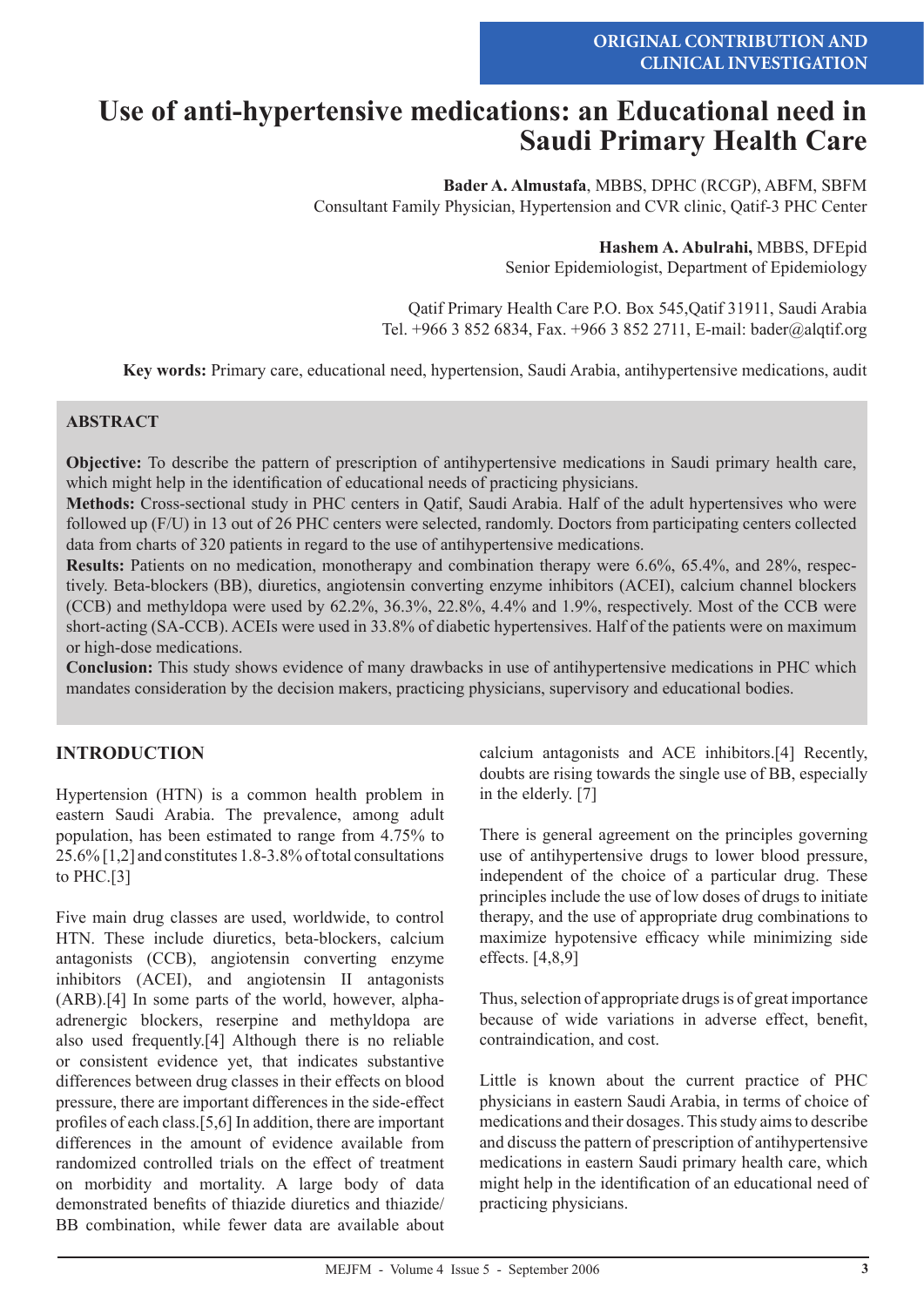### **ORIGINAL CONTRIBUTION AND CLINICAL INVESTIGATION**

# **MATERIALS & METHODS**

This study has been carried out, in Qatif district, on the eastern coast of Saudi Arabia, where a population of nearly 500,000 individuals are served by 26 PHC centers (PHCCs).[10]

A weighted, systematic, random sample of 13 (50%) PHCCs were chosen after stratification by the total number of hypertensive subjects registered in each center.

In each sampled center, 50% of registered male and female hypertensives were selected using systematic random sampling. Cases showing no visits in last three months were excluded. Missed medical files and inconsistent medical file numbers were treated as non-responders.

Trained nurses reviewed and collected data from medical records of 320 selected subjects. A pre-defined spreadsheet was used to collect demographic data, duration of HTN, diagnosis of co-morbidity and type and dose of antihypertensive medications used. Data was reviewed and verified by trained physicians working in the same center, and one of the authors.

Categorical data was cross-tabulated, while continuous data was re-coded into groups of interval. Data was tested for normality using kurtosis and skewness standard error. Normally distributed data was tested for significance, using Chi Square [2], Fisher's exact test and Pearson's correlation test, where applicable. Nonparametric categorical data was tested using Mann-Whitney U (MWU) test. Stepwise logistic regression was used to explain the use of high-dose medications. Confidence interval (CI) of 0.95 was calculated for different variables. A p-value of < 0.05 was considered statistically significant. Epi info statistical software version 6.0 was used for data entry, while Statistical Package for Social Sciences version 10 was used for revision and analysis.

Pilot study has been carried out in one PHCC, upon which data collection spreadsheets were modified.

#### **RESULTS**

Out of 320 hypertensive patients 302 (94.4%) were on anti-hypertensive medications, at the time of the study. Table 1 describes the demographic characteristics of these patients. Most (86.5%) of recently diagnosed hypertensives (duration of hypertension less than a year) were on medications, while 94.2% of older hypertensives (hypertension duration of five years or more) were on medications.

female patients was  $1.4 \pm 0.6$  and  $1.3 \pm 0.6$ , respectively. However, no significant difference was noted (p=0.11) MWU.)

Table 2 shows the number of anti-hypertensive medications used. Number of medications correlates poorly with age (Pearson correlation coefficient=.058;  $p=3$ ), in both male and female patients, while correlates positively with duration of HTN (Pearson correlation coefficient=.151; p=.007), as shown in figure 1.

Five main classes of antihypertensive medications were in use as monotherapy or in combination of two or three as illustrated in figure 2. The characteristics of hypertensive patients using each of these classes differ significantly as shown in table 3.

All diuretics used were hydrochlorothiazide (HCTh). Its total daily dose ranged from 12.5mg to 100mg. However, 89.7% of prescribed HCTh were in doses of 25mg, while 4.3% had a daily dose of more than 25 mg.

Atenolol was the main ß-blocker used by all patients using ß-blockers, except one who was using propranolol. Total daily dose of atenolol ranged from 25mg to 100mg, out of which 73.4% were prescribed a dose of 100mg.

Captopril was the main ACEI used by all patients using ACEI, except two patients who were using enalapril. Total daily dose of captopril ranged from 10mg to 100mg. Out of these, 95.9% have a daily dose of 75 mg or less.

All CCBs were nifidipine. Three patients (21.4%) were on long acting nifidipine while the remaining 78.6% were on short acting preparations. Total daily dose of nifidipine ranged from 10mg to 40mg. Out of these, 42.9% have a daily dose of more than 20 mg. Total daily dose of methyldopa ranged from 500mg to 750mg.

Use of high-dose medications was common in 153 (50.7%) patients which show significant correlation with number of medications used (Pearson correlation coefficient=  $0.263$ ; p<.001) as shown in figure 3, and use of BB and ACEI as shown in table 4. By stepwise logistic regression the use of BB (B=3.434; Wald test 48.149; p<.001) and no. of medications (B=1.101; Wald test 7.891; p=.005) were significant predicting variables for the use of high-dose medications, while age, sex, duration of hypertension, diagnosis of DM, place of follow up, use of other classes of medications, level of SBP, and level of DBP were not.

#### **DISCUSSION**

Mean  $\pm$  SD number of medications used in male and

The proportion of HTN patients on non-pharmacological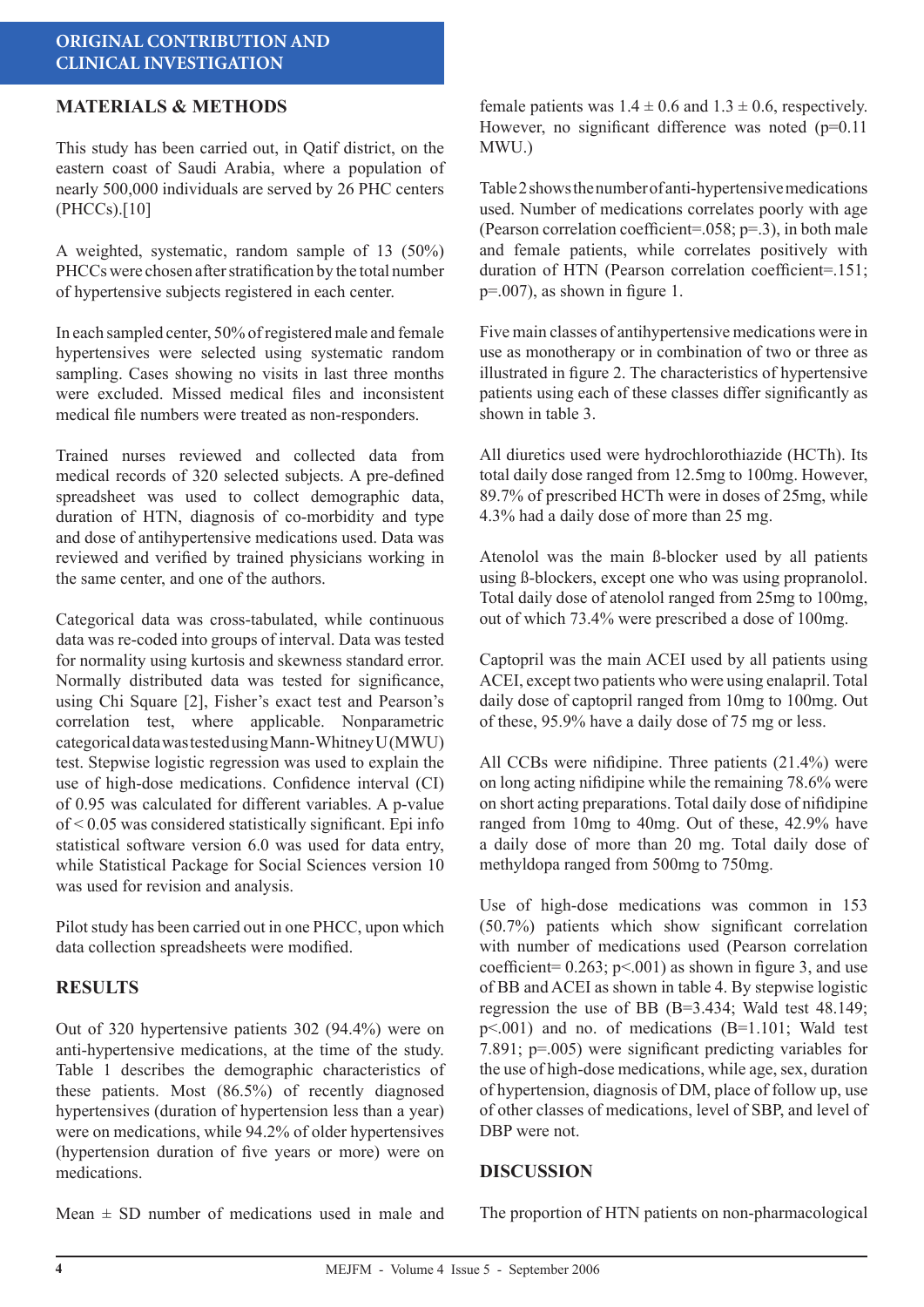# **ORIGINAL CONTRIBUTION AND CLINICAL INVESTIGATION**

regimens (5.6%) is, relatively, low. This is in comparison to other studies, which documented a higher range of 9.49% to 38.4%. [11,12,13,14] However, the same finding has been reported in a hospital-based study in Hong Kong.[15] Studied PHCC used to refer most newly diagnosed cases of hypertension to hospital for evaluation and start of treatment. This might explain this low proportion of hypertensive patients on no medication. However, this has to be ascertained, in view of the regionally reported high prevalence of metabolic risk factors in hypertensive patients.<sup>[16,17]</sup>

The mean number of anti-hypertensive medications is 1.3 and increases with the duration of HTN, which might reflect increasing age, co-morbidities and worsening of control. However, this relationship has been shown widely.[15,18] Patients on monotherapy constituted 64%, which is comparable to data presented from northern Saudi Arabia, Bahrain and few European countries.[19,20,21] However, it is far less than those figures (80.4-82.1%) presented in other parts of eastern Saudi Arabia ?22,?23 and is far more than those (29.1%-50.8%) presented in Lebanon, Finland, Italy and United States. [12,14,18,24] This relative low proportion of patients on combination therapy might be reflected as lower control of BP, [8,9,25] which might be worsened, further, by the wide variation noticed in practice of different centers.

On the other hand, irrational combinations were found in 5% of the patients, who were using BB and ACEI. [4]

ß-blockers were the main drug of choice (62.2%) for both male and female patients, whether as single therapy or in combination with other medications. These patients tend to be younger in age, which might be explained by increasing hemodynamic adverse effect at older age.[26] High use of ß-blockers is demonstrated, as well, in Bahrain (65.5%) Khobar (55.4%), Finland (51%) and Hong Kong (51%),[18,20,22,23] while lower rates were reported in Lebanon, United States and many European studies (12.9-27%) which show higher use of ACEI, thiazide diuretics or CCB. [11,12,14,18,19] The extensively high proportion of ß-blockers used in this study might be attributed to affordability of the medication and relative younger age of our population. However, it is worrying in the context of its diabetogenic effect and the increasing doubts on the use of non-combined atenolol. [7]

Thiazide diuretics were second in popularity (36.3%) in this study, with higher tendency in older age patients and non-diabetics. Apart from higher proportions (42%) reported in Trinidad, remarkably lower proportions were reported in different studies (4%-27.4%). [11,12,14,19] Though a high proportion of patients used thiazide in comparison to other studies, this remains far from the international recommendation of having HCTh part of all HTN patients, unless contraindicated or other classes are compellingly indicated. [4,8] The tendency for older age might be attributed to its favorable effects in older age. [26] On the other hand, physicians might avoid prescribing thiazide diuretic for their diabetic hypertensives due to its dose-related adverse metabolic effect on glucose and lipids. [6]

One fifth of non-diabetics were using captopril ACEI, while only one third of diabetics were using it. This is far from what is expected and recommended for the use of ACEI in DM-HTN for its protective effect on propagation of diabetic nephropathy.[27] However a similar finding is shown in Bahrain [28] and the United States (39.3%).[14] This low use of ACEI might be attributed to unavailability of single- dose formula, unawareness of the practicing physician to its protective effects or intolerability to cough which is a well known adverse effect of the drug.[29] In such cases, the lack of an alternative angiotensin receptor blockade (ARB) in PHCCs makes the choices even more limited.[4]

CCBs were used in small proportion (4.4%) in comparison to other studies (8%-35.9%).[12,14,19] This low proportion might be related to the concerns of the association of SA-CCB with increased risk of myocardial infarction in elderly and ischemic heart disease patients. [30] Despite the fact that SA-CCB are not approved for management of HTN patients, but LA-CCB,[30] short acting nifidipine is the major CCB used in this study. Inaffordability of LA-CCB and lack of updated information might be reasons for such practice.[31]

Methyldopa was used by only 1.9% of patients, which is similar to figures noted in the United States  $(1.8\%)$ .[14] Its limited use is well understood in view of its frequent CNS adverse effects.[32] This limited use is, however, much lower than figures reported in other studies from Saudi Arabia (4.5%),[22] Bahrain (8.5%),[20] Lebanon (13.6%),[12] Hong Kong (3.5%),[25] and Trinidad (33%). [11]

Dose of anti-HTN medications was high in half of this study population. However, it is BBs which were found to be the main predictor for this practice. This might be influenced by the available form of BB in studied PHCCs, which was a 100 mg tablet of atenolol. This conclusion is further supported by the low use of high dose HCTh (4.3%) and captopril (4.1%) which are available as medium-dose 25 mg HCTh tablets and low-dose 25 mg captopril tablets. This must be considered in view of the association of high doses of anti-HTN medications with higher incidence of metabolic and hemodynamic AE. [33] Variation in the practice of PHCCs is wide, as noticed in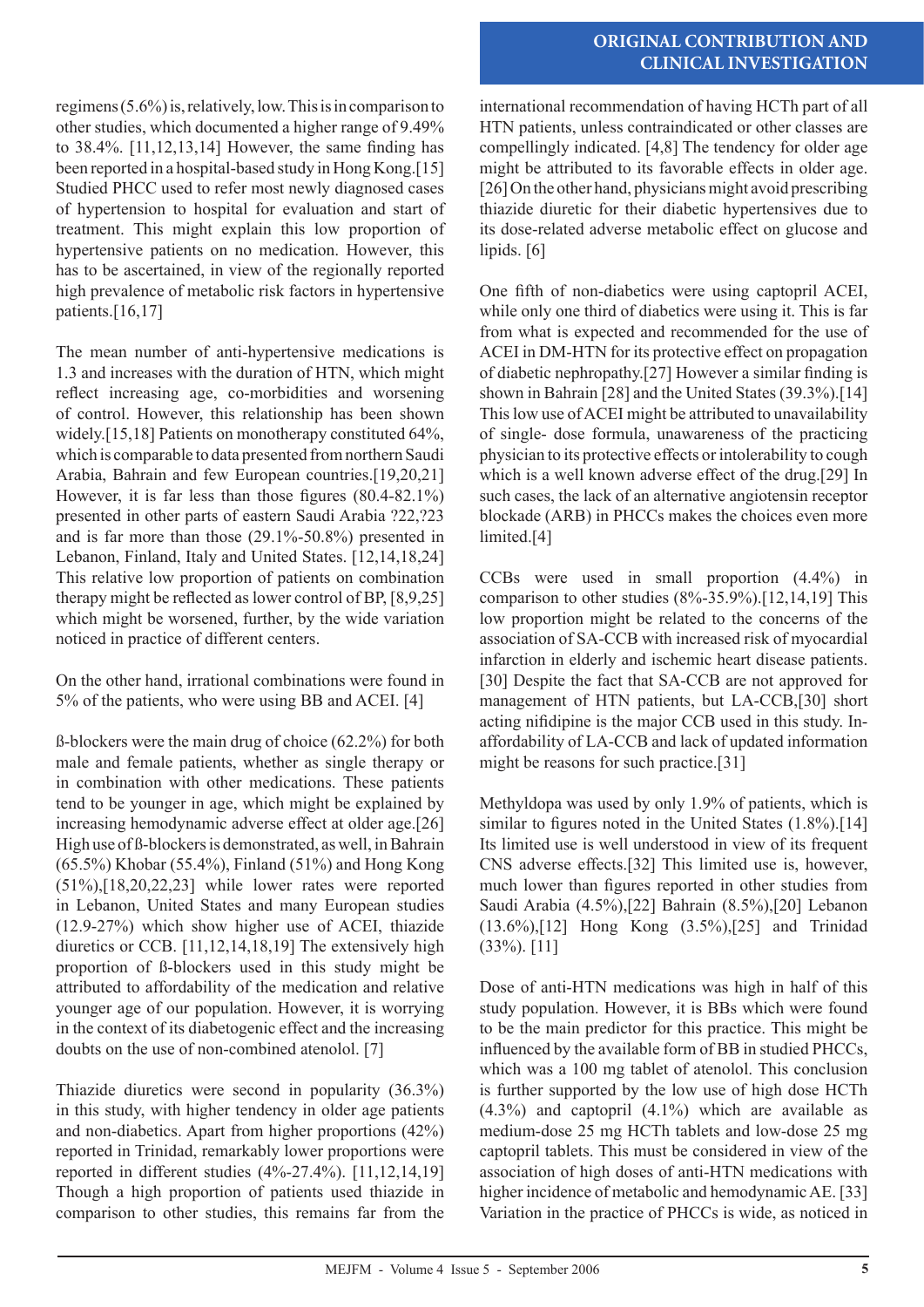### **ORIGINAL CONTRIBUTION AND CLINICAL INVESTIGATION**

the average number of medications used and proportion of patients on diuretics and CCB. This variation might reflect variable background, variable training of practicing physicians and the absence of common guidelines that addresses these issues. However, these concerns are worth further exploration.

# **CONCLUSION**

This study shows many drawbacks in management of hypertension, which constitute a major educational need. This includes low use of combination anti-hypertensive medications, low use of ACEI in diabetic hypertensives, use of SA-CCB in place of LA-CCB, high use of maximum or high-dose medications and wide variation between studied practices.

Such pitfalls need to be addressed by decision makers, practicing physicians, supervisors and educational bodies. Putting updated common guidelines into practice with purposeful training, replacing SA-CCB with LA-CCB and affording low-dose formulation of thiazide and atenolol BB are suggested recommendations.

#### **ACKNOWLEDGEMENTS**

We would like to thank doctors and chronic disease nurses working in the sampled centers for their valuable contribution in collection of data.

#### **REFERENCES**

- Warsy AS, El-Hazmi MAF. Diabetes mellitus, hypertension and obesity: common multifactorial disorders in Saudis. East Med H J 1999; 5(6):1236- 1242.
- 2. Al-Nozha MM, Osman AK. The prevalence of hypertension in different geographical regions of Saudi Arabia. Ann Saudi Med 1998; 18(5):401- 407.
- 3. Bader A. Al-Mustafa, Hashem A. Abulrahi. The role of primary health care centers in managing hypertension. How far are they involved? Saudi Medical Journal 2003; Vol. 24 (5): 460-465.
- 4. World Health Organization, International Society of Hypertension Writing Group. 2003 World Health Organization (WHO)/International Society of Hypertension (ISH) statement on management of hypertension. Journal of Hypertension 2003, 21(11):1983–1992.
- 5. Frishman WH, Bryzinski BS, Coulson LR, DeQuattro VL, Vlachakis ND, Mroczek WJ, Dukart G, Goldberg JD, Alemayehu D, Koury K. A multifactorial trial design to assess combination therapy in hypertension: treatment with bisoprolol and hydrochlorothiazide. Arch Intern Med 1994;154:1461-1468.
- Punzi HA, Punzi CF. Metabolic issues in the antihypertensive and lipidlowering heart attack trial study. Curr Hypertens Rep 2004 Apr;6(2):106- 10.
- Lindholm LH, Carlberg B, and Samuelsson O. Should beta blockers remain first choice in the treatment of primary hypertension? A meta-analysis. Lancet. 2005 Oct 29-Nov 4;366(9496):1545-53.
- 8. Chobanian AV, Bakris GL, Black HR, Cushman WC, Green LA, Izzo JL Jr, Jones DW, Materson BJ, Oparil S, Wright JT Jr, Roccella EJ. The seventh report of the Joint National Committee on Prevention, Detection, Evaluation, and Treatment of High Blood Pressure. The JNC 7 Report. JAMA 2003;289:2560-2572.
- 9. Williams B, Poulter NR, Brown MJ, Davis M, McInnes GT, Potter JF, Sever PS, McG Thom S. Guidelines for management of hypertension: report of the fourth working party of the British Hypertension Society, 2004. J Hum Hypertens 2004;18: 139-85.
- 10. Qatif Primary Health Care. Chronic Disease Registry Report 1421H. Qatif, Saudi Arabia: Ministry of Health, 2001.
- 11. D Mahabir, MC Gulliford. A 4-year evaluation of blood pressure management in Trinidad and Tobago. Journal of Human Hypertension

1999, 13:455-9.

- 12. Yusef JI. Management of diabetes mellitus and hypertension at UNRWA primary health care facilities in Lebanon. East Mediterr Health J 2000 Mar-May;6(2-3):378-90.
- 13. Sharma AM, Wittchen HU, Kirch W, Pittrow D, Ritz E, Goke B, Lehnert H, Tschope D, Krause P, Hofler M, Pfister H, Bramlage P, Unger T; HYDRA Study Group. High prevalence and poor control of hypertension in primary care: cross-sectional study. J Hypertens 2004 Mar;22(3):479- 86.
- 14. Ornstein SM, Nietert PJ, Dickerson LM. Hypertension management and control in primary care: a study of 20 practices in 14 states. Pharmacotherapy 2004 Apr;24(4):500-7.
- 15. Lee PK, Li RK, Chan JC, Chang S, Lee SC, Tomlinson B, Critchley JA. A prescription survey in a hospital hypertension outpatient clinic. Br J Clin Pharmacol 1997 Dec;44(6):577-82.
- 16. Al-Nozha M, Al-Khadra A, Arafah MR, Al-Maatouq MA, Khalil MZ, Khan NB, et al. Metabolic syndrome in Saudi Arabia. Saudi Med J. 2005 Dec; 26(12): 1918-25.
- 17. Al-Lawati JA, Mohammed AJ, Al-Hinai HQ, Jousilahti P. Prevalence of the metabolic syndrome among Omani adults. Diabetes Care 2003; 26(6):1781-5.
- 18. Wallenius S, Kumpusalo E, Parnanen H, Takala J. Drug treatment for hypertension in Finnish primary health care. Eur J Clin Pharmacol 1998 Nov-Dec;54(9-10):793-9.
- 19. Sturani A, Degli Esposti E, Serra M, Ruffo P, Valpiani G; PANDORA Study Group. Assessment of antihypertensive drug use in primary care in Ravenna, Italy, based on data collected in the PANDORA project. Clin Ther 2002 Feb;24(2):249-59.
- 20. Jassim al Khaja KA, Sequeira RP, Wahab AW, Mathur VS. Antihypertensive drug prescription trends at the primary health care centres in Bahrain. Pharmacoepidemiol Drug Saf 2001 May;10(3):219- 27.
- 21. Mateo C, Gil A, Sevillano ML, Barutell L, Lorenzo A, Perez de Lucas N, Torres M. Quality of antihypertensive drug prescription in a health area. Aten Primaria 2000 Mar 31;25(5):302-7.
- 22. MS Al-Ghamdi, AZ Taha, AI Bahnassy, MS Khalil. Quality of life in a sample of hypertensive patients attending primary health care facilities in Khobar, Saudi Arabia. Journal of Family & Community Medicine 2002; 9(1):25-32.
- 23. M Al-Shahri, AMA Mandil, AG Elzubier, M Hanif. Epidemiological aspects and cost of managing hypertension in Saudi Arabian primary health care centers. East Mediterr Health J 1998;4(3):493-501.
- 24. Pannarale G, Gaudio C, Cristina Acconcia M, Cuturello D. Results of antihypertensive treatment by primary and secondary care physicians as assessed by ambulatory blood pressure monitoring. Blood Press Monit 2000 Aug;5(4):223-6.
- 25. Weber MA. Creating a combination antihypertensive regimen: what does the research show? J Clin Hypertens (Greenwich) 2003 Jul-Aug;5(4 Suppl 3):12-20.
- 26. Black HR. Management of older hypertensive patients: is there a difference in approach? J Clin Hypertens (Greenwich) 2003 Nov-Dec: 5(6 Suppl 4): 11-6.
- 27. Working Party of the International Diabetes Federation (European Region). Hypertension in people with Type 2 diabetes: knowledge-based diabetes-specific guidelines. Diabet Med 2003 Dec;20(12):972-87.
- 28. Al Khaja KA, Sequeira RP, Mathur VS, Damanhori AH, Abdul Wahab AW. Family physicians' and general practitioners' approaches to drug management of diabetic hypertension in primary care. J Eval Clin Pract 2002 Feb;8(1):19-30.
- 29. Woo KS, Nicholls MG. High prevalence of persistent cough with angiotensin converting enzyme inhibitors in Chinese. Br J Clin Pharmacol 1995 Aug; 40 (2):141-4.
- 30. Marwick C. FDA gives calcium channel blockers clean bill of health but warns of short-acting nifedipine hazards. JAMA 1996 Feb 14;275(6):423- 4.
- 31. Al-Sharif AI, Al-Khaldi YM. Resource availability for care of hypertensives at primary health settings in Southwestern Saudi Arabia. Saudi Med J 2003 May;24(5):466-71.
- 32. Webster J, Koch HF. Aspects of tolerability of centrally acting antihypertensive drugs. J Cardiovasc Pharmacol 1996;27 Suppl 3:S49- 54.
- 33. James L. Pool. Is it time to move to multidrug combinations? Am J Hypertens 2003 Nov;16(11 Pt 2):36S-40S.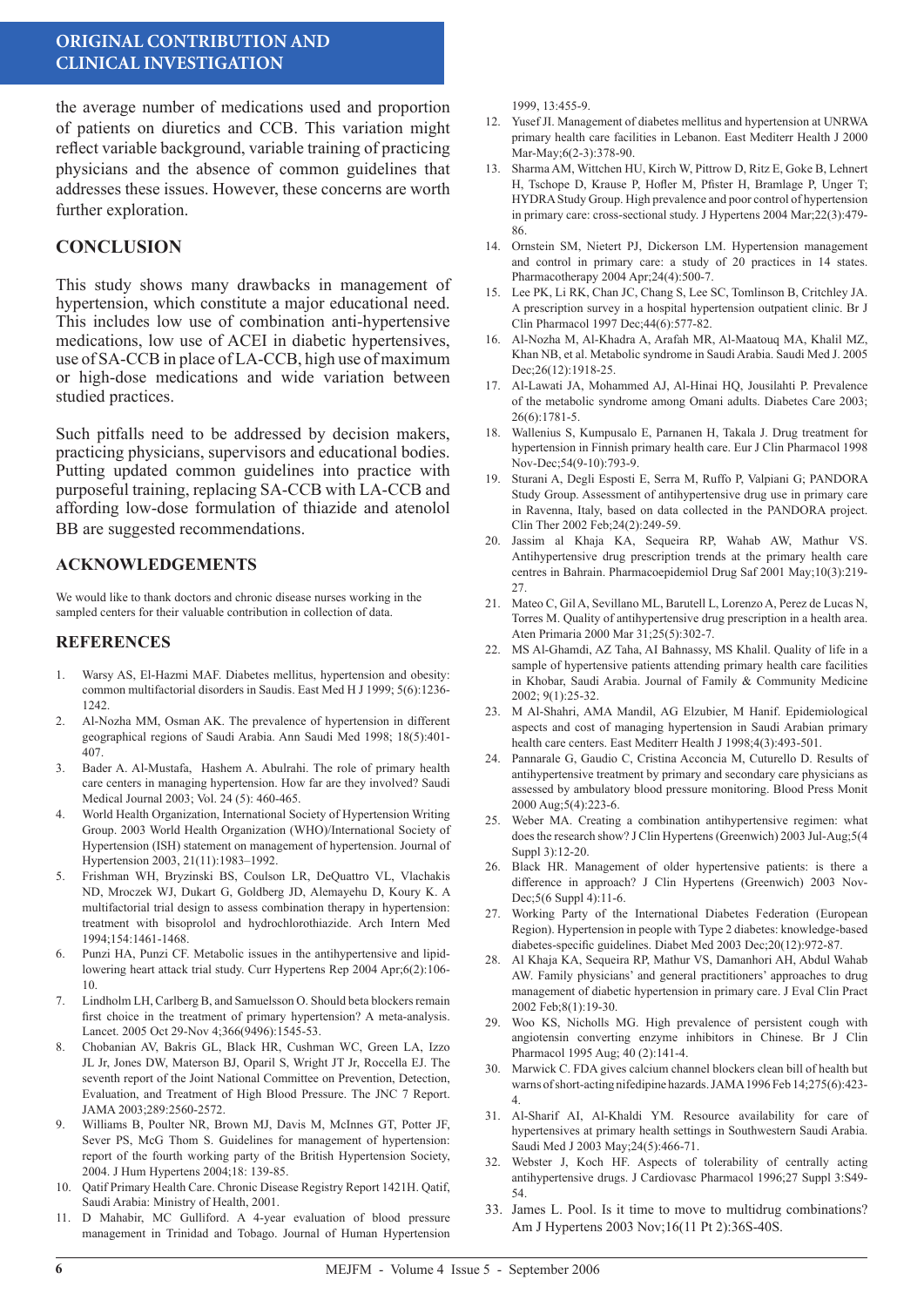# **ORIGINAL CONTRIBUTION AND CLINICAL INVESTIGATION**

|                                                                       | Male patients on medications                             | Female patients on medications                         | All patients on medications                                 |
|-----------------------------------------------------------------------|----------------------------------------------------------|--------------------------------------------------------|-------------------------------------------------------------|
| <b>Sex</b>                                                            | $105(34.8\%)$                                            | 197 (65.2%)                                            | 302 (100%)                                                  |
| Age (years)<br>$\leq$ 39<br>40-59<br>60-79<br>$\geq 80$               | $7(6.7\%)$<br>50 (47.6%)<br>43 (41.0%)<br>$5(4.8\%)$     | $14(7.1\%)$<br>113 (57.4%)<br>64 (32.5%)<br>$6(3.0\%)$ | $21(7.0\%)$<br>163 (54.0%)<br>$107(35.4\%)$<br>11 $(3.6\%)$ |
| Mean age $\pm$ SD                                                     | $58.1 \pm 1.21$                                          | $55.3 \pm 0.87$                                        | $56.3 \pm 0.7$                                              |
| <b>Duration of HTN (years)</b><br>$0-1$<br>$2 - 4$<br>$5 - 10$<br>>10 | $15(14.3\%)$<br>32 (30.5%)<br>38 (36.2%)<br>$20(19.0\%)$ | $30(15.2\%)$<br>57 (28.9%)<br>76 (38.6%)<br>34 (17.3%) | 45 (14.9%)<br>91 (29.5%)<br>$114(37.7\%)$<br>54 (17.9%)     |
| Mean age $\pm$ SD                                                     | $58.1 \pm 1.21$                                          | $55.3 \pm 0.87$                                        | $56.3 \pm 0.7$                                              |
| <b>Duration of HTN (years)</b><br>$0-1$<br>$2 - 4$<br>$5 - 10$<br>>10 | $15(14.3\%)$<br>32 (30.5%)<br>38 (36.2%)<br>$20(19.0\%)$ | 30 (15.2%)<br>57 (28.9%)<br>76 (38.6%)<br>34 (17.3%)   | 45 (14.9%)<br>91 (29.5%)<br>$114(37.7\%)$<br>54 (17.9%)     |
| Mean duration of $HTN \pm SD$                                         | $6.3 \pm 4.6$                                            | $6.1 \pm 4.7$                                          | $6.3 \pm 4.7$                                               |
| <b>Diabetic patients</b>                                              | $18(17.1\%)$                                             | 49 (24.9%)                                             | $67(22.2\%)$                                                |

#### **Table 1. Demographic characteristics of hypertensive patients included in the study (n=302)**

#### **Table 2. No. of Antihypertensive medications used in Qatif PHC (n=302)**

|                 |             | No. of antihypertensive medications |                                     |            |                |          |
|-----------------|-------------|-------------------------------------|-------------------------------------|------------|----------------|----------|
|                 | No meds     | -1                                  | $\overline{2}$                      | 3          | <b>Total</b>   | p-value* |
| <b>Sex</b>      |             |                                     |                                     |            |                |          |
| Female          | $14(6.6\%)$ | $138(65.4\%)$                       | 55 $(26.1\%)$                       | $4(1.9\%)$ | $211(100.0\%)$ | 0.307    |
| Male            | $4(3.7\%)$  | $67(61.5\%)$                        | $33(30.3\%)$                        | $5(4.6\%)$ | $109(100.0\%)$ |          |
| <b>DM</b>       |             |                                     |                                     |            |                |          |
| Non-diabetic    | $14(5.6\%)$ | $157(63.1\%)$                       | $70(28.1\%)$                        | $8(3.2\%)$ | $249(100.0\%)$ |          |
| <b>Diabetic</b> | $4(5.6\%)$  | 48 $(67.6\%)$                       | $18(25.4\%)$                        | $1(1.4\%)$ | $71(100.0\%)$  | 0.808    |
|                 | $18(5.6\%)$ | $205(64.1\%)$                       | 88 (27.5%)<br>$\sim$ $\sim$<br>4.73 | $9(2.8\%)$ | $320(100.0\%)$ |          |

\*Pearson Chi-Square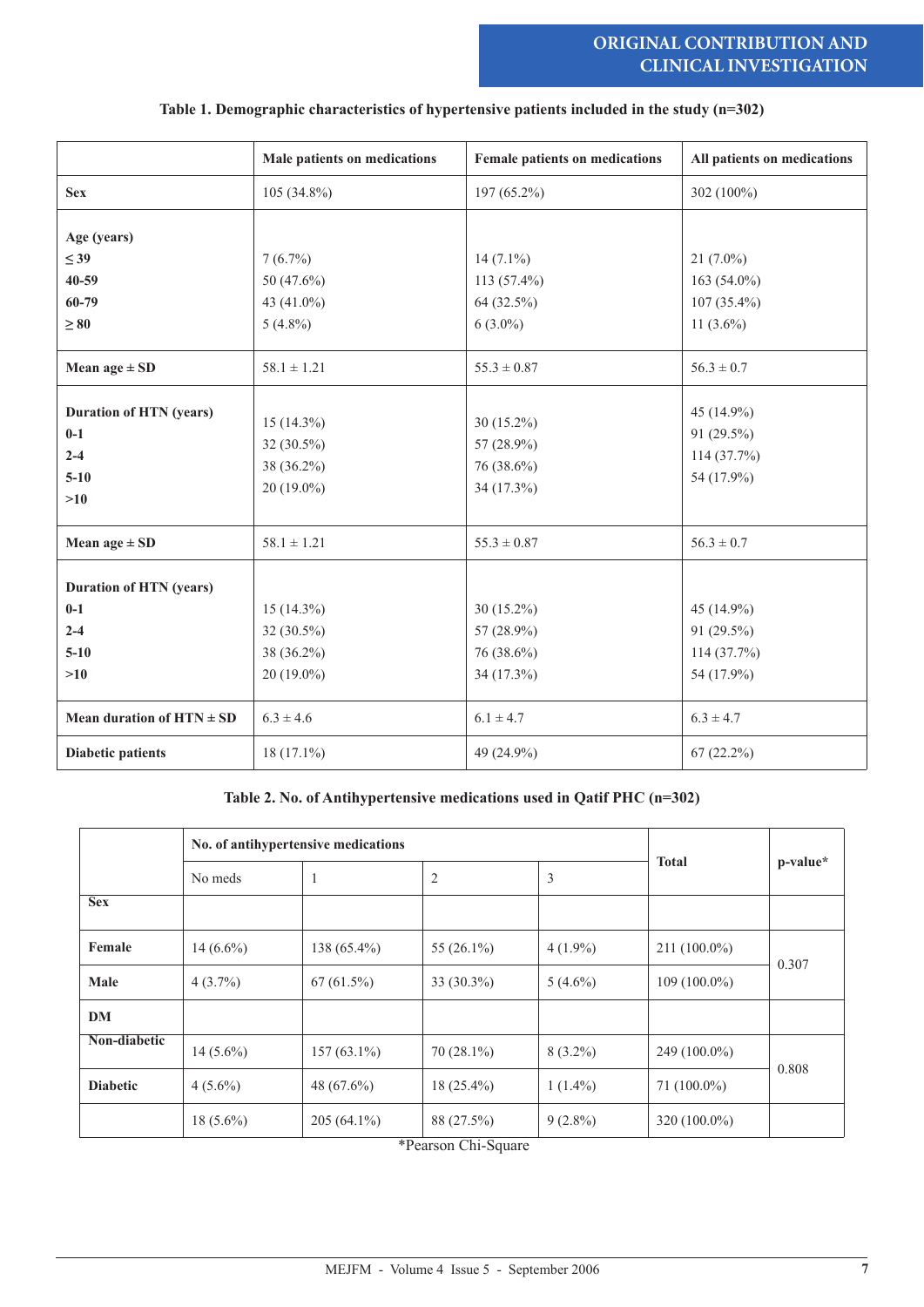#### **Table 3. Characteristics of hypertensive patients using different classes of antihypertensive medications**

| <b>Drug Class</b>                | <b>B.</b> Blockers  | <b>Diuretic</b>           | <b>ACEI</b>         | <b>CCB</b>        | Methyldopa               |
|----------------------------------|---------------------|---------------------------|---------------------|-------------------|--------------------------|
| No. of patients using each class | 199 (62.2%)         | $\overline{116 (36.3\%)}$ | 73 (22.8%)          | $14(4.4\%)$       | $6(1.9\%)$               |
| <b>Sex</b>                       |                     |                           |                     |                   |                          |
| <b>Male</b> <sup>a</sup>         | 70 (64.2%)          | $47(43.1\%)$              | $27(24.8\%)$        | $2(1.8\%)$        | $2(1.8\%)$               |
| <b>Female</b> <sup>a</sup>       | $129(61.1\%)$       | 69 (32.7%)                | 46 $(21.8\%)$       | $12(5.7\%)$       | $4(1.9\%)$               |
| p value*                         | 0.628               | 0.086                     | 0.575               | 0.151             | 1.0                      |
| <b>DM</b>                        |                     |                           |                     |                   |                          |
| Diabetic <sup>a</sup>            | 42 $(59.2\%)$       | $17(23.9\%)$              | 24 (33.8%)          | $3(4.2\%)$        | $1(1.4\%)$               |
| Non-diabetic <sup>a</sup>        | $157(63.1\%)$       | 99 (39.8%)                | 49 (19.7%)          | 11 $(4.4\%)$      | $5(2.0\%)$               |
| p value*                         | 0.580               | 0.017                     | 0.016               | 1.0               | 1.0                      |
| No. of meds                      |                     |                           |                     |                   |                          |
| 1                                | $121(59.0\%)$       | 41 $(20.0\%)$             | $31(15.1\%)$        | $8(3.9\%)$        | $4(2.0\%)$               |
| $2^{\rm a}$                      | 69 (78.4%)          | $67(76.1\%)$              | 33 (37.5%)          | $5(5.7\%)$        | $2(2.3\%)$               |
| 3 <sup>a</sup>                   | $9(100.0\%)$        | $8(88.9\%)$               | $9(100.0\%)$        | $1(11.1\%)$       | $\overline{\phantom{a}}$ |
| p value <sup>†</sup>             | ${}< 0.001$         | ${}< 0.001$               | ${}< 0.001$         | 0.519             | 0.897                    |
| Age (years)                      |                     |                           |                     |                   |                          |
| Class users - Mean (±SD)         | 54.4 $(\pm 11.7)$   | 58.8 $(\pm 11.6)$         | 56.7 $(\pm 12.3)$   | 55.1 $(\pm 10.4)$ | $8.8 (\pm 7.2)$          |
| Other classes users Mean (±SD)   | 59.8 $(\pm 12.7)$   | 54.7 $(\pm 12.5)$         | 56.1 $(\pm 12.3)$   | 56.3 $(\pm 12.4)$ | 56.2 $(\pm 12.4)$        |
| p-value‡                         | 0.001               | 0.004                     | 0.896               | 0.742             | 0.510                    |
| <b>Duration of HTN (years)</b>   |                     |                           |                     |                   |                          |
| Class usersMean (±SD)            | $6.12 (\pm 4.52)$   | $6.97 \ (\pm 5.09)$       | $6.96 \ (\pm 4.61)$ | 7.79 $(\pm 4.10)$ | 4.50 $(\pm 2.17)$        |
| Other classes usersMean (±SD)    | $6.63 \ (\pm 5.03)$ | 5.87 $(\pm 4.40)$         | $6.08 (\pm 4.72)$   | $6.22 (\pm 4.72)$ | $6.33 (\pm 4.73)$        |
| p-value <sup>†</sup>             | 0.505               | 0.092                     | 0.099               | 0.114             | 0.460                    |

\*Fisher's Exact Test. †Pearson Chi-Square. ‡Mann-Whitney U

a Total number of patients is greater than 302 because some were on more than one class of medication.

#### **Table 4. Hypertensive patients on high doses of antihypertensive medications**

| <b>Class</b> | Class users n $(\frac{6}{9})^a$ | Other classes users n $(\frac{6}{9})^a$ | p-value* |
|--------------|---------------------------------|-----------------------------------------|----------|
|              |                                 |                                         |          |
| Diuretic     | 53 (45.7%)                      | $100(53.8\%)$                           | .194     |
| B. blockers  | $146(73.4\%)$                   | $7(6.8\%)$                              | < 0.01   |
| <b>ACEI</b>  | 21 (28.8%)                      | 132 (57.6%)                             | < 0.01   |
| CCB          | $7(50\%)$                       | 146 (50.7%)                             | 1.0      |
| Methyldopa   | $1(16.7\%)$                     | 152 (51.4%)                             | .117     |
|              |                                 |                                         |          |

\*Fisher's Exact Test. †Pearson Chi-Square. ‡Mann-Whitney U

a Total number of patients is greater than 302 because some were on more than one class of medication.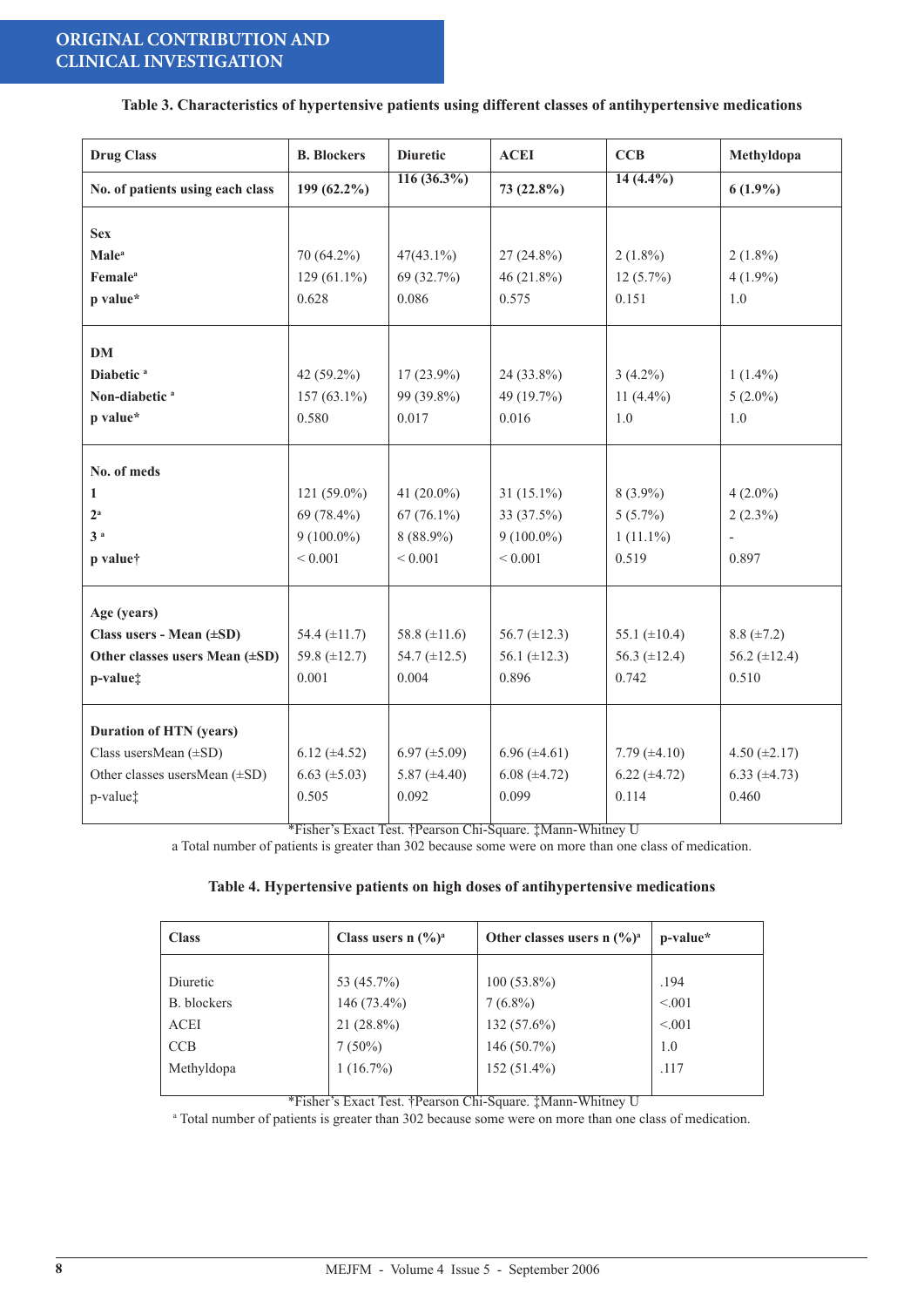

**Fig1. Average no. of antihypertensive medication in correlation to duration of hypertension** 

**Fig2. Combination of antihypertensive medications used in Qatif PHC** 



# Combination of Medications

A=Angiotensin Converting Enzyme Inhibitor ; B=Beta Blockers ;

C=Calcium Channel Blocker; D=Diuretic; M=Methyldopa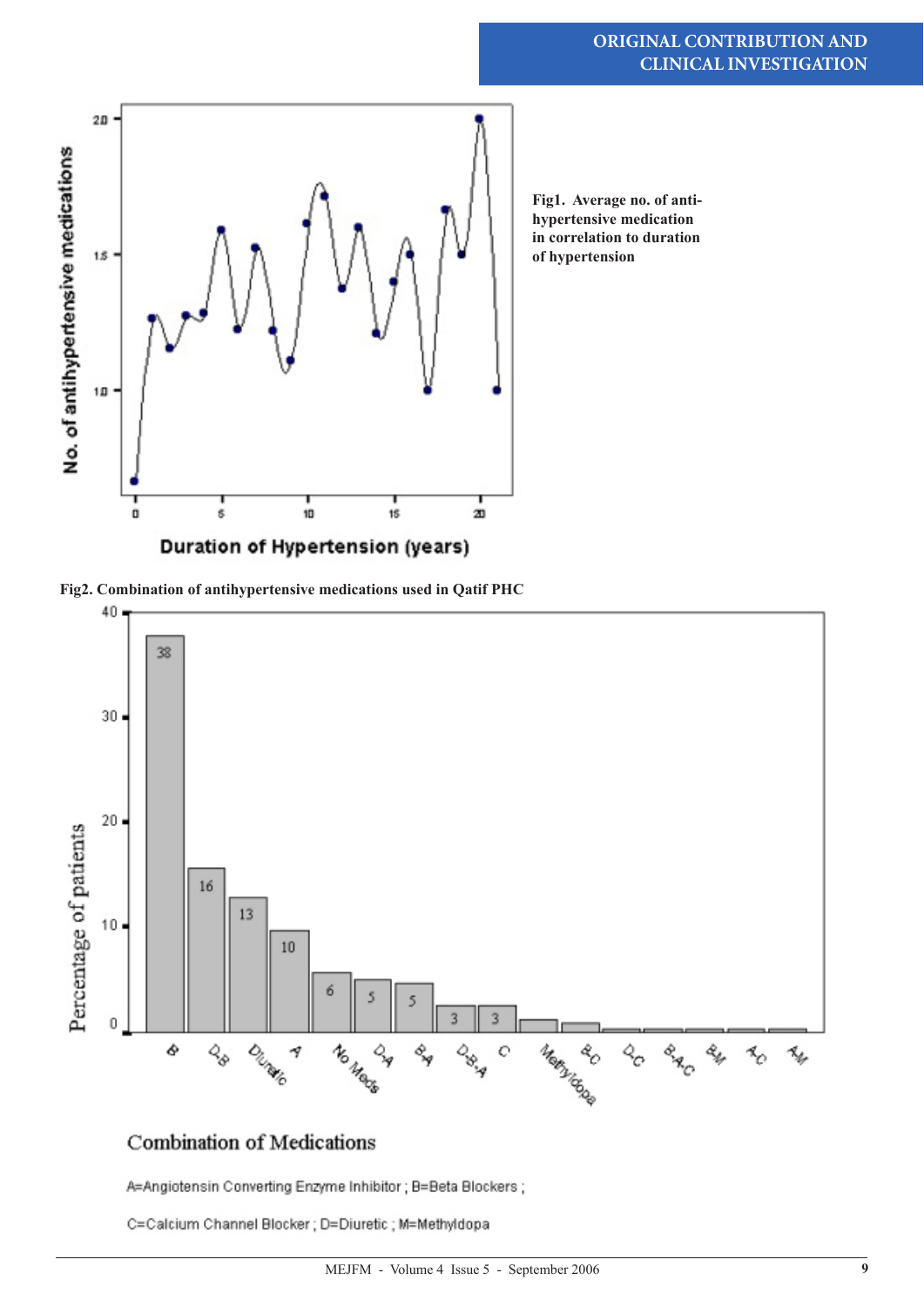# **ORIGINAL CONTRIBUTION AND CLINICAL INVESTIGATION**



**Fig3: Patients on high dose antihypertensive medications.**

No. of antihypertensive medications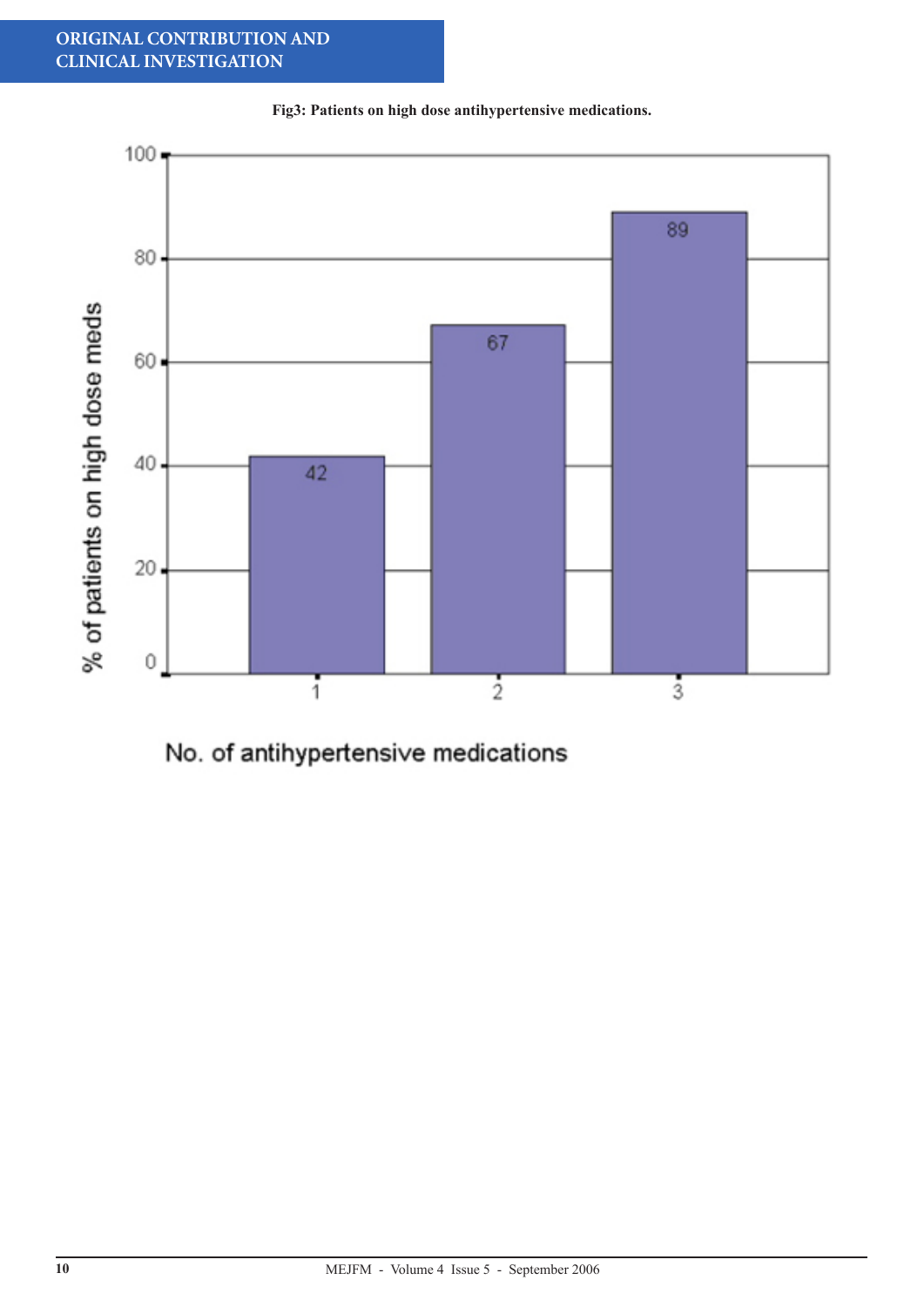# **The Barriers of Breast Cancer Screening Programs Among PHHC Female Physicians**

**Dr. Layla A. Al-Alaboud**, M.B.B.S., FFCM (KFU)\*\* **Dr. Nabil Y. Kurashi**, M.B.B.S., FFCM (KFU)\*\*

\*\*Department of Family and Community Medicine College of Medicine and Medical Sciences, KING FAISAL UNIVERSITY, Dammam, Saudi Arabia

**Correspondence:** Dr. Nabil Y. Kurashi, Associate Professor, Department of Family and Community Medicine, College of Medicine and Medical Sciences, KING FAISAL UNIVERSITY, Department of Obgyn, Royal Jordanian Medical Services, P.O . Box 2114 Dammam, Saudi Arabia, Email: dr\_nabil\_kurashi@yahoo.com

**Key words:** Barriers of breast cancer screening and early detection

# **ABSTRACT**

**Introduction:** While breast cancer is a serious health problem to countries as well, breast cancer screening remains underutilized because of many barriers such as costs, pain due to mammogram procedures, lack of knowledge about the benefits of early screening, and many other barriers such as cultural or social factors. But fighting breast cancer means educating women on the importance of early breast screening and detection for prevention as well as for management. In order to educate the general population on the benefits of breast cancer, the present study was done to identify and describe barriers to early detection of breast cancer.

**Methodology:** This is a survey of 75 female PHC physicians who responded out of the total 79 available female physicians in 43 Primary Health Centers in Al Khobar, Al Dammam, and Al Qatif, Saudi Arabia in 2004 regarding the barriers in implementing of breast cancer screening programs using a specially designed questionnaire which divided into two parts (demographic data, and items regarding barriers in implementing breast cancer screening programs).

**Results and Discussions:** Most of the female physicians were Saudi (65%) with mean age of 35.93 ± 7.23 in years from PHHCs in Al Khobar, Al Dammam, and Al Qatif. The average mean duration of work as physician is 8.82 years and the average duration of work a PHC physician is 8.2 years. 95% of physicians in the study did not undergo post graduate training as compared to literature. The 2 physicians (5%) in the study did not have graduate degrees in family and community medicine but had master's degree in pediatrics (3), obstetrics (1), and gynecology (1).

The physicians reported the different barriers which have prevented them from practicing screening programs in PHHCs with the main barrier given as: there was no national screening program (56 physicians), time pressure (55 physicians), physician's lack of training (48 physicians), lack of good communication between physician and patients (46 physicians), there were not enough facilities in the PHHCs (42 physicians), lack of women cooperation and trust (33 physicians), walk-in clinic (4 physicians), and social and cultural reasons (4 physicians). Costs and unavailability of mammography are the main barriers in other countries including the United States of America. Such is not the case in Saudi Arabia since mammography is usually given free to Saudi citizens or is part of the patient's insurance coverage. It was found out that physicians who thought that BC screening is important tended to advice patients to undergo BC screening. Physicians with low scores in BC epidemiology in Saudi Arabia claimed Saudi women are not at risk of BC (p=0.04).

**Conclusion:** The main barrier of the BC screening program which may be instituted by PHCs female physicians was unavailability of a national screening program. Other barriers include time pressure, lack of training on the part of the physician, lack of good communication, there were not enough facilities in the PHHCs, lack of women cooperation and trust, walk-in clinic, and social and cultural reasons.

**Recommendation:** Development and institutionalization of breast cancer screening program, massive educational program on breast cancer using multi-media tools and strategies, training and intervention program for PHC physicians on breast cancer including screening and early detection, and inclusion of breast cancer education on the medical curriculum are some of the recommendations arising from the study's results.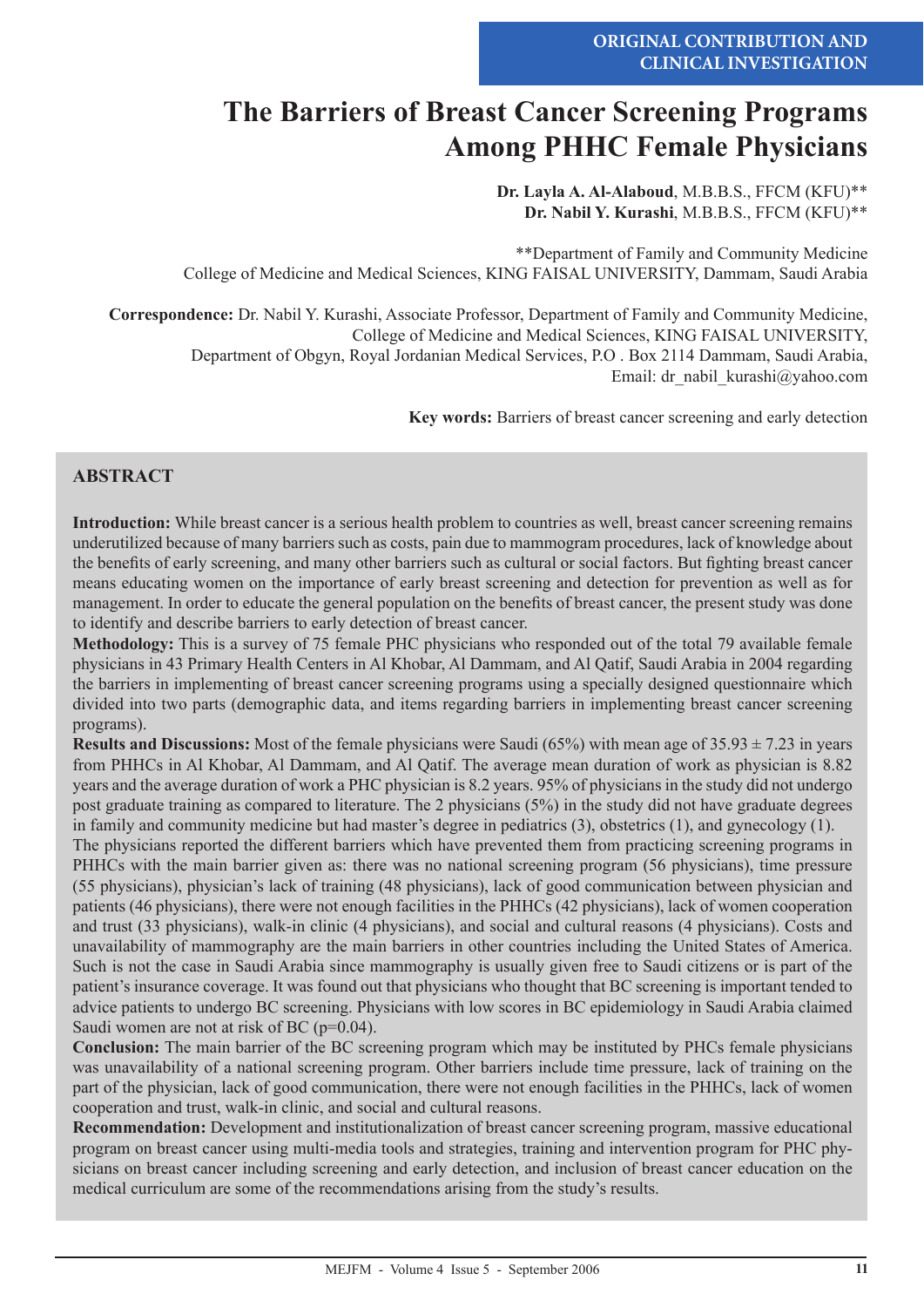# **INTRODUCTION**

Breast cancer can tremendously affect the women's quality of life. While breast cancer is one of the leading causes of cancer and cancer death among women in the U.S., screening mammography remains underutilized, particularly by women from low-income families. Studies show about one in four women 40 and older have not had a mammogram within the last two years. Nearly 40 percent of low income women have never had a mammogram. Barriers to screening have been often studied, with cost identified as a dominant factor in women's screening decision.<sup>[1]</sup> But fighting breast cancer means educating women on the importance of early breast screening and detection for prevention as well as for management. Primary care physicians are critical for the recommendation of mammography and clinical breast examinations to their patients.[2]

In a experimental study of an intervention program designed to study the effects of academic detailing in New York's Manhattan and South Bronx primary care physicians' screening recommendation to patients , results showed a statistically significant intervention effect on the recommendation of mammography and clinical breast examination (according to medical audit) by female patients age 40 and over. Intervention group physicians correctly identified significantly more risk factors for breast cancer, and significantly fewer barriers to practice, than did comparison physicians. [2]

In Brunswick, Canada a survey yielded results which showed that physicians had great influence on mammography screening of patients. Having mammography at recommended intervals and clinical breast examinations (CBEs) yearly were significantly associated with having had a physician recommend the procedures ( $P < .001$ ). Rates of screening differed sharply by whether a family physician was physically practicing in the community or not ( $P < .05$ , odds ratio 2.68, 95% CI 1.14 to 6.29).[3]

While breast cancer screening in rural America remains underutilized, barriers to screening mammography in poor, rural areas are marked by significant racial disparities, according to a new study. These barriers include poor knowledge about breast cancer and screening, difficulty accessing facilities, and lack of encouragement and funds to get screened. These factors are particularly striking among Native

The findings of the study of 1,247 women of Hispanic, Chinese, Japanese, and white women on their utilization of breast cancer screening indicated that language barriers that hinder a woman's access to pap smears, mammograms and clinical breast exams create disparities in screening rates.[5]

The independent Task Force on Community Preventive Services recommends strategies which address particular

barriers to screening such as client-related (e.g., knowledge or attitudinal) barriers to screening, access barriers, or provider and system barriers. Some of these strategies are: strong patient reminders, multi-component using media, education, and enhanced access, reducing structural barriers, client incentives, reduced out-ofpocket expense, group education, one-on-one education, and use of mass media.[6]

Older women, in general, have been found to underestimate their risk of these cancers. Fear of cancer diagnosis, or discomfort from or embarrassment during the screening procedures, and other factors, serve as barriers for many women. The first step toward addressing these and other barriers is to recognize that they exist. The importance of physician's recommendation in patient screening decisions was also found. Physician advice and recommendations were the most frequently cited reasons for having had a screening test. In addition, lack of understanding of the need for asymptomatic screening, misconceptions such as the belief that injuries cause breast cancer and limited recognition of the importance of age as a risk factor are some barriers from breast screening use. Physician interventions alone will not be adequate to address these issues. Culturally relevant community outreach and education projects are also necessary.[7]

The objective of the study was to identify and describe barriers to early detection of breast cancer.

# **METHODOLOGY**

This is a survey of 75 female PHC physicians who responded out of the total 79 available female physicians in 43 Primary Health Centers in Al Khobar, Al Dammam, and Al Qatif, Saudi Arabia in 2004 regarding the barriers in implementing of breast cancer screening programs.

A specially designed questionnaire divided into two parts (demographic data, and items regarding barriers in implementing breast cancer screening programs) was used as data gathering tool.

A pilot study was conducted using the tools of data collection to assess the reliability of the research tool which was found to be highly reliable (Cronbach a coefficient of 0.77). Face validity and content validity were also established with the aid of experts on the field in Saudi Arabia. The Statistical Package for Social Science (SPSS) version 10 was used for data entry and analysis and decided to use a p value of <0.05 level of significance (with 95% confidence interval). The study followed strict ethical considerations.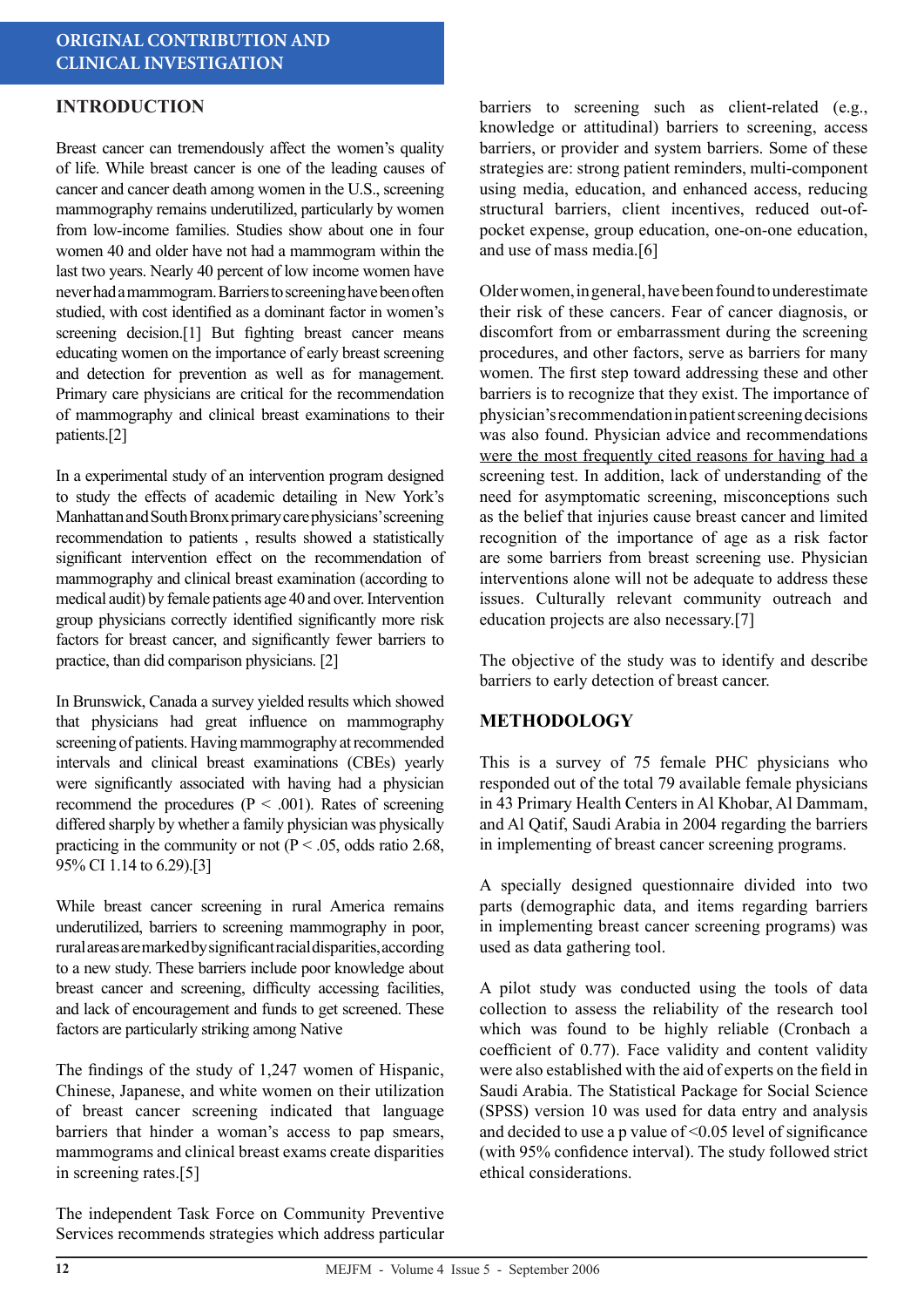# **ORIGINAL CONTRIBUTION AND CLINICAL INVESTIGATION**

### **RESULTS & DISCUSSION**

Selected demographic variables of the respondents were shown in Table 1. Most of the physicians were Saudi  $(65\%)$  with mean age of  $35.93 \pm 7.23$  years old. It indicates that female young Saudi physicians are working in PHCs in the 3 cities of Al Khobar, Al Dammam, and Al Qatif. The average mean duration of work as physician is 8.82 years and the average duration of work a PHC physician is 8.2 years. The respondents' mean ages, duration of medical practices in general and PHCCs in particular, are lower than what is in literature. 8,9,10,11 Most of the physicians in the study (95%) did not undergo post graduate training as compared to literature wherein 46% are family physicians. The 2 physicians (5%) in the study who had master's degree in pediatrics (3), obstetrics (1), and gynecology (1) were also working as general physicians.

The physicians indicated the different barriers which may prevent doctors from practicing screening programs in PHHCs. The main barrier given was that there was no national screening program (56 physicians), time pressure (55 physicians), physician's lack of training (48 physicians), lack of good communication between physician and patients (46 physicians), there were not enough facilities in the PHHCs (42 physicians), lack of women cooperation and trust (33 physicians), walkin clinic (4 physicians), and social and cultural reasons (4 physicians). Some studies found in literature have common barriers to the present findings, such as: fear of diagnosis (lack of trust), tests as unnecessary, lack of cooperation, and social and cultural beliefs, lack of knowledge of breast cancer. Some other studies indicated logistics or costs1 and pain to the patients7, geographic area, education level, and health status, infrequent clinical breast examinations as part of regular care, unavailability of mammography services, and lack of time for patients from their jobs are some of the barriers for recommending mammography and screening.6,14-20 Costs and unavailability of mammography are the main barriers in other countries including the United States of America. Such is not the case in Saudi Arabia since mammography is usually given free to Saudi citizens or is part of the patient's insurance coverage

The reason for majority of the physicians (68%) to advice patients to do BC screening comes from their knowledge of the importance of BC screening. The physicians who did not advice their patients to do BC screening (32%) gave the lack of national screening program on breast cancer (n=24) as the main reason for not doing so; a not good enough reason to prevent physicians from trying to educate the women about BC or advice them to do breast cancer screening wherever they can access it. Other reasons were the same as reported in the literature. Those who were found to have low scores in epidemiology in Saudi Arabia claimed Saudi women are not at risk of BC  $(p=0.04)$ . Only 6 (25%) reported that women do not come for breast problems.

# **CONCLUSION**

The results of the study give the following conclusions:

The main barrier of the BC screening program which may be instituted by PHCs female physicians was unavailability of a national screening program. Other barriers include time pressure, lack of training on the part of the physician, lack of good communication, there were not enough facilities in the PHHCs, lack of women cooperation and trust, walk-in clinic, and social and cultural reasons.

#### **RECOMMENDATIONS**

Based on the conclusions of the study, the following are recommended:

- 1. Development and institutionalization of breast cancer screening program
- 2. Massive educational program on breast cancer using multi-media tools and strategies for the mass media.
- 3. Training and intervention program for PHC physicians on breast cancer including screening and early detection.
- 4. Inclusion of breast cancer education on the medical curriculum.
- 5. Availability of enough breast cancer screening utilities and machines for the use of women

#### **ACKNOWLEDGEMENTS**

Dr. Pilar C. Licupa, Ph. D. for language styling and editing aid, and Mr. Hashim Ali Al Sanjek for Arabic translation.

#### **REFERENCES**

- 1. McAlearney AS et al "Perceptions of Insurance Coverage for Screening Mammography among Women in Need of Screening," CANCER; Published Online: May 9, 2005 (DOI: 10.1002/cncr.21068);Print Issue Date: June 15, 2005.
- 2. Gorin, S. et al. Effectiveness of Academic Detailing on Breast Cancer Screening among Primary Care Physicians in an Underserved Community. The Journal of the American Board of Family Medicine (2006)19:110-121.
- 3. Taemichi, S et al. Breast cancer screening. Canadian Family Physician. June 2002.
- 4. Paskett E. et al. "Racial Differences in Knowledge, Attitudes and Cancer Screening Practices among a Triracial Rural Population. CANCER; Published Online: October 25, 2004 (DOI: 10.1002/cncr.20671); Print Issue Date: December 1, 2004.
- 6. Guide to Community Preventive Services. Cancer Screening. 2006. http://www.the communityguide.org/cancer/screening/.
- 7. Lewis J et al. Barriers to Breast and Cervical Cancer Screening among New Jersey African Americans and Latinas. New Jesrsey Medicine; Jan-Feb 2002. vol. 99. nos. 1-2.
- 8. George SA.. Barriers to breast cancer screening: an integrative review. Health Care Women Int 2000 Jan- Feb; 21 (1): 53-65.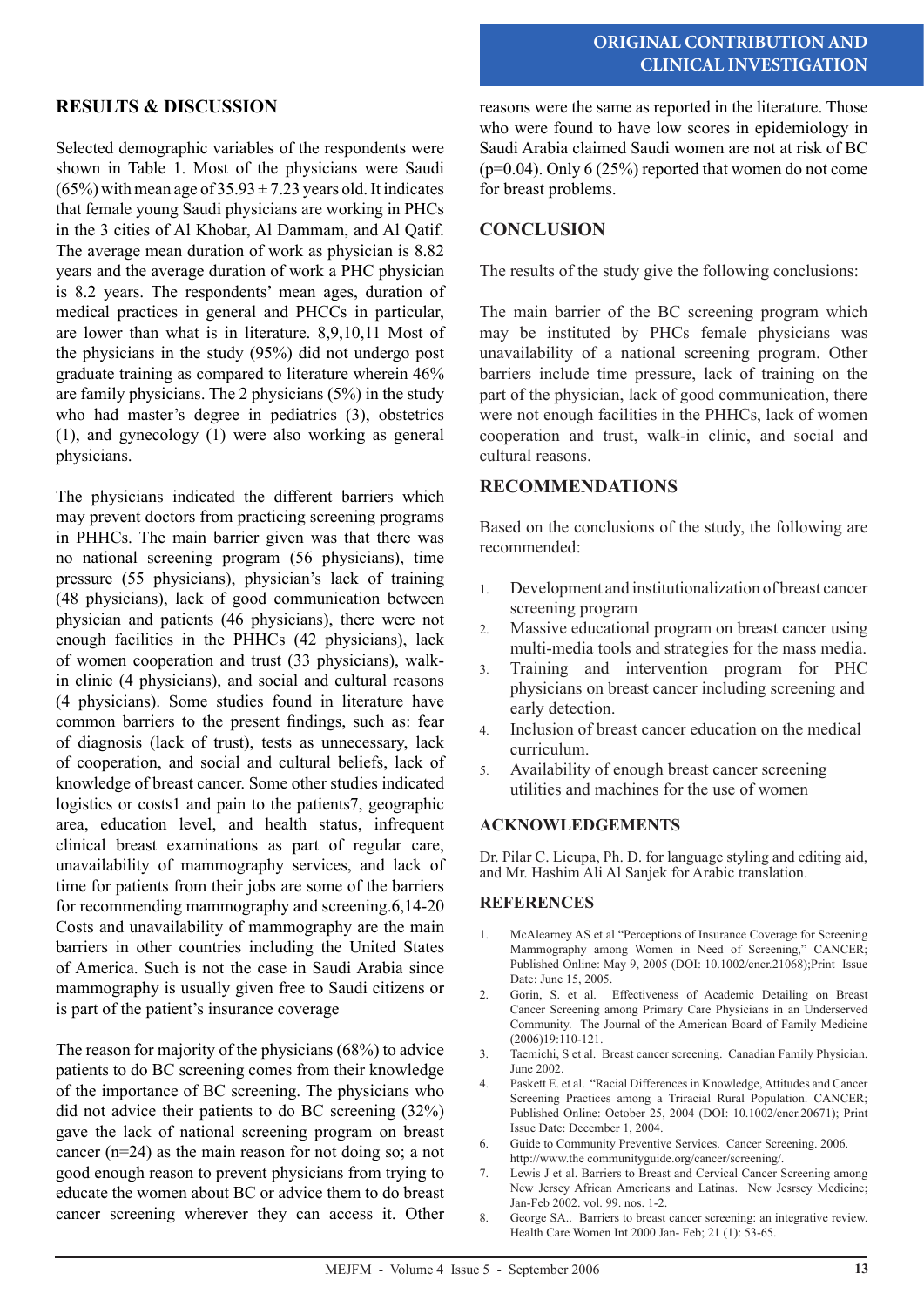# **ORIGINAL CONTRIBUTION AND CLINICAL INVESTIGATION**

- 9. Weinberger M, et al. Breast cancer screening in older women practices and barriers by primary care physicians. American Geriatric Society, 1991 Jan; 39 (1):22-9.
- 10. Kreuter et al. Are patients of women physicians screened more aggressively? A prospective study of physician gender and screening. J. Gen Intern Med. 1995 Mar; 10(3):171-2.
- 11. Tisher J et al. Breast cancer screening in older women in primary care practice. J Am Geriatr Soc. 2000 Aug. 48 (8): 961-6.
- 12. Cockburn, J Staples M, Hurley SF, De Lusie T. Psychological consequences of screening mammography. J Med Screen 1994,  $1:7-12$ .
- 13. Drossaert CH, et al. Does mammographic screening and a negative results affect attitudes towards future breast screening? J Med Screen. 2001; 8(4):204-12.
- 14. Garbers et al Barriers to breast cancer screening for low-income Mexican and Dominican women in New York City: J Urban Health. 2003 Mar; 80(1): 81-91.
- 15, Yu, E, Kim K, Chen, E, Brintnall R. Breast and cervical cancer screening among Chinese American women. Cancer Practical Volume 9 I\*ssue 2 Page 81- March/ April 2001.
- 16. Weinberger et al. Breast cancer in older women practices and barriers reported by primary care physicians: reality and potential. J Am Board Fam Pract. 1990 Jan-Mar; 3 (1): 26-34.Coleman EA, O'Sullivan P. Racial differences in breast cancer screening among women from 65 to 74 years of age: trends from 1987-1993 and barriers to screening women aging. 2001: 13 (3): 23-39.
- 17. Lane et al. A systems model of clinical preventive care the case of breast cancer screening among older women. NCI Breast Cancer Screening Consortium. Prev Med 2000 Nov; 3 (5): 481-93.
- 18. Rimer RK et al. Breast screening practices among primary physicians: reality and potential. J AM Board Fam Pract: 1990 Jan-Mar; 3 (1) 26-34.
- 19. Beaulieu MD et al. Factors determining compliance with screening mammography. CMAJ 1996. May 1; 154(9):1335-43.
- 20. Modeste Barriers to early detection of breast cancer among women in a Caribbean population. Washington Mar. 1999 Rev Panam alud Publica vol.5 n.3 .

|                                    | <b>PHC Physicians</b> |               |  |  |  |
|------------------------------------|-----------------------|---------------|--|--|--|
| <b>Demographic Variables</b>       | No.                   | $\frac{0}{0}$ |  |  |  |
|                                    |                       |               |  |  |  |
| Nationality                        |                       |               |  |  |  |
| 1. Saudi                           | 149                   | 65.3          |  |  |  |
| 2. Non-Saudi                       | 26                    | 34.7          |  |  |  |
|                                    |                       |               |  |  |  |
| Qualification                      |                       |               |  |  |  |
| Bachelor                           | 70                    | 93.3          |  |  |  |
| Master                             | 5                     | 6.7           |  |  |  |
|                                    |                       |               |  |  |  |
| <b>Demographic Variables</b>       | $Mean \pm sd$         |               |  |  |  |
|                                    | $35.93 \pm 7.23$      |               |  |  |  |
| Age by year                        |                       |               |  |  |  |
| Duration of practice PHHC in (yrs) | $8.82 \pm 5.4$        |               |  |  |  |
| Duration of Practice in (yrs)      | $8.2 \pm 6.6$         |               |  |  |  |
|                                    |                       |               |  |  |  |

#### **Table 1. Distribution of Female PHHC Physicians in Al Khobar, Al Qatif and Al Dammam Cities According to Selected Demographic Variables; 2004**

**Table 2. Barriers of Breast Cancer Screening Program Implementation - as reported by PHHC Physicians in AL Khobar, Al Dammam, and Al Qatif; 2004**

| <b>Barriers</b>                                          | Frequency | $\frac{0}{0}$ |
|----------------------------------------------------------|-----------|---------------|
| <b>Institutional</b>                                     |           |               |
| · No national screening program                          | 56        | 75            |
| $\cdot$ Not enough facilities in the PHCCs               | 55        | 73            |
| $\cdot$ Walk-in clinic                                   | 4         | 5.3           |
| <b>Inadequacy of Human Resources</b>                     |           |               |
| · Time pressure due to workload                          | 55        | 73            |
| $\cdot$ Lack of training                                 | 48        | 64            |
| <b>Inadequacy of communication opportunities</b>         |           |               |
| · Lack of good communication                             | 46        | 61.3          |
| Eless understanding of benefits of the screening program | 8         | 10.7          |
| Misunderstanding and misconceptions regarding BC         |           |               |
| · Lack of women cooperation and trust                    | 33        | 44            |
| · Social and cultural reasons                            | 4         | 5.3           |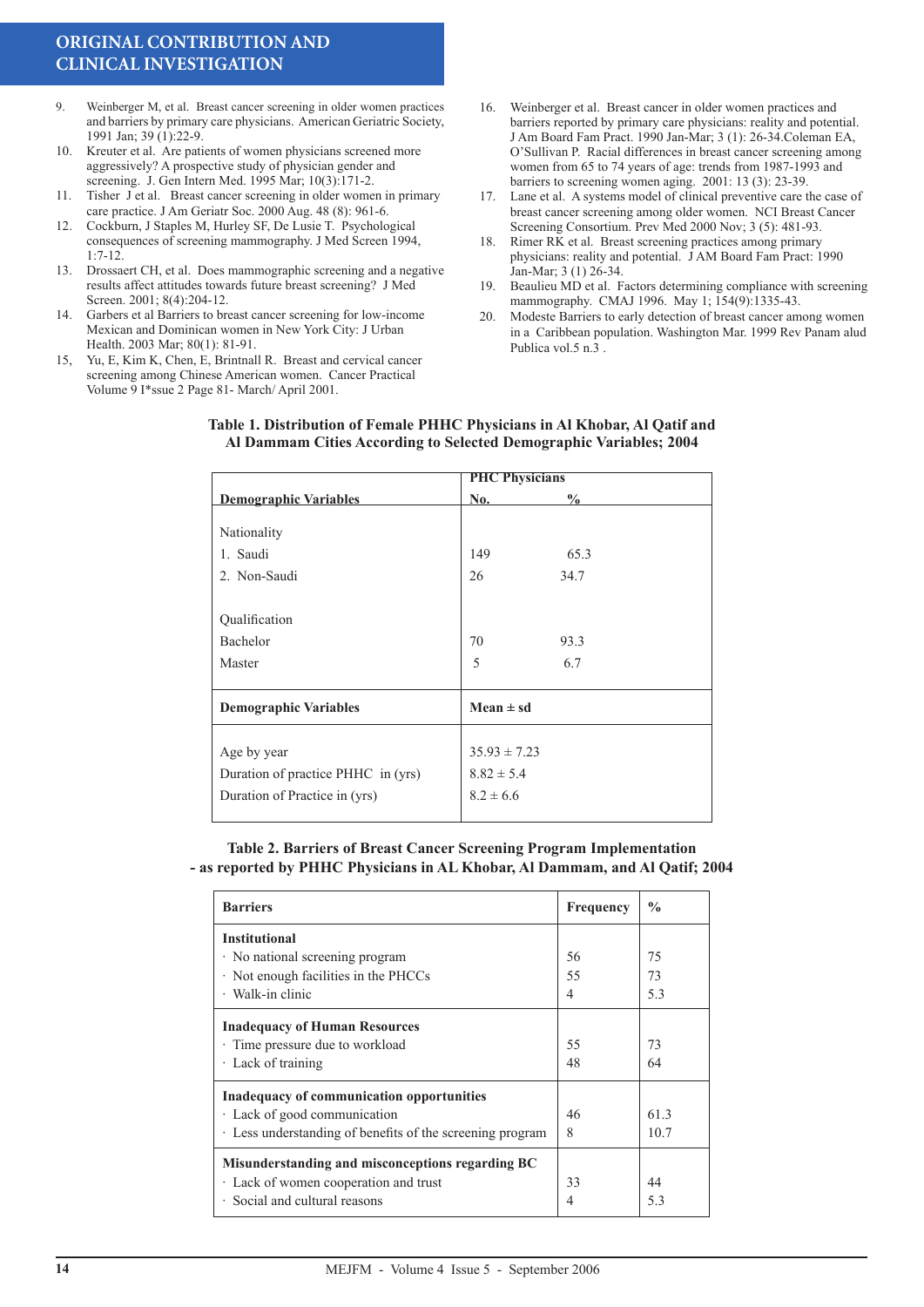# **Clinical study of lipid profile in diabetic patients**

**Khalil Naemat** MD, Department of Internal Medicine, King Hussein medical center **Correspondence:** Dr. Khalil Naemat. P.O. Box 1834 Amman 11910 Jordan.

**Key words:** lipid profile, diabetes mellitus, hypertriglyceridaemia

# **ABSTRACT**

**Objective:** to know the incidence of hypertriglyceridaemia, its age and sex distribution and prevalence in NIDDM and IDDM and also to know the relationship between the glycaemic control and degree of hypertriglyceridaemia and incidence of complications of hypertriglyceridaemia in diabetes mellitus.

**Patients and Methods:** one hundred and twenty patients of well-established diabetes mellitus were included in the study. All patients underwent the following investigations:

- 1. Base line investigations like blood CP with ESR, Blood urea, urine RE, ECG and x-ray chest.
- 2. Planned investigations: These included fasting and 2 hours post prandial blood glucose estimation, serum electrolytes, serum creatinine, serum amylase, uric acid, LFT's, TFT's, ETT and abdominal ultrasound to look for liver texture and for any evidence of fatty change; morphology, texture of kidney and pancreas and other abdominal viscera.
- 3. Total lipid profile which included: Total fasting lipids, Total fasting triglycerides, Total fasting cholesterol, HDL cholesterol and LDL cholesterol.

**Results:** The commonest finding was hypertriglyceridaemia both in insulin- and non-insulin dependent diabetic patients. It was more so in non-insulin dependent diabetes mellitus (70%) as compared to insulin-dependent diabetics  $(30\%)$ .

**Conclusion:** Hypertiglyceridaemia is the most common lipid abnormality in diabetes mellitus, which is more common in NIDDM than IDDM.

Early diagnosis, good glycaemic control and dietary modification are usually enough for prevention and treating hypertriglyceridaemia in diabetes mellitus.

# **INTRODUCTION**

Diabetes is a common endocrine disease and its complications are major stimuli for the enhancement of efforts towards its control. There are currently 119.2 million people with type 2 diabetes worldwide, and the number is expected to increase to 212.9 million, in the year 2011 [1].

Type 2 diabetes is the most prevalent form of diabetes and is due to the combination of insulin resistance and defective secretion of insulin by pancreatic b-cells [2].

Diabetes mellitus is a major risk factor for morbidity and mortality due to coronary heart disease (CHD), cerebrovascular disease, and peripheral vascular disease. Metabolic control and duration of type 2 diabetes are important predictors of coronary heart disease (ischaemic heart disease) in elderly subjects, particularly in women [3].

Hyperglycaemia affects biochemical parameters and influences the progression of coronary heart disease and mortality rates in diabetic patients. Aggressive treatment to control hyperglycaemia is much more effective in reducing the number of complications than standard treatment [4, 5].

The term hyperlipidaemia refers to an increase in concentration of one or more plasma or serum lipids, usually cholesterol and triglycerides and the term dyslipidaemia is used for either an increase or decrease in concentration of one or more plasma or serum lipids. Type 2 diabetic patients have markedly increased risk of coronary heart disease than similarly dyslipidaemic nondiabetic subjects [1].

Most recently, results of the Strong Heart Study indicate that LDL cholesterol is an independent predictor of cardiovascular disease in patients with diabetes, along with age, albuminuria, fibrinogen, HDL cholesterol (inverse predictor), and percent body fat (inverse predictor) [4]. Atherogenic dyslipidaemia (diabetic dyslipidaemia) is characterized by 3 lipoprotein abnormalities: elevated very-low-density lipoproteins (VLDL), small LDL particles, and low high-density lipoprotein (HDL) cholesterol (the lipid triad) [5, 6]. Despite the high and widespread prevalence of dyslipidaemia among people with and without diabetes, only 2.2 % [7] of adults without diabetes and 32 % [8] of diabetic patients were receiving treatment with diet, exercise, or drugs to reduce lipid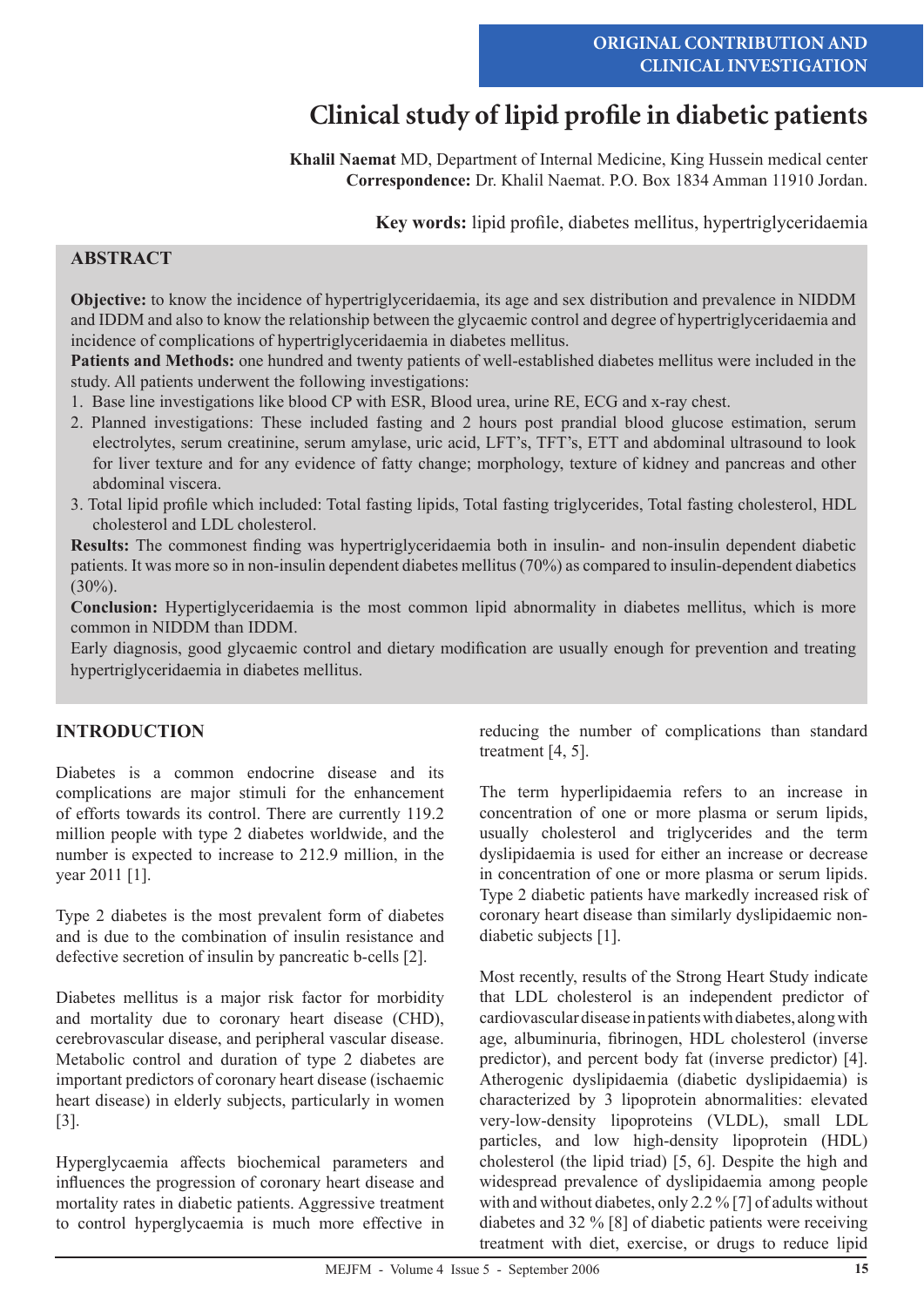# **ORIGINAL CONTRIBUTION AND CLINICAL INVESTIGATION**

levels and less than one third of patients with established cardiovascular disease received such treatment [7].

Furthermore, among those who were being treated, only 1 % reached the American Diabetes Association (ADA) goal of  $LDL < 2.6$  mmol/L (100 mg/dl) [8].

The aims of the present study were:

- 1. To know the incidence of hypertriglyceridaemia, its age and sex distribution and prevalence in NIDDM and IDDM.
- 2. To know the relationship between the glycaemic control and degree of hypertriglyceridaemia and incidence of complications of hypertriglyceridaemia in diabetes mellitus.

# **PATIENTS & METHODS**

The sample of this prospective study was conducted in the department of medicine in King Hussein medical center over a period of two years.

After institutional ethical committee clearance and written informed consent was taken, one hundred and twenty patients of well-established diabetes mellitus were included in the study.

Patients were selected for study from among patients attending the Outpatient Diabetes Clinic.

The selection criteria were:

- 1. Every patient of these one hundred and twenty cases had established diabetes mellitus.
- 2. Systemic diseases like CRF, nephrotic syndrome, myxoedema, SLE were excluded from the study on the basis of history, clinical examination and relevant investigations.
- 3. Diabetic patients taking drugs like beta-blockers, oral contraceptive pills, thiazide diuretics, corticosteroids, or cimetidine for any reason, were also excluded.
- 4. Smokers and alcoholics were also excluded.

Those patients who agreed to participate in the study were informed of the program and schedule of the study.

The patient's personal data, medical, family, dietary history and daily activities were recorded. Height and weight for BMI calculation were also measured and recorded using a data collection form.

After 12 hours of fasting (overnight) a sample of blood was collected into appropriate tubes and taken to Chemical Pathology Laboratory for analysis.

All patients underwent the following investigations:

1. Base line investigations like blood CP with ESR,

Blood urea, urine RE, ECG and x-ray chest.

- 2. Planned investigations: These included fasting and 2 hours post prandial blood glucose estimation, serum electrolytes, serum creatinine, serum amylase, uric acid, LFT's, TFT's, ETT and abdominal ultrasound to look for liver texture and for any evidence of fatty change; morphology, texture of kidney and pancreas and other abdominal viscera.
- 3. Total lipid profile which included: Total fasting lipids, Total fasting triglycerides, Total fasting cholesterol, HDL cholesterol and LDL cholesterol.

#### **RESULTS**

The total number of patients included in the study was 120. All of them were known diabetics. The female to male ratio was 2:1.

Regarding the age group, the majority of our patients were in the age group ranging from 31-60 years. Only 14% were above the age of 60 years.

Regarding the type of diabetes, we found that 15% had IDDM and 85% NIDDM. Regarding the duration of diabetes mellitus 78% of the cases had diabetes mellitus for the last 7-17 years.

The dietary intake in 45% of patients was complex carbohydrates and high fibre diet. 25% had a liking for a fat enriched diet of which females were the majority. 15% were following no dietary restrictions.

Regarding physical activity, 60% of patients had a strict sedentary life pattern, with the vast majority of female patients, restricted to their house keeping. Very few patients were participating in sports.

 Body mass index was evaluated by the following formula in all patients. BMI = weight in kilogram  $/$  height in meters[9]. 40% had normal body mass index, 15% below normal, while 45% had a body mass index above the normal range.

 The triglyceride levels were raised only in 58% patients. 29% patients had only raised serum triglyceride without any clinical evidence of hyperlipidaemia.

Regarding the fasting blood glucose it was found more to be more than 140 mg/dl in 85% of cases. The majority of patients had poor to uncontrolled glycaemic levels. Renal function tests i.e. blood urea, serum creatinine and electrolytes were carried out to rule out any renal pathology, but they were found within the normal limits. Liver function tests, thyroid functions tests were normal. In general 44% of the patients had normal total serum lipids, while 56% showed raised levels. Out of 56%, 46%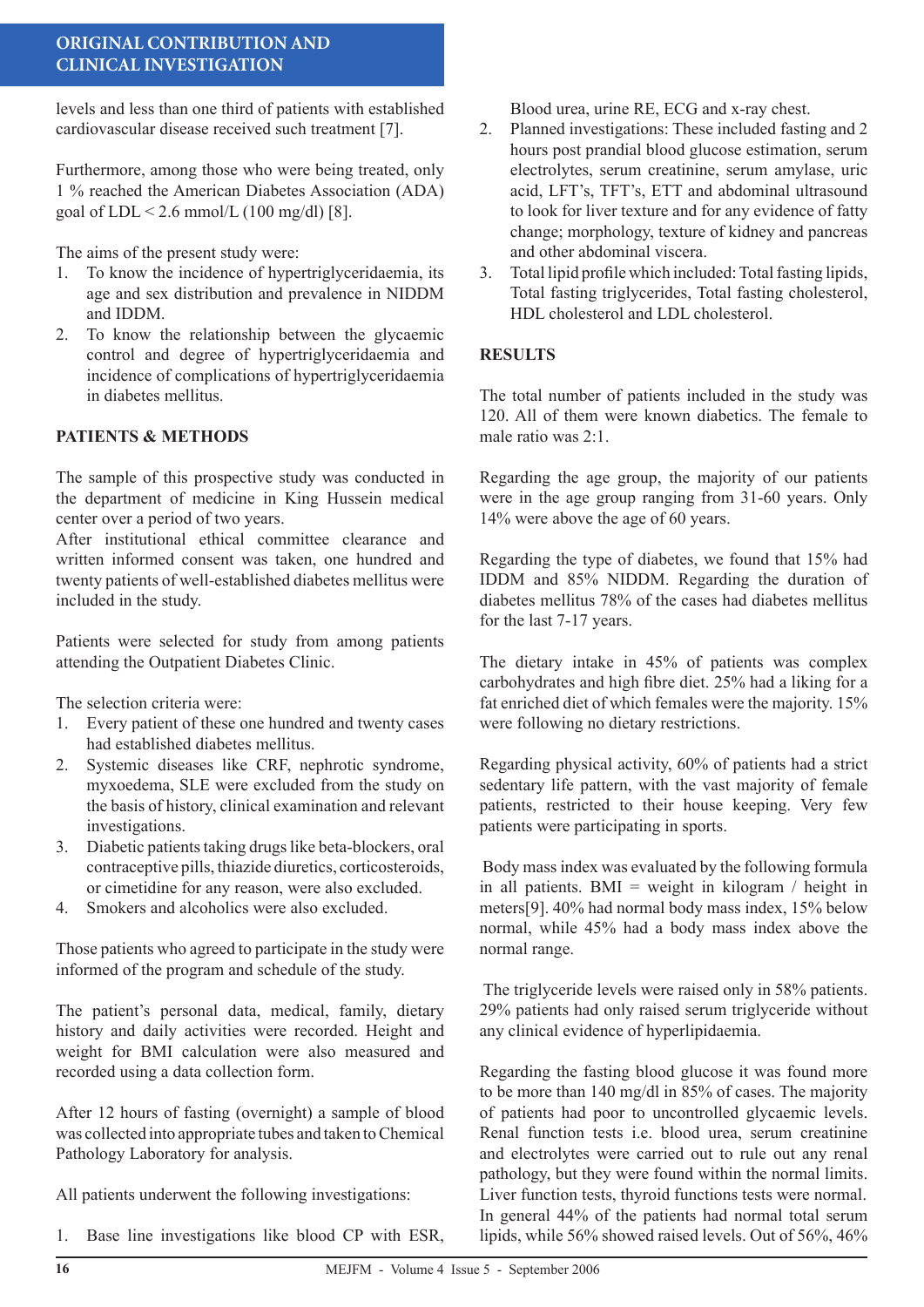# **ORIGINAL CONTRIBUTION AND CLINICAL INVESTIGATION**

had serum lipid levels in the range of 1000-1500 mg/dl, while the remaining 10% of patients had a level in the range of 1500-2500 mg/dl.

Total fasting serum cholesterol was found normal in 80% patients. 20% had raised serum cholesterol in the range of 251-300 mg/dl. All of these 20% of cases also had triglyceride levels more than 200 mg/dl, so fulfilling the hyperlipidaemic criteria of National cholesterol education programme of the USA.

LDL – cholesterol was found to be normal in 80% of cases while 20% showed a raised level. HDL – cholesterol in 15% of cases was less than 40 mg/dl, who were at a higher risk of IHD, while it was found above 40 mg/dl in the remaining 85% cases.

Hypertriglyceridaemia was found both in IDDM and NIDDM patients. It was more in NIDDM (70%) than IDDM (30%) patients.

In IDDM the majority of patients had mild to moderate hypertriglyceridaemia. The same was the case in NIDDM patients.

In our study, we found that 24% had ischaemic heart disease as evidenced by serial ECGs

# **DISCUSSION**

Patients with diabetes can have many lipid abnormalities, including elevated levels of very low-density lipoprotein cholesterol (VLDL-C), low-density lipoprotein cholesterol (LDL-C), and triglycerides; and low levels of highdensity lipoprotein cholesterol (HDL-C) [10]. These patients have a preponderance of abnormalities in the composition of LDL-C (smaller, denser particles), which increase atherogenicity even if the absolute concentration of LDL-C is not significantly increased. The combination of elevated levels of small, dense LDL-C particles and high triglyceride levels represents a lethal cholesterol abnormality known as pattern B.

About 20% of patients with type 2 diabetes have hypertriglyceridaemia or low HDL-C levels [11]. These abnormalities, as well as high VLDL-C levels and high total and VLDL-related triglyceride levels, are powerful risk indicators for CAD in patients with type 2 diabetes. In addition, the combination of elevated total cholesterol level, hypertension, and uncontrolled hyperglycaemia is implicated in the development of nephropathy.

In a study done in Russia, dyslipadaemia was detected in 84% diabetic patients [12]. In one European study 40% were hyperlipidaemic according to the criteria of National cholesterol education programme, (cholesterol

and triglyceride greater than 200 mg/dl). An additional 23% showed hypertriglyceridaemia [13]. In another study hiperlipidaemia was found in 28% of diabetic patients [14].

 In our study total fasting lipids of greater than 1000 mg/ dl were found in 56% and fasting hypercholesterolaemia and increased LDL cholesterol in 20% of the patients. The values of cholesterol and LDL cholesterol declined from younger to older ages; so these results are in conformity with the previous study [15].

Hypertriglyceridaemia was found to be the commonest dyslipidaemia in this study i.e. 58%; greater than the previous studies. The majority of patients in our study were type II diabetics  $(70\%)$  as compared to type I  $(30\%)$ . Winocour et al, has shown 40% hyperlipidaemia in IDDM patients. Hypertriglyceridaemia was found predominantly in all the cases while a few had combined hyperlipidaemia, pure hypercholesterolaemia however was not observed in a single case [16].

Hypertriglyceridaemia, which is comparatively more common in NIDDM than IDDM [17] is probably due to increased production and reduced clearance of rich lipoproteins–VLDL [18] . Amongst the NIDDM patients hypertriglyceridaemia is depending upon the variation in the apo E gene, because significantly higher level of VLDL – triglycerides have been found in patients with epsilon 2 heterozygote than in those without the epsilon 2 allele [19]. It is further interesting to note that even the 1st degree relatives of NIDDM cases have dyslipidaemia in general and hypertriglyceridaemia in particular [20].

 In the number of European studies dislipidaemia is more common in males, beyond 35 years of age [21]. But in our study it is more common in females. One factor responsible for this is that they are confined to their housekeeping without any active physical activity.

Exercise has potential benefits for these patients. It not only has a lipid lowering effect but it also potentiates the effect of diet or drug therapy on glucose metabolism in NIDDM patients [22]. In our study only 24% were in the habit of taking regular exercise.

The poorer the glycaemic control, the higher the degree of hypertriglyceridaemia. This relationship can be explained by the glucoregulatory and lipolytic actions of insulin, and defect in this can lead to dyslipidaemia more so in NIDDM patients [23]. If good glycaemic control is achieved then not only the size of VLDL particle is reduced but also increases in the concentration of apo – B protein fraction of VLDL takes place. These changes in turn lead to increased clearance of VLDL particles and ultimately dislipedaemia reverts [24]. In one study 28% of diabetic patients had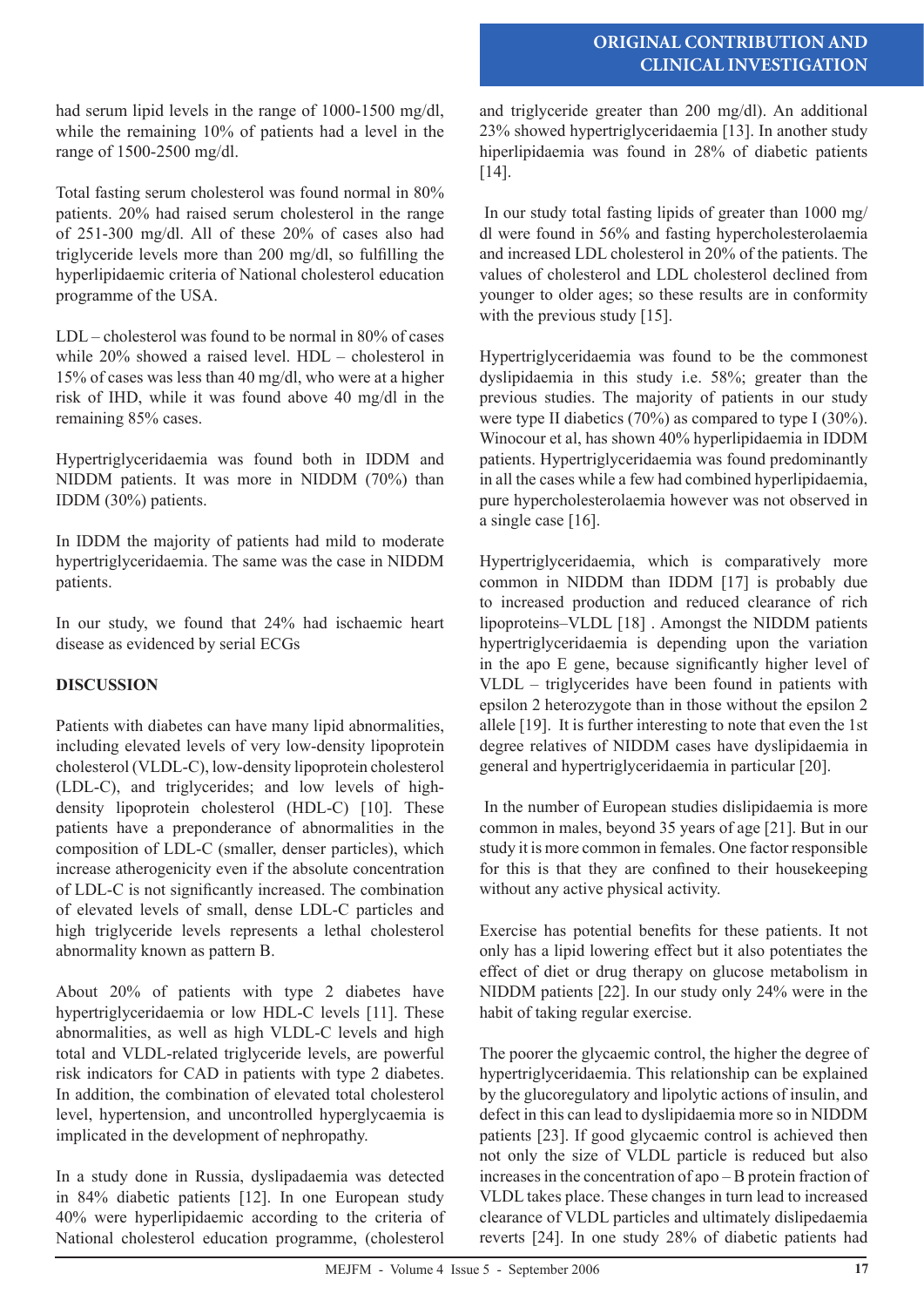# **ORIGINAL CONTRIBUTION AND CLINICAL INVESTIGATION**

hyperlipidaemia with a poor glycaemic control as defined by a glycated hemoglobin value of more than 10% [14]. In our study 58% of the total patients had poor glycaemic control as assessed by serial 2 hours post prandial glucose estimation according to WHO criteria [25]. All of these showed mild to severe dislipidaemia.

In WHO criteria, levels less than 150 mg/ dl were taken as good, between 150-200 mg/ dl as permissible and above 200 mg/dl as poor glycaemic control.

Apart from the blood glucose estimation glycaemic control can be monitored by estimation of glycated HbAIC, glycated fructosamine and glycated serum albumin. Glycated HbAIC comprises 4-6% of the total haemoglobin. Levels less than 10% reflect a good glycaemic control over the preceding 8-12 weeks [26]. However, glycated serum albumin can be a more reliable marker of short term glycaemic control in IDDM than fructosamine [27].

Diabetic patients with hyperlipidaemia frequently develop atherosclerosis. Superoxide, which is present in diabetic patients with hypertrigly ceridaemia, is suspected to play an important role in the initiation of this atheroselerosis. [28] Other atherogenic factors specific to diabetes mellitus, however are concomitantly present which potentiate the process of atherosclerosis.

Both low HDL and high triglyceride levels are frequently associated with other coronary risk factors. Correction of both, may reduce coronary artery disease risk without fear of adverse side effects. [29]

In various studies the plasma triglyceride level exceeding 3 m.mole/L (270 mg/dl) is universally accepted as hypertriglyceridaemia in diabetes mellitus [14] and the greater levels are positively correlated with the increased risk of coronery artery disease [30,31]. It is noteworthy that triglyceride levels greater than 2 mmol/L are the angiographically proven marker of coronary artery disease [32].

In long term follow up, for more than 10 years, patients with impaired glucose tolerance tests and or frank diabetes mellitus, it was observed that the mortality rate with respect to IHD was remarkably high in those having moderately severe hyperlipidaemia than those with border line [33]. Silent myocardial infarction which is seen in 15-24% of patients with diabetes mellitus [34] becomes even more common in the presence of long standing moderate to sever hyperlipidaemia. In our study 24% had ischaemic heart disease. Their lipid profile showed mild to moderate hypertriglyceridaemia (200- 400 mg/dl, while total cholesterol, LDL cholesterol and HDL cholesterol were all normal.

#### **CONCLUSIONS**

Hypertiglyceridaemia is the most common lipid abnormality in diabetes mellitus, which is more common in NIDDM than IDDM.

Early diagnosis, good glycaemic control and dietary modification are usually enough for prevention and treating hypertriglyceridaemia in diabetes mellitus.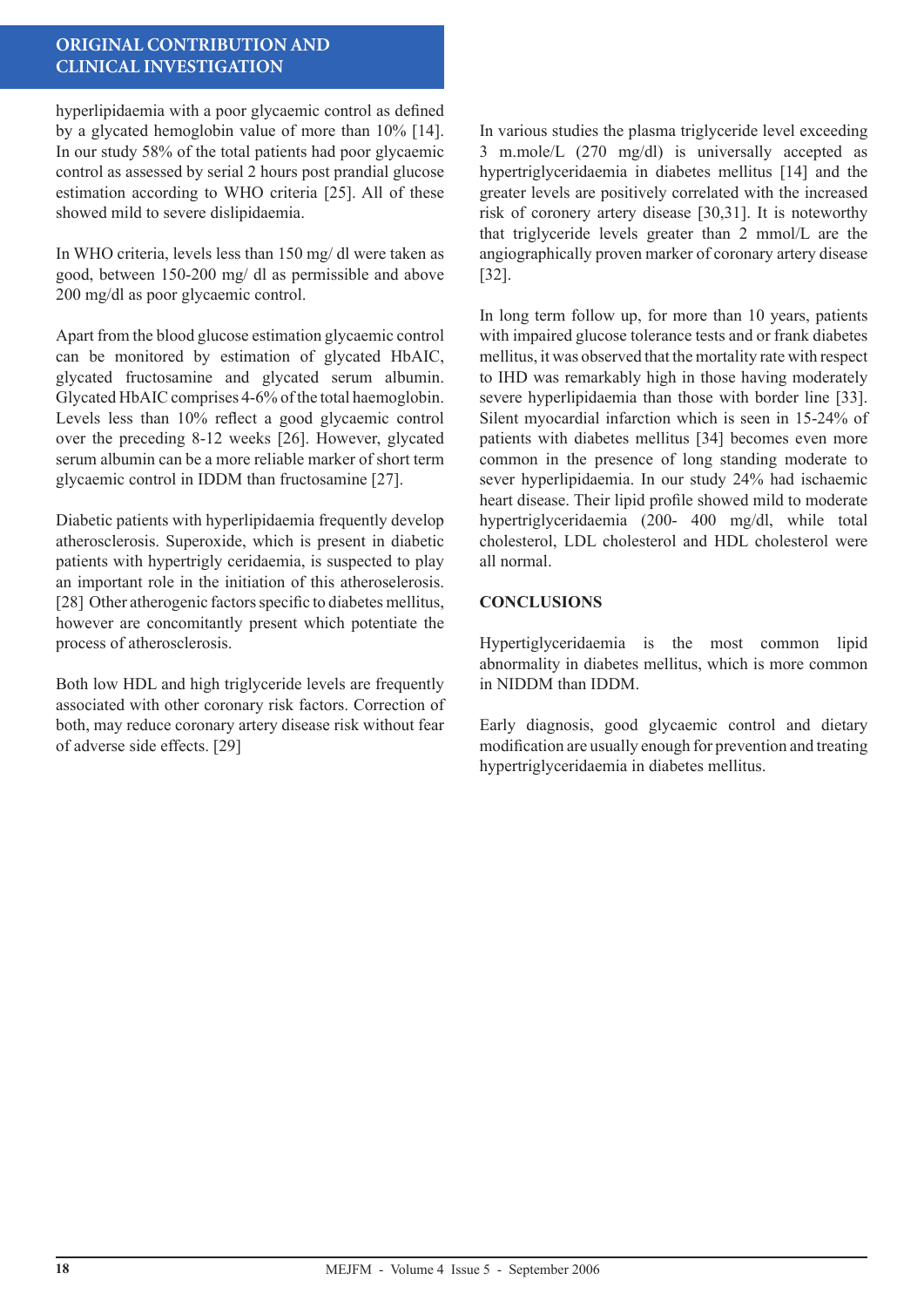# **ORIGINAL CONTRIBUTION AND CLINICAL INVESTIGATION**

- 1. Bloomgarden ZT. International Diabetes Federation meeting (type 2 diabetes: its prevalence, causes, and treatment). Diabetes Care 1998; 21  $(5): 860 - 865.$
- 2. Grundy SM, Benjamin IJ, Burke GL, Chait A, Eckel RH, Howard BV, Mitch, W, Smith SC, & Sowers JR. Diabetes and cardiovascular disease: a statement for healthcare professionals from the American Heart Association. Circulation 1999; 100: 1134 – 1146.
- 3. Kuusisto J, Mykkanen L, Pyorala K, & Laakso M. NIDDM and its metabolic control predict coronary heart disease in elderly subjects. Diabetes 1994; 43: 960 – 967.
- 4. Van der does FEE, Neeling JND, Snoek FJ, Grootenhuis PA, Kostense PJ, Bouter LM, & Heine RJ. Randomized study of two different target levels of glycemic control within the acceptable range in type 2 diabetes (Effects on well-being at 1 year). Diabetes Care 1998; 21 (12): 2085 – 2093.
- 5. Herman WH. Glycaemic control in diabetes. BMJ 1999; 319: 104 – 106.
- 6. Bunn HF. Nonenzymatic glycosylation of protein: relevance to diabetes. Am J Med 1981; 70: 325 – 330.
- 7. Goldstein DE, Little RR, Wiedmeyer HM, et al. Glycated hemoglobin: methodologies and clinical applications. Clin Chem 1986;32:B64–70.
- 8. Bunn HF, Haney DN, Kamin S, et al. The biosynthesis of human hemoglobin A1C. Slow glycosylation of hemoglobin in vivo. J Clin Invest 1976;57:1652–9.
- 9. Kumar PJ, Clark ML. Clinical medicine: A textbook for medical students and doctors. 2nd ed. London: Bailliere Tindall, 1990: 860.
- 10. Haffner SM. Management of dyslipidemia in adults with diabetes. Diabetes Care 1998;21(1):160-78
- 11. Laakso M. Dyslipidemia, morbidity, and mortality in non-insulindependent diabetes mellitus. Lipoproteins and coronary heart disease in non-insulin-dependent diabetes mellitus. J Diabetes Complications 1997;11(2):137-41
- 12. Kiriakov A, Koev D, Kavrykova IU, et al. The phenotypic characteristics and incidence of dyslipidaemias in diabetic patients. Probl Endokrinol. (Mosk) 1990; 36(6): 25.
- 13. Stern MP, Patterson JK, Haffner SM, Hazuda HP, Mitchell BD. Lack of awareness and treatment of hyperlipidaemia in type II diabetes in a community survey. JAMA 1989; 262(3): 360.
- 14. Paterson JR, Pettigrew AR, Dominiczak MH, Small M. Screening for hyperlipidaemia in diabetes mellitus. Relationship to glycaemic control. Ann Clin Biochem 1991; 28: 354.
- 15. Jabeen M, Fayyazuddin, Haider Z, Khan IA. Blood lipids, triglycerides, cholesterol, high density lipoprotein cholesterol in Pakistani adults of varying age group. Pak J Med Res 1985; 24: 27.
- 16. Winocour PH, Durrington PN, Ishola M, Hillier VF, Anderson DC. The prevalence of hyperlipideamia and related clinical features in insulin dependent diabetes mellitus. Q J Med. 1989a; 70(263): 2656.
- 17. Garg A, Grundy SM. Management of dyslipidaemia in NIDDM. Diabetes care 1990; 13(2): 153.
- 18. Hirano T, Mamo JC, Takeuchi H, Nagano S, Takahashi T. Correlation of insulin deficiency and hypertriglyceridaemia in diabetic rates. Diabetes Res Clin Pract 1991; 12(3): 173.
- 19. Imari Y, Koga S, Ibayashi H. Phenotypes of apolipoprotein E and abnormalities in lipid metabolism in patients with non-insulin dependent diabetes mellitus. Metabolism 1988; 37(12): 1134.
- 20. Laws A, Stefanick ML, Reaven GM. Insulin resistance and hypertriglyceridaemia in nondiabetic relatives of patients with noninsulin dependent diabetes mellitus. J Clin Endocrinol Metab 1989; 69(2): 343.
- 21. O'Dea K, Traianedes K, Hopper JL, Larkin RG. Impaired glucose tolerance, hyperinsulinemia and hypertriglyceridaemia in Australian aborigines from the desert. Diabetes care 1988; 11(1): 23.
- 22. Lampman RM. Schteingart DE. Effects of exercise training on glucose control, lipid metabolism and insulin sensitivity in hypertriglyceridaemia and non insulin dependent diabeties mellitus. Med Sci Sports Excers 1991; 23(6): 703.
- 23. Baynes C, Henderson AD, Hughes CL, Richmond W, Johnston DG, Elkeles RS. Determinants of mild fasting hypertriglyceridaemia in noninsulin dependent diabetes. J. Intern Med. 1991; 229(3): 267.
- 24. Leowsky J, James RW, Taton J, Pometta D. The influence of metabolic control on very low density lipoprotein composition in hypertriglyceridaemic type II diabetics. A study using heparin sepharose chromatography. Metabolism 1988; 37(8): 721.
- 25. Edwards CRW, Bouchier IAD. Davidson's principle and practice of medicine, 16th ed. Edinburgh: Churchill Livingstone, 1991: 658.
- 26. James MCC. Diabetic complications. Churchill Livingstone, 1987: 221-27.
- 27. Winocour PH, Bhatnagar D, Kalsi P, Hillier VF, Anderson DC. A comparison of direct measures of glycaemia and glycated blood proteins in insulin dependent diabetes mellitus. Clin Biochem 1989b; 22(6): 457.
- 28. Hiramatsu K, Arimori S. Increased superoxide production by mononuclear cell of patients with hypertriglyceridaemia and diabetes. Diabetes 1988; 37: 832.
- 29. Gordon DJ. Role of circulating high density lipoprotein and triglycerides in coronary artery disease: risk and prevention. Endocrinol Metab Clin North Am 1990; 19(2): 299.
- 30. Castelli WP, Anderson K. Population at risk: prevalence of high cholesterol levels in hypertensive patients in the Framingham study. Am J Med. 1986; 80 (Suppl 2A): 23.
- 31. Havel RJ, Role of triglyceride rich lipoproteins in progression of atherosclerosis. Circulation 1990; 81: 694.
- 32. Nikkila M, Koivula T, Niemela K, Sisto T. High density lipoprotein cholesterol and triglycerides as markers of angiographically assessed coronary artery disease. Br Heart J. 1990; 63(2): 78.
- 33. Fontbonne A, Eschwege E, Cambien F. et al. Hypertriglyceridaemia as a risk factor of coronary heart disease mortality in subjects with impaired glucose tolerance or diabetes. Results from the 11 year follow up of the paris prospective study. Diabetologia 1989; 32: 300.
- 34. Karam JH. Diabetes mellitus, hypoglycaemia and lipoprotein disorder. In: Schroeder SA, McPhce SJ, Papadakis MA, et al eds. Current medical diagnosis and treatment. USA: Appleton and Lange, 1992: 900.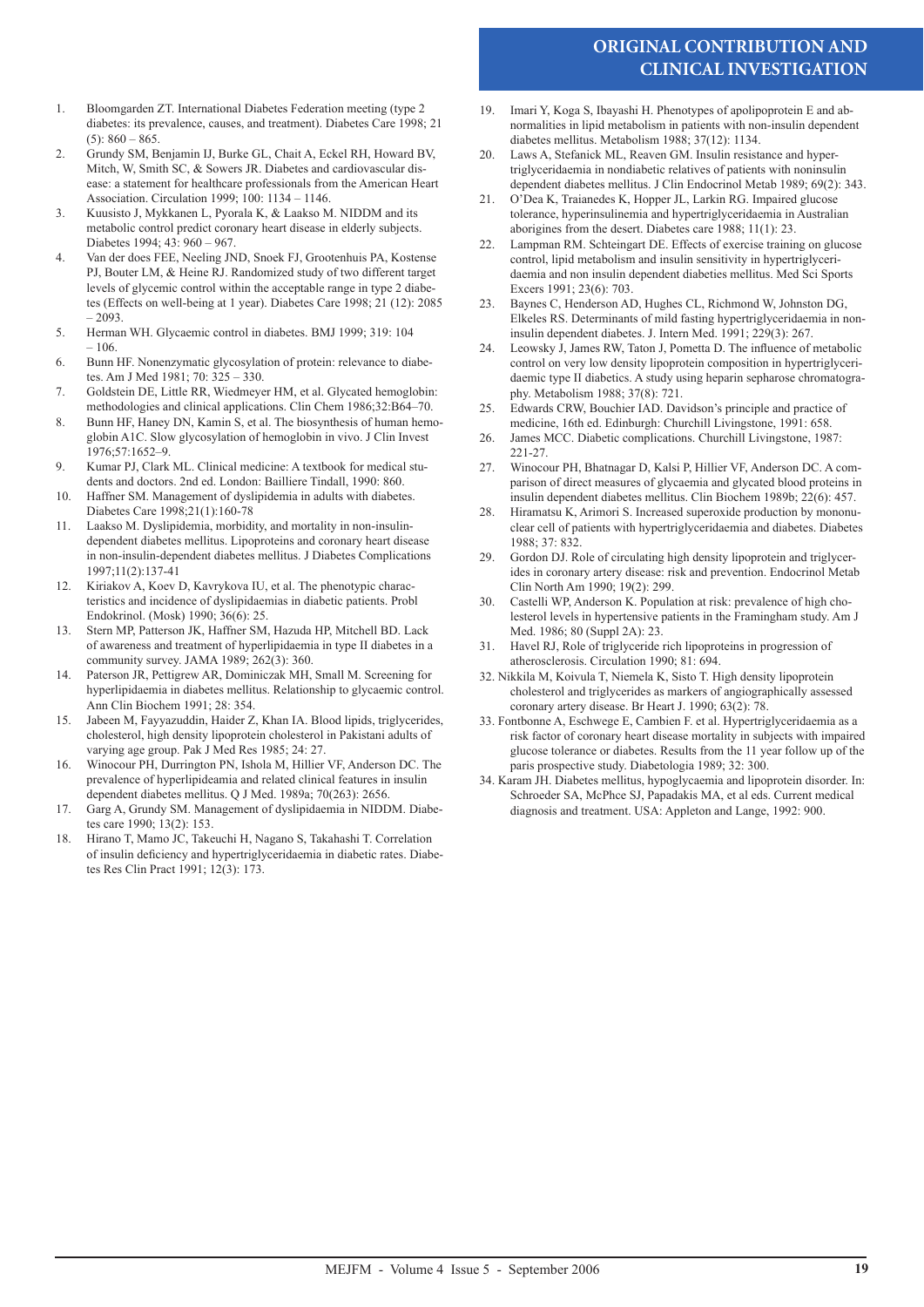# **Development of a Community-based Care System Model for Senior Citizens in Tehran**

**Norouzi, Kian** PhD Student in Nursing; Tarbiat Moddares University; Faculty Member of USWR **Abedi, Heydar Ali** PhD in Nursing, Associate Professor; Faculty of Nursing; Isfahan Medical Sciences University **Maddah, Sadat Seyed Bagher** PhD in Nursing; Assistant Professor in USWR **Mohammadi, Eysa** PhD in Nursing , Assistant Professor in Tarbiat Moddares University **Babaee, Gholamreza** PhD in Biostatistics ; Associate Professor ; Medical School ; Tarbiat Moddares University **Kaldi\*, Alireza** PhD in Sociology; Associate Professor, University of Social Welfare and Rehabilitation; Tehran , Iran \* Evin, University of Social Welfare and Rehabilitation, Department of Basic Sciences, Tehran 19834, IRAN.

**Key words:** Health System Model, Community-based care, Senior Citizen.

#### **ABSTRACT**

**Objectives:** In Iran a considerable percentage of old people "living" in society need to receive specialized health services. In order to respond to these care needs, developing and implementing health and social care systems with consideration of relevant factors such as existing resources and facilities; social and cultural issues and characteristics of each groups of elders(healthy elders, frails, home-bound) seems to be necessary.

**Methods:** At the development phase of the care model in this study methodological triangulation is used including: 1. Comprehensive review of current and related literature. 2. Conduction of an ethnographic study on a number of Tehranian elders and their families. 3. Seeking opinions of a group of experts on this issue using nominal group technique, and analysis and synthesis of the collected data were employed to develop a community based care system for elders.

**Results & Conclusions:** The preliminary results of employing this care system and examination of expected outcomes such as enhancing quality of life and hope in elders, reflects the efficiency of this system, although further complementary studies and particularly cost benefit analyses are strongly recommended.

#### **INTRODUCTION**

As we know in recent decades human societies have been faced with a great challenge, that is the unprecedented number of elderly people as a consequence of more healthy environments and the lowering of mortality rates. It is estimated that in 2020 one billion of the world's population will be older adults and 60% of this number would live in developing countries and unfortunately these societies are not prepared to encounter the aging phenomenon and its social, economic and medical repercussions. (Bartz, 1996)

Today, the great challenge of health and social care delivery systems is how to optimize the health status of elders. (Eliopoulos, 1999)

Delivery of effective and efficient nursing care to any group of clients depends on recognition of their uniqueness and conduction of comprehensive health care

needs assessment. Nursing as an academic discipline has adopted a holistic approach to the clients; their environment and any other influencing factors. (ANA , 1982)

Recently the philosophy in gerontological nursing has been changed dramatically and this discipline has adopted a health promotion and disease prevention orientation. As a result gerontological nursing has a great emphasis on active and healthy aging and autonomy and self dependency of elders. (Ebersol , 1990)

In recent years a variety of system models for providing community based health care services to the elderly has been envisioned and implemented in developed countries, which meet the special care needs of different groups of elders. Day care centers, home health care services, skilled nursing care facilities, nursing homes, congregate housing and hospice care are some of these services. (Stone , 1999)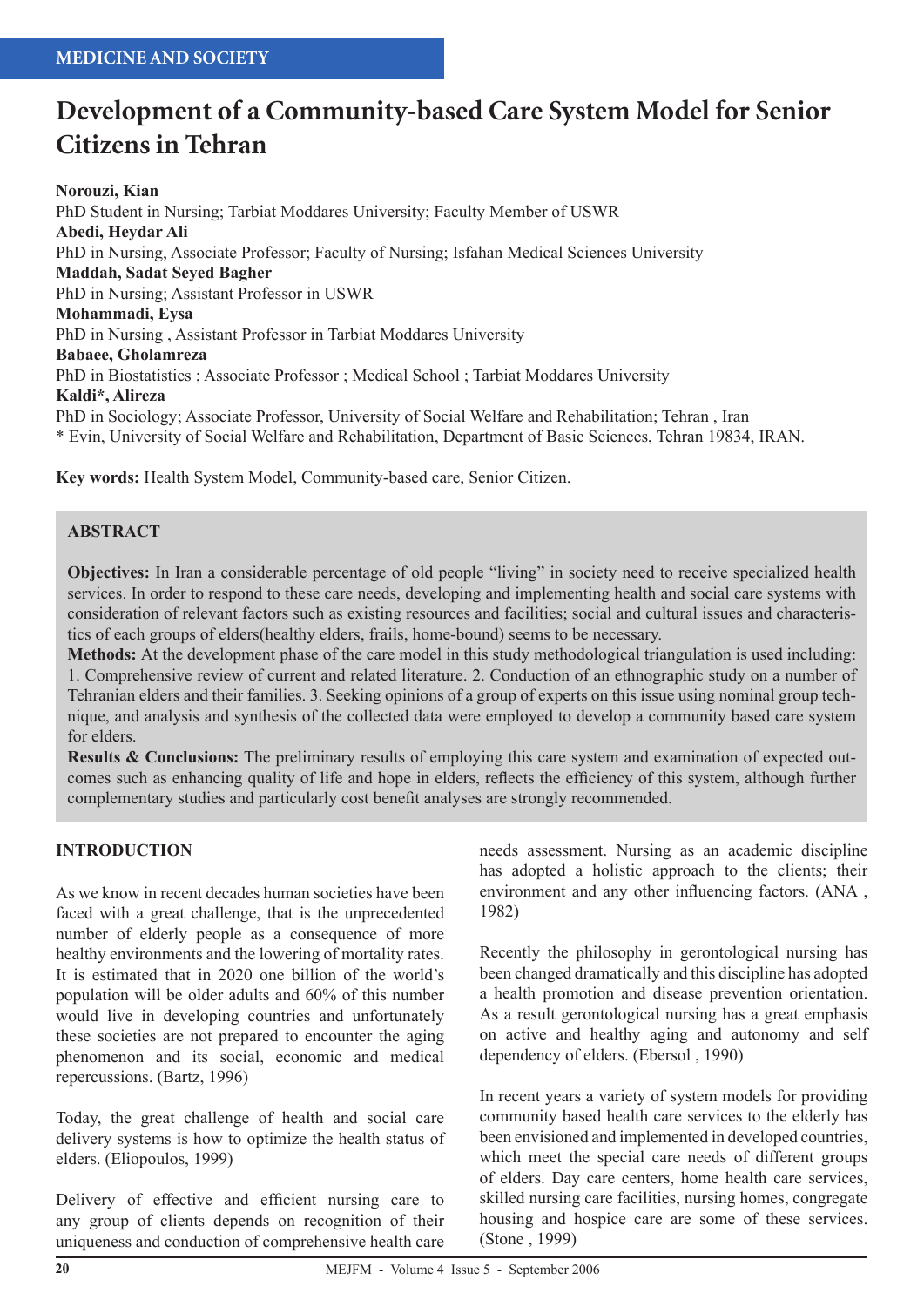On the other hand in Iran, a developing country, provision of specialized health and social services to elders in many extents has been ignored and only in the end stages of elders' life this issue goes under consideration by one of the following traditional ways: A) provision of informal home care by elder's relatives and lay caregivers B) signing a contract between the families and private home care agencies that in many cases don't have required licenses and primarily with profit incentives deliver their under standard services. C) transfer of dependent elder to a nursing home as last and worst resort due to exhaustion of limited resources in family caregivers. (Rastegarpour, 1999)

Today it is strongly recommended that all needed health services to aging people should be provided to them in their residential places and in the community. The reasons for this emphasis are as follows:

It is known that elders are more comfortable and feel at ease while are in their homes; and many studies have showed that community based and home health care are the more cost beneficial than hospital based services.

In Iran, there is a considerable percentage of old people 'living' in the society who need to receive specialized care and health services. In order to respond to these needs, planning and implementing health and social care systems with consideration of factors such as existing and available resources and facilities (financial and manpower); social and cultural issues and special characteristics of various groups of elders (physically fit, frails ,home bounds) seems to be necessary.

Self reliance and ability to continue independent living in their houses is very important to elders but many factors such as deteriorating health condition, declining economic status, dominant negative viewpoints in community about aging and aged people (e.g. ageism) and ever changing policies and practices of health care delivery systems discourage fulfillment of this ideal situation. Ageing in place is a term coined in gerontology to highlight the significance of capacity in elders to live independently in the community. It means that elders remain in their residential places as long as possible and receive appropriate health and social services (Kreuger1990). Aging in place means that instead of removing elders to nursing homes and residential institutions; they would remain in their homes and have their surroundings undergo modifications to respond to their changing health needs.

Nowadays, organizations that are responsible for providing community based health care services are faced with a great challenge; that is the development and implementation of cost benefit service packages for elders which prolong the stay of elders in community and meanwhile ensure that their life quality remains at acceptable levels.

Health systems in many countries implemented varieties of community based programs, which have been specifically developed for elders. Home care services, community based health care programs, respite care, day care, senior centers, home maintenance programs, home meal delivery; transport services are some of these programs. (Broadhead, 1983)

Social support is the most important predictive variable that saves the elders from premature movement to residential facilities. Studies show that in almost all countries a large part of home health services and social support are provided to elders by their families and informal caregivers. To ensure that crippled and frail elders would receive necessary health and social services cooperation of these families as main resources of informal care giving, with local formal authorities, is crucial.(US Senate Special Committee on Aging , 1988)

# **METERIALS AND METHODS**

It should be mentioned that our complete study consisted of two consecutive qualitative (to yield a model of community based health care system for Tehranian elders) and quantitative (in order to determine its effectiveness) studies. In this article the qualitative part has been discussed.

In this stage of study (developing a community based care system model) methodological triangulation was used for collection, analysis and synthesis of relevant data. Triangulation is the use of multiple methods in the study of the same phenomenon. The phenomenon investigated is usually complex, like the human ability to cope with chronic illness, and requires in depth study from a variety of perspectives to capture reality (Morse , 1991).

The three data collection and analysis methods included:

- 1. Conduction of a comprehensive review of literature.
- 2. Ethnography on a number of elders living with their families in an urban area in the 13th district of the city of Tehran, Iran, to achieve indepth and valid information regarding their lifestyles , health beliefs, health needs and their life situations.
- 3. Obtaining expert (healthcare administrators and policy makers , faculty members of medical and nursing schools, geriatricians, psychiatrists, nurses and social workers, who had acquaintance and expertise in service delivery to elder clients) opinions using Nominal Group Technique.

By combination and synthesis of these findings as building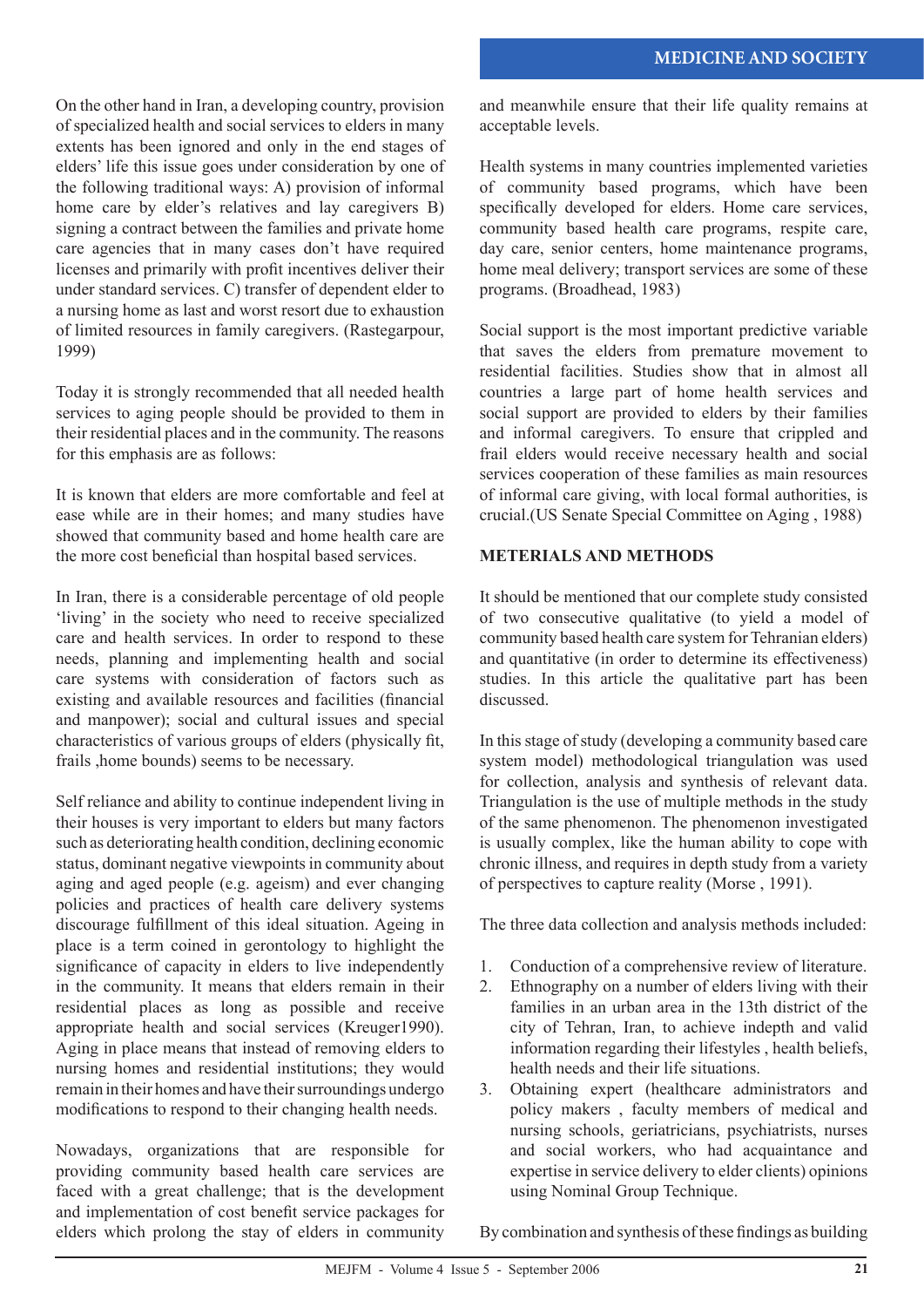#### **MEDICINE AND SOCIETY**

blocks and rudimentary elements, we proposed a model for a community based health care delivery system for elders in an urban area in Tehran.

As mentioned above, in order to collect data about some relevant issues, such as: lifestyles, health status, health beliefs, and mode of health system usage by elders dwelling in 13th district of Tehran a micro ethnographic study was conducted.. Ethnography, by definition, is a means of studying groups of individuals' life ways or patterns, and micro or small scale ethnography is used for study of similar social situations that in this study social situation comprised of: lifestyles, health beliefs and health behaviors of some elders living with their families. Behavioristic approach was used in data treatment and interpretation of findings. As we know in this approach the researcher is most interested in revealing recurrent patterns in observed behaviors . This approach is deductive and use of this mode of interpretation deviates radically from the intent of other interpretations, which rely solely on induction. (Streubert & Carpenter 1999 )

The main objective for conduction of ethnographic study was to substantiate the following preselected categories of data:

- Health beliefs •
- Health service usage •
- Attitudes and practices about health attainment and maintenance •
- Familial and social relationships •
- Social and recreational activities •
- Daily living activities •
- Attitudes and practices about sleep and rest •
- Nutritional habits •
- Physical exercise •
- Economical and welfare situations •
- Spiritual beliefs and practices •

Because we had interested in collecting data about the above mentioned categories, in both sexes, and in both healthy and unhealthy conditions. Thus we adopted a purposive sampling method as follows:

- **a)** Sampling from elders with good physical and mental health condition (who had not been under treatment for acute health conditions and were self reliant in their ADLs) was done using health assessment records in seniors' cultural centers of the 13th district municipality. Data collection by means of unstructured interviews and participant observation as two usual data collection methods - was conducted from 18 elders (12 men and 6 women) until data saturation was accomplished.
- b) Participation of 13 unhealthy elders in the study (8 men and 5 women) was accomplished through nursing home care service deliveries and follow-ups.

If the need for receiving such services was deemed no longer necessary but the required data were not acquired, an informed consent was obtained about continuation of friendly home visits which in many cases have been welcomed by elders and their families. To adhere to principles of making the ethnographic record (language identification principle, verbatim principle, concrete principle) a large portion of interviews and observations were audio-visually taped. Brief field notes were taken instead of tape-recording if the latter seemed inconvenient or ethically inappropriate from viewpoints of researcher or participants. After each session of data collection, and as soon as possible content analysis of documents for identification of recurrent patterns, discovery of cultural themes and taking a cultural inventory, were done. To verify the confirmability of findings, feedback from participants was obtained and accuracy of conclusions to a great extent was acknowledged by elders.

On the other hand and in order to find some other characteristics and specifications of the system we sought the opinions and suggestions of experts in this field using Nominal Group Technique. Some justifications for using NGT are as follows.

The Nominal Group Technique is a good way of getting many ideas from a group. It has advantages over the usual committee approach to identifying ideas. Group consensus can be reached faster and everyone has equal opportunity to present their ideas. NGT sessions have predetermined steps as follows:

- silent generation of ideas in written form •
- recorded round-robin listing of ideas on a chart •
- discussion and clarification of each idea on the chart •
- preliminary vote on priorities •
- discussion of preliminary vote •
- final vote on priorities ( Delbecq A.L etal 1971) •

Sampling from experts in elderly health and social services was purposive and with consideration of factors such as: expertise, experiences, motivation and willingness to share ideas and contribute to this study were sent a letter and invitation to participate to NGT sessions.

List of invited experts to the panel were as follows:

- Assistant Professor of nursing department in university of social welfare and rehabilitation (USWR) •
- Psycho- geriatrician •
- Hospital manager and assistant Professor of USWR •
- Deputy of research in USWR •
- Deputy of treatment and rehabilitation in USWR •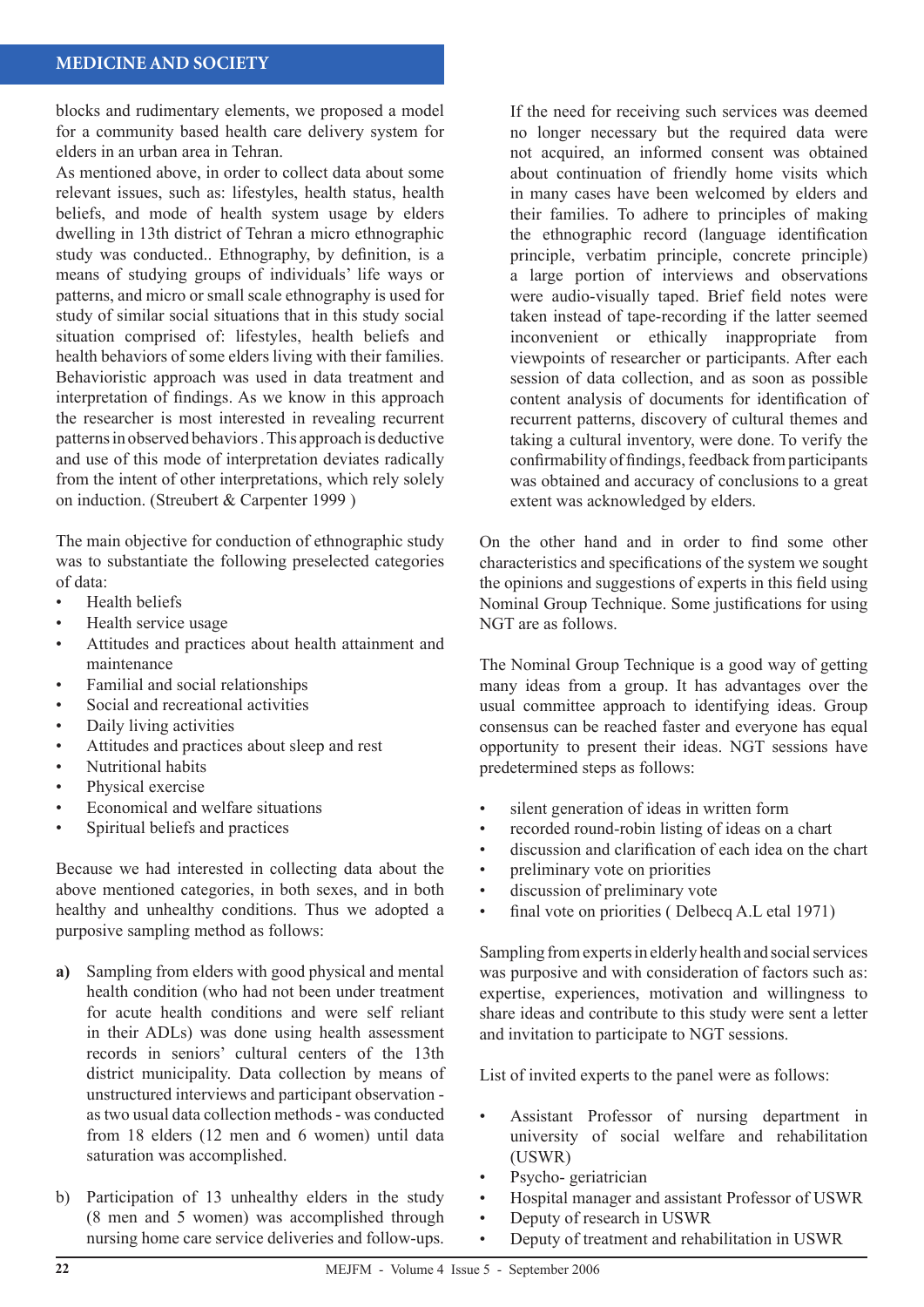- PhD in sociology •
- Representative of family office in deputy of health in ministry of health and medical education •
- PhD social worker •
- Manager of a comprehensive rehabilitation center •
- Manager of comprehensive rehabilitation day center for elders •
- Representative from deputy of rehabilitation in Behzisti (Welfare) organization •
- Master degree in rehabilitation management •
- Head of community-based rehabilitation headquarter in USWR •

The main topics for discussion by the panels was determined with consideration of relevant literature and consultation with experts in this field. These topics were determined as:

- Target groups of elders •
- Composition of health care team in that system •
- The most necessary services •
- Geographic location •
- Time and frequency of service delivery by the system •
- Cost of services and how to compensate expenditures •
- Manager and coordinator of services and his /her job description •
- Cooperation with elders families, volunteers and NGOs •
- Evaluation about efficacy of services •
- relationship between this propositional system and other pre-existing health and social care systems •

### **FINDINGS**

#### *Target group:*

- Frail elders (elders around 70 years, with an acute 1. or chronic illness and a decline in ability to perform their ADLs).
- Elders with low socio-economic status with fair, 2. moderate or poor health conditions

#### *Health care team:*

- Nurse, general practitioner, social worker 1.
- 2. Nutritionist, psychologist, volunteer persons, healthy elders and families
- Referral of elders to specialist physicians and 3. rehabilitation centers. These services will be provided offsite.

#### *Important deliverable services:*

1. Routine and periodic assessment of elders' health

statuses and filing these health records.

- Teaching, giving information and counseling elders 2. and their families about health, family problems, legal issues and so on.
- Referral of elders to other health, rehabilitation and relief facilities and follow-up (Here the nurse or social worker acts as case or care manager) 3.

#### *Geographic location:*

- 1. Initially one or two community-based care centers should be founded as pilot centres and after troubleshooting and optimization of their services at least one center should remain in every area zone of municipalities.
- 2. The panel recommended that the community based centers should be located in pre-existing health and social service foundations such as hospitals and clinics, behzisti centers, community centers in state sector and likewise in private ones such as non governmental senior centers and charity centers. Thus the activities of these centers would be very cost beneficial.

#### *Name of centers (with consideration of their philosophy, mission and approaches):*

The following titles (in order of priority) were recommended for the center:

- seniors' health house 1.
- community based care center for senior citizens 2.
- institute of health and social services for the worldly-3. wise

*Time of service delivery (hour per day and day per week):* 

- It was recommended that the predicted services 1. should be delivered around the clock, seven days per week, for assurance of accessibility of services.
- The panel emphasized precise scheduling of presence and activities of all workers in these centers based on predetermined tasks ( i.e. educational , research, consultations, health assessment and delivery of community based services, staff meetings) in morning, evening and night working shifts. 2.

#### *Expenditures and revenues:*

- In order to cover part of expenditures; all concerned and beneficiary authorities (i.e. ministry of health, behzisti organization, mayoralty, state and private insurance companies) should support and financially contribute to capital and up keeping expenses. 1.
- 2. The panel suggested the following policies as safeguard measures that allow community based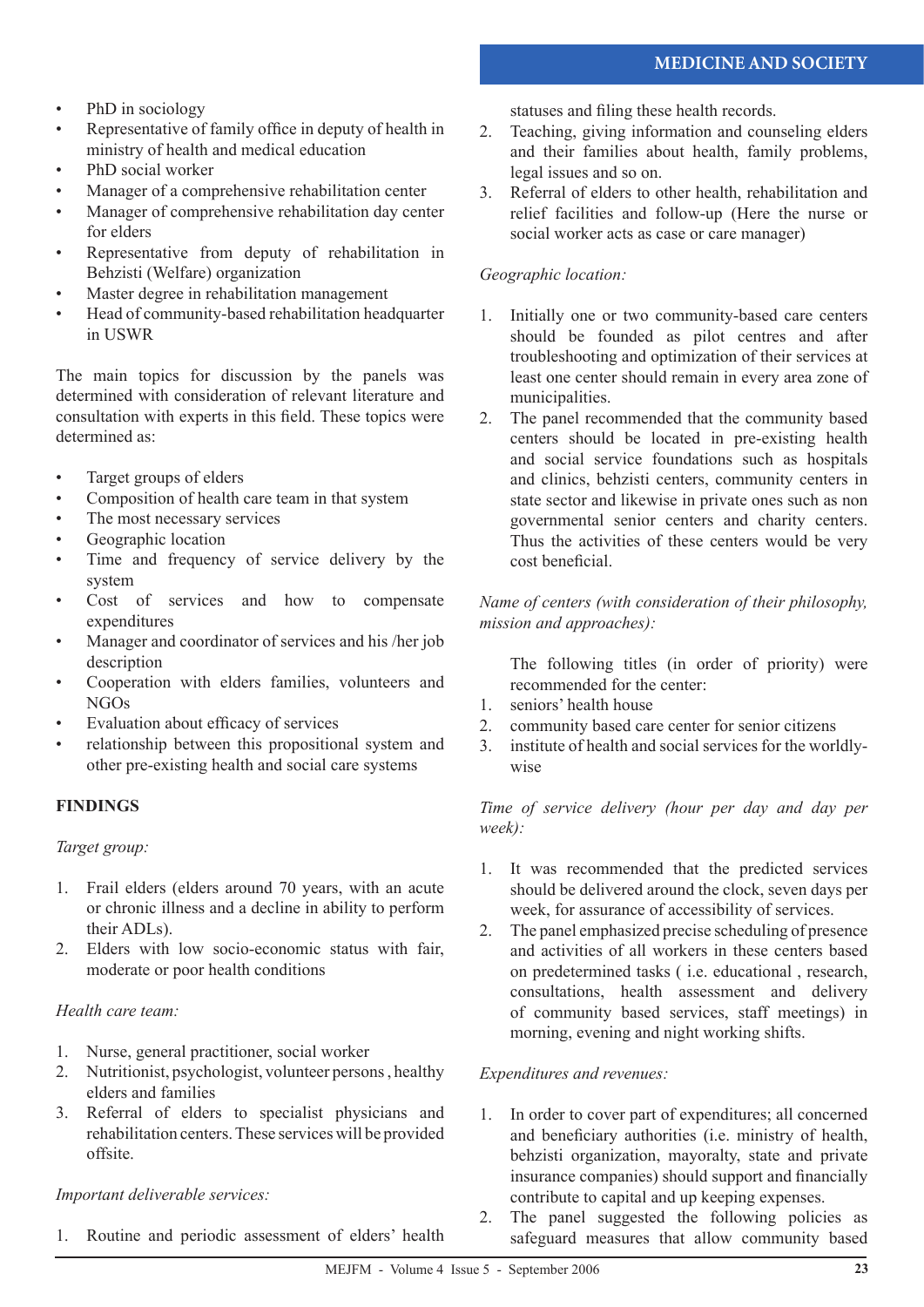### **MEDICINE AND SOCIETY**

centers to render their services cost effectively.

More emphasis on semiskilled, lay and volunteer workers than on specialists and experts; contribution and cooperation of these centers with universities in topics such as: population lab studies and surveys; practicum and field work of social and medical sciences students; acting as suitable environments for service learning; part of the services in these centers will be delivered by instructors and faculty members of universities. 3.

#### *Coordination and management of activities:*

- Preferably a masters degree public health nurse with 1. due experience in this field would be appointed as manager and coordinator of the center. The head of his/her activities would be: coordination of routine works in the center (educational, research and service delivery); cooperation with authorized program planners and policymakers concerning development, expansion and extension of services in the future.
- The director of the center could be a general practitioner who has spent a short course on geriatric medicine and has practical experience in service delivery to older adults. He/she would coordinate necessary referrals from the center. 2.

#### *Participation of elders' families, volunteers and NGOs:*

- It would be necessary that families and informal caregivers be enabled and empowered through education, counseling and substantial and moral supports. 1.
- Creation and fortification of interrelationships with 2. non-governmental organizations and development and implementation of joint programs.

#### *Evaluation of activities in the center:*

- Examination of elders and their families' quality of 1. lives before and after service utility.
- Any improvement in informal care-givers and family's participation in direct and indirect caregiving activities and self sufficiency of elders in their activities of daily living. 2.

Ethnographic themes comprise another part of findings in this study, which assisted researchers in needs assessment and thus allowing for tailoring of services in the health system model. After content analysis of participant observations and interviews according to qualitative data treatment and analysis principles, the following categories emerged that will be used for fine tuning of activities in the speculative health system.

Cultural theme revealed in health beliefs: {Health and physical fitness are gifts from deity and extra •

territorial and supernatural causes have definitive influences on health status. With increasing age health condition deteriorates irrespective of observing or not observing hygienic guidelines}.

- Cultural theme revealed in therapeutic regimes and medication adherence: {Poor medication adherence, discontinuation and changing medication schedules arbitrarily, omission of some items from their medications based on personal beliefs and experiences or suggestions from other lay persons, tendency to discontinue consumption of some drugs without renewal of recipes/prescriptions} •
- Cultural theme revealed in physical and mental health habits: {Lack of appropriate knowledge, attitude and practice about physical and mental health promoting routines}. •
- Cultural theme revealed in family and social relationships: {Perceived strain and tension in familial relationships, ineffective familial relationships and intentional seclusion}. •
- Cultural theme revealed in social and recreational activities: {Monotony and unproductivity in leisure times, lost opportunities, no idea and sometimes negative viewpoints about leisure activities}. •
- Cultural theme revealed in habits and beliefs about sleep and rest time: {Lack of knowledge about value and importance of a refreshing and comfortable sleep and rest specifically in old age, lack of knowledge and practice regarding relaxation techniques and facilitating factors on sleep, perceiving many sleep disorders as normal and inevitable in aging }. •
- Cultural theme revealed in habits and beliefs about food and nutrition: {Sensitivity and interest about foods and nourishments; believing that good nutrition is the best way for health maintenance and improvement; selection of foods mainly based on palatability and personal preferences instead of consultation with physicians and nutritionists}. •
- Cultural theme revealed in beliefs and behaviors about physical activities: {A dominant misconception that physical exercise and sports are luxurious and not important for elders (although some elders verbalized that exercise is beneficial and very important for elders but nearly all of them didn't regularly engage in exercises}. •
- Cultural theme revealed in welfare and economic status: {A wide discrepancy between elders financial and welfare status}. •

#### **CONCLUSION AND DISCUSSION**

The main concern of the researcher in this study was to develop a prototypical community based care system for Tehranian elderly citizens that would fulfill part of unrecognized and unresponded community dwelling elders' health care needs. To ensure that the main characteristics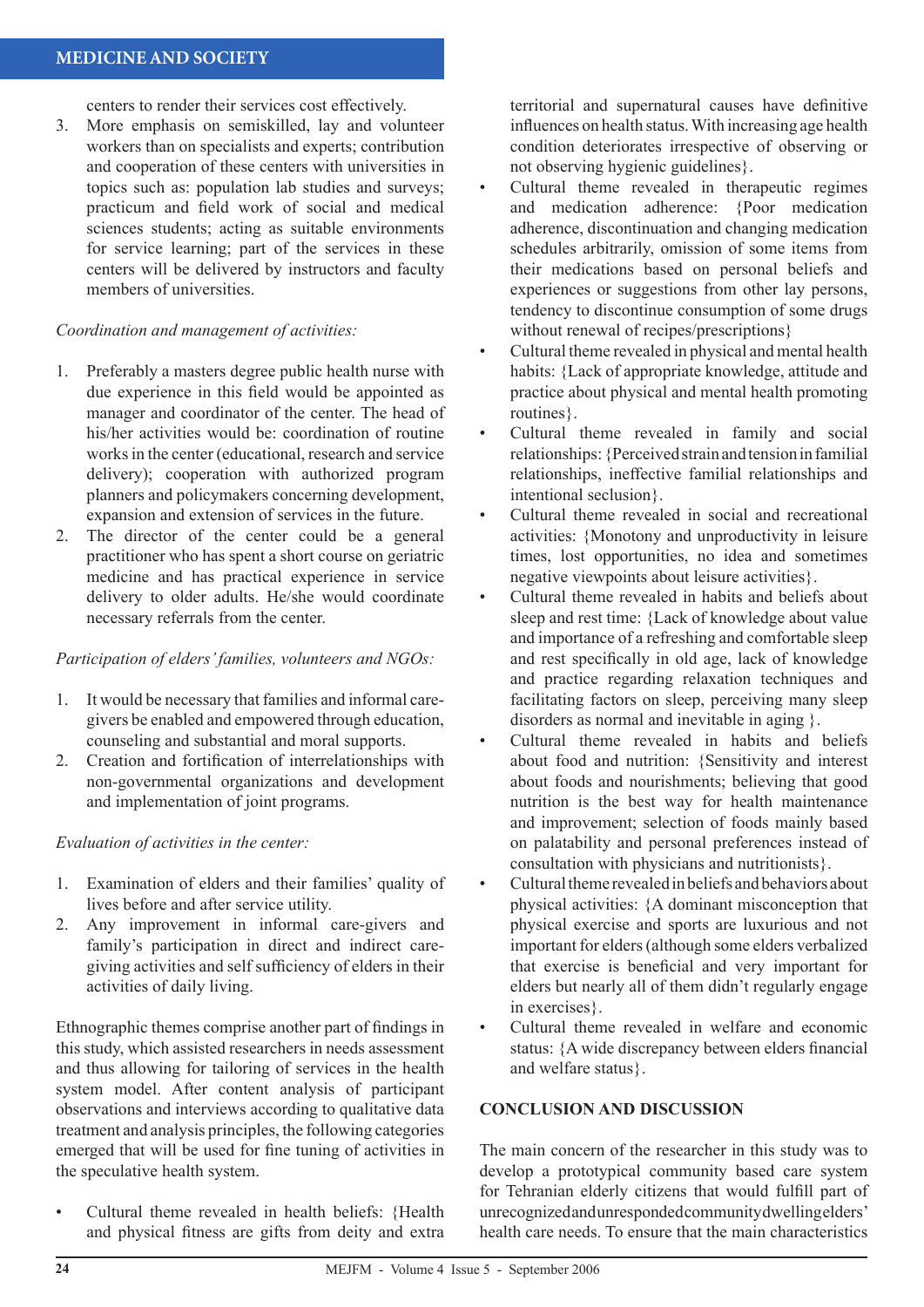of care delivery systems would be accomplished in this proposed model (e.g. comprehensiveness, accessibility, quality services, emphasis on preventive and health promotive measures) and fine-tuning the interventions to unique socio-cultural backgrounds of the elders and their families; methodological triangulation including:

- Comprehensive relevant literature review; •
- Attainment of experts' opinions through nominal group technique and •
- Conduction of micro ethnography study as an extensive and objective needs assessment approach, has been employed. The preliminary results of employing this care system and examination of expected outcomes such as enhancing quality of life and hope in elders reflects the efficiency of this system, although further complementary studies and particularly cost benefit analyses are strongly recommended. •

#### **REFERENCES**

- 1. American Nurses' Association (1982): A Challenge for Change: The Role of Gerontological Nursing Kansas City, Missouri.
- 2. Bartz, W.M. (1996): Dare to be 100. New York; Simon & Schuster.<br>3. Broadhead WE : Kanlan BH: James SA : et al. (1983)
- 3. Broadhead ,WE ; Kaplan, BH; James, SA ; et al ( 1983 ) : The epidemiologic evidence for a relationship between social support and health. Am J Epidemiol; 117: 521- 537.
- 4. Ebersol. P; Hess. P. (1990): Toward Healthy aging, human needs and nursing responses (3 rd Ed). St. Louis. The CV Mosby Company.
- 5. Eliopoulos, C. (1999): Gerontological nursing (4 Th Ed) Philadelphia. Lippincott. Roven.
- 6. Stone, J. T; Wyman, J.F; Salisbory, S.A, (1999): "clinical gerontological nursing: a guide to advanced practice" (2 nd Ed) Philadelphia. WB Saunders.
- 7. Rastegarpour, seffatolah; "a comprehensive study on programs and administration of health care services for elders in Tehran1998".The first International Conference on Social and Environmental Issues of Aging; Tehran, Iran, oct19-21, 1999.
- 8. Kreuger , B ; et al ( 1998 ) : Aging in Place . In: Senior Resource; Accessed via the Internet at http://www. Senior resource.com/ageinpl. htm.
- 9. Morse J. M. (1991): Approaches to qualitative quantitative Methodological triangulation. Nursing Research. pp: 120-123.
- 10. Streubert, H.J; Carpenter, D.R.(1999): " Qualitative Research in Nursing, Advancing the Humanistic Imperative.2nd edition, Lippincott Williams & Wilkins.
- 11. US Senate Special Committee on Aging ( 1987- 1988 ) Aging ; American Trends and Projections . Washington (DC); US Department of Health and Human Services.
- 12. Delbecq, A.L, van de ven A.H; Gustafson, D. H." Group Techniques for Program Planning: A Guide to Nominal Group and Delphi Processes". Available at : www.Comprehensive Health Enhancement Support Systems (CHESS) accessed at: 10/10/2004

| <b>Literature Review</b>                          | <b>NGT</b>                           | Ethnography                              |
|---------------------------------------------------|--------------------------------------|------------------------------------------|
|                                                   |                                      |                                          |
| <b>Systems Theory</b>                             | Frail elders                         | <b>Health Believes</b>                   |
| Micro - Mini and Macro Systems                    | Nurse (public health)                | Health as Gift                           |
| Holistic Approach                                 | Physicians (general practitioners)   | Inevitable deterioration in health       |
| Comprehensive Assessment                          | Social worker                        | condition                                |
| Neuman's health care systems model                | Nutritionist                         | Poor therapeutic regimes $\&$            |
| Anderson & McFarlane's Community as Partner Model | Psychologist                         | Medication adherence                     |
| Interdisciplinary Collaboration Model             | Volunteers                           | Lack of appropriate knowledge, attitude  |
| Medical Acute Care Model                          | Elders and families                  | and practice about health promotion      |
| <b>Transcultural Nursing</b>                      | Health Assessment (Health)           | Perceived strain and tension in familial |
| Case Management (Care Management)                 | Education (Health)                   | relationships, ineffective family        |
| Standards of Gerontology Nursing Practice         | Consultation (Health)                | relationships and intentional seclusion  |
| National Council of Aging                         | Research                             | Monotony and unproductivity in leisure   |
| Frail Older Adult                                 | Referrals                            | times                                    |
| Aging in Place                                    | Case management                      | Perceiving many sleep disorders as       |
| Multi purpose Centers                             | follow-up and discharge planning     | normal                                   |
| Municipality                                      | Integration                          | Good nourishment is good health          |
| Anticipatory Care giving                          | Welfare Organization                 | Self prescribed regimens                 |
| Preventive Care giving                            | Community Center                     | Sport is a luxury                        |
| Supervisory Care giving                           | Day Clinic                           | No regular engagement in physical        |
| Instrumental Care giving                          | Seniors' Club                        | activities                               |
| District NurseVisiting Nurse                      | Seniors Health Center                | Financial-welfare status mismatching     |
| Goal Keeper                                       | Ministry of Health                   |                                          |
| Quality of Care                                   | Interdisciplinary Collaboration      |                                          |
| Quality of Life                                   | Quality of Care (Satisfaction, Hope, |                                          |
|                                                   | Wellbeing)                           |                                          |
|                                                   | Enabling and Empowering              |                                          |
|                                                   | Networking                           |                                          |
|                                                   |                                      |                                          |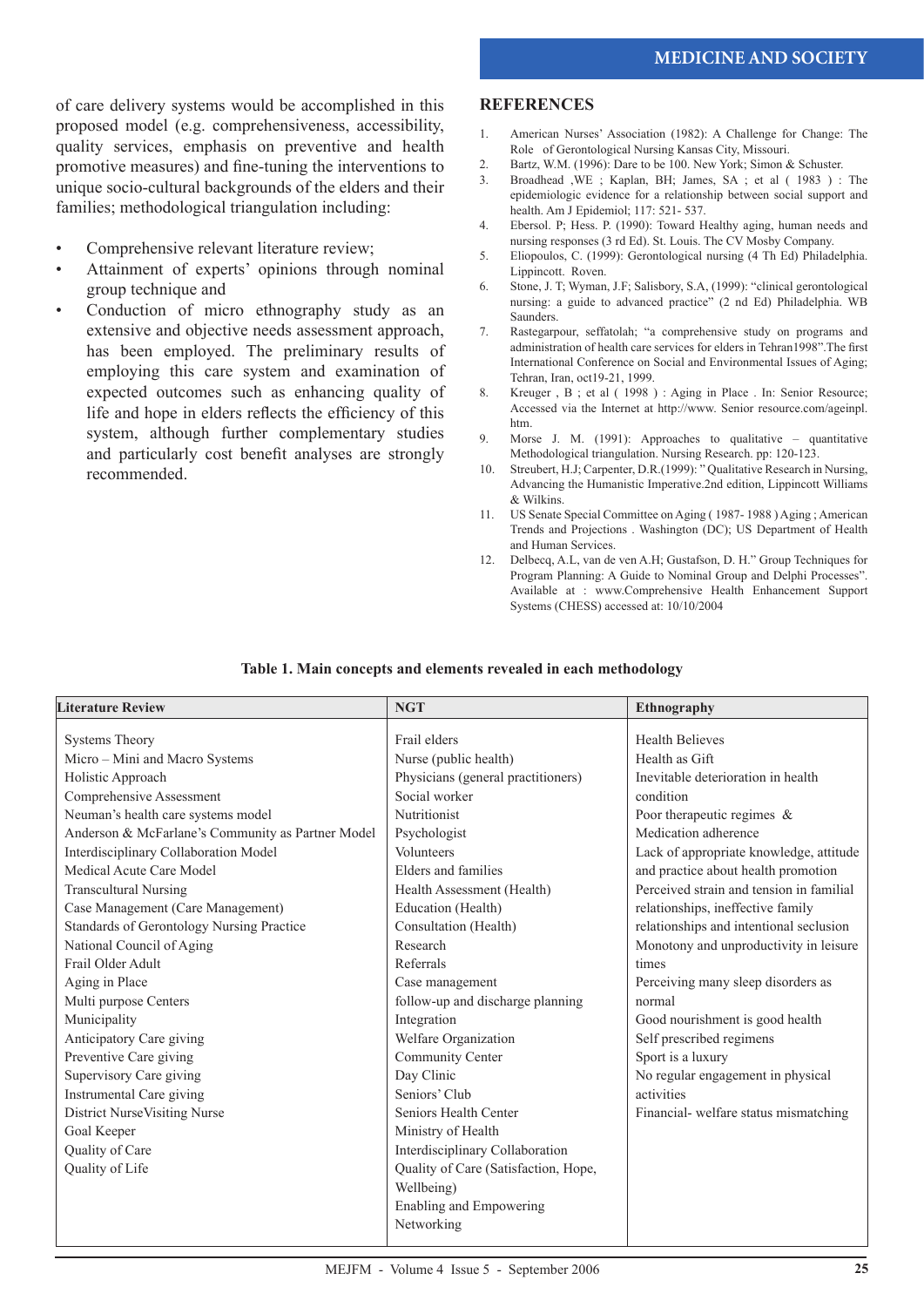

**Fig 1. A hypothetical representation of interconnections between building blocks in community-based social-health care system model**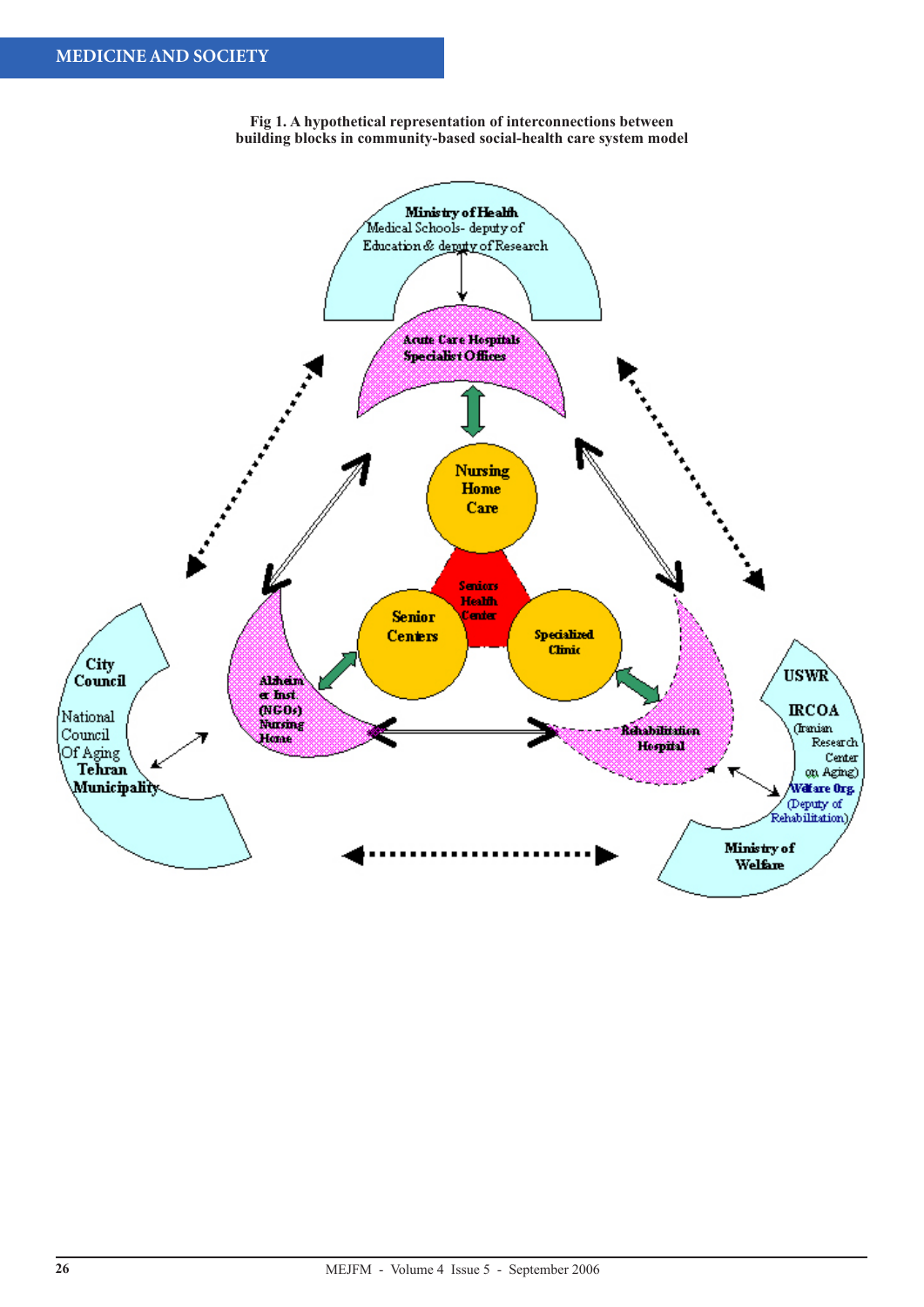

**Fig 2. The proposed algorithm for community-based social-health care system model**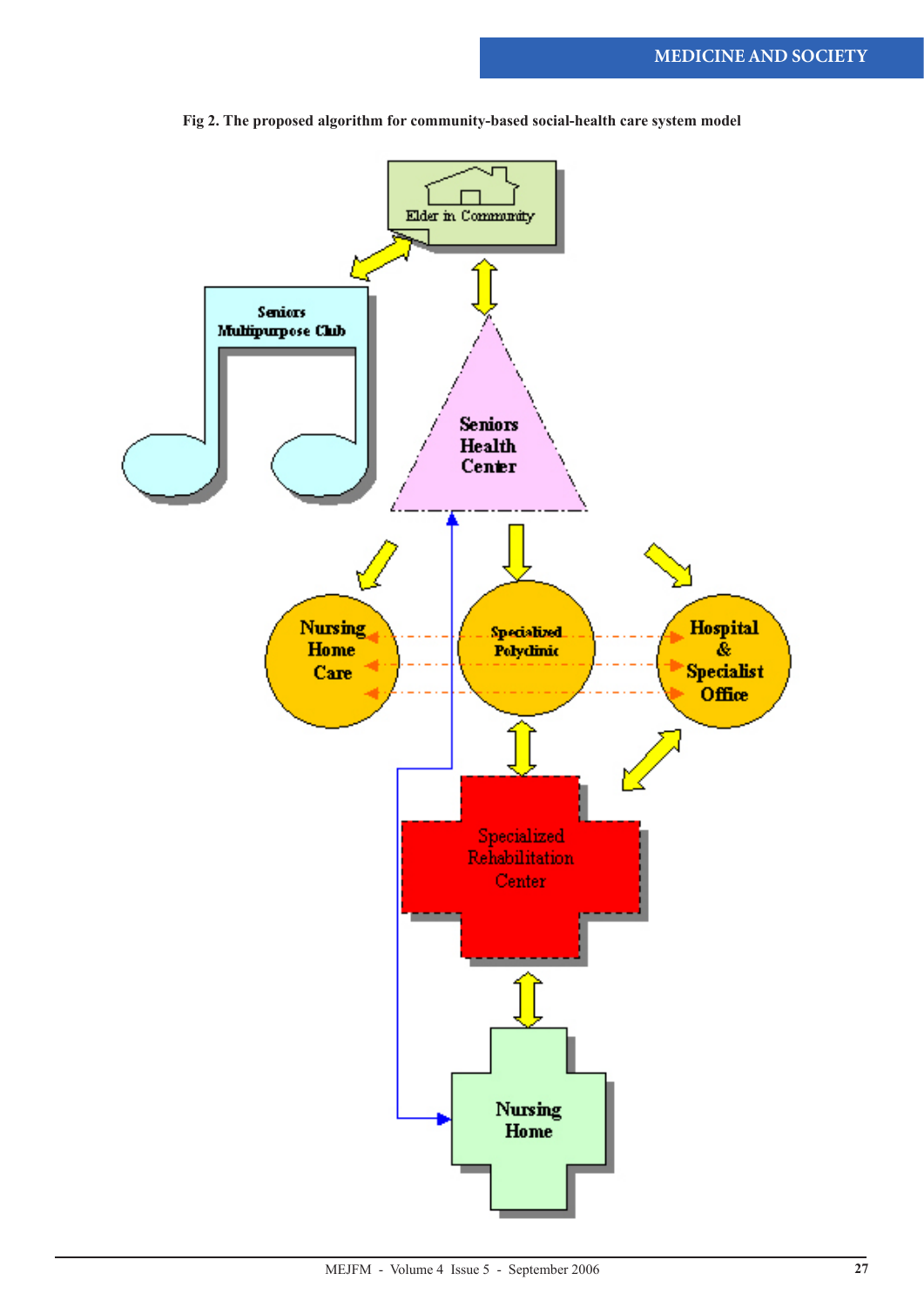# **Past, Present and Future of Family Medicine in Bangladesh**

**Mamun-Al-Mahtab, K. M. Mamun Murshed, Uttam Kumar Barua, Nuzhat Choudhury, K. M. Shahnoor Hossain, Md. Mahbubur Rahman, Rooh-e-Zakaria, Swati Munshi, Rima Afroza Alia**,

Bangladesh Primary Care Research Network (BPCRN), Dhaka, Bangladesh

**Correspondence:** Dr. Mamun-Al-Mahtab MSc, MD

Chairman, Bangladesh Primary Care Research Network (BPCRN), Email: shwapnil@agni.com

Bangladesh is a small country in South Asia with an area of 1,44,000 sq. km. and a population of over 140 million. It is the 8th most populous country of the world, but in terms of land area Bangladesh ranks 93rd [1]. The population density is 1060 per sq. km [2].

Right to healthcare was recognized as one of the fundamental rights for every Bangladeshi citizen in the very first constitution of the newly liberated People's Republic of Bangladesh in 1972 [3]. Directorate General of Health Services and later Directorate of Family Planning was established by the Government as independent Departments under the Ministry of Health and Family Welfare, to provide backbone for delivering primary health care in Bangladesh.

The Directorate of Family Planning is concerned with birth control, maternal and child health while the Directorate General of Health Services is responsible for overall health care of the country. Under these two Departments 341 health complexes and 2329 health centres have been established in the country at the subdistrict and union levels respectively, which are the two smallest administrative units in Bangladesh [4]. The Union Health centres are staffed by 1-2 graduate physicians and a number of paramedics and traditional birth attendants (TBA), while 9 graduate physicians and several nurses, paramedics, TBAs, laboratory technicians and other support staff are posted in the sub-district health complexes. However in most cases, the more remote and peripheral sub-district health complexes and union health centres are under-staffed.

The physician: patient ratio in Bangladesh is 1:4775 [2]. Most physicians are based in urban areas meaning that the scenario is even poorer in the rural communities, where primary health care is provided by quacks, rural medical practitioners, traditional medicine practitioners and paramedics. Only 30% of the population of Bangladesh has access to primary health care [2].

In the urban areas, in big cities, district towns and municipalities, people mainly depend on medical graduates, fresh or experienced, and specialists for their every day health needs. Specialists play an important role in providing primary health care in Bangladesh. No referral is needed to consult a specialist physician here.

Patients usually consult the respective specialists based on their initial idea about their disease. So whereas a patient with complaints of headache resulting from a brain tumor may correctly go to a Neurosurgeon directly at the very beginning, more commonly they end up in the wrong consultation chambers. For example patients with irritable bowel syndrome often consult Hepatologists for fear of cirrhosis of liver.

Bangladeshi patients can access primary health care through different gateways, which adds a huge problem. Not only the patients suffer because of the huge difference in the quality and standard of health care they receive, they are also vulnerable to mal-treatment in the hands of non-qualified practitioners (e.g. quacks, rural medical practitioners, traditional medical practitioners etc.) Besides, over the years, the situation has become so difficult and complex that it will take years to put primary health care on the right track in Bangladesh. We are trailing far behind what the Brazilians have achieved by establishing 'health teams' comprising GP, nurse, nurse assistants and community agents with the support of World Bank [5], [6].

Primary health care in Bangladesh is financed by both the public and the private sectors. But the majority of the 140 million Bangladeshis use the public system. In 2005, Bangladesh utilized a significant portion of her gross national product in health care and a bulk of this money went to primary health care.

# **Role of Family Physicians in delivery of primary care in Bangladesh**

The College of General Practitioners of Bangladesh has been conducting a Fellowship programme for general practitioners for several years with limited success. As the specialty and the Fellowship offered by this college were not recognized by the Bangladesh Medical and Dental Council and the Bangladesh Government, it attracted little enthusiasm among medical graduates. Family medicine has been recognized as an independent specialty in Bangladesh for less than a year, although neither the only medical university in Bangladesh, nor the medical faculties of the different public and private universities are offering any course in Family Medicine as yet. The Bangladesh College of Physicians and Surgeons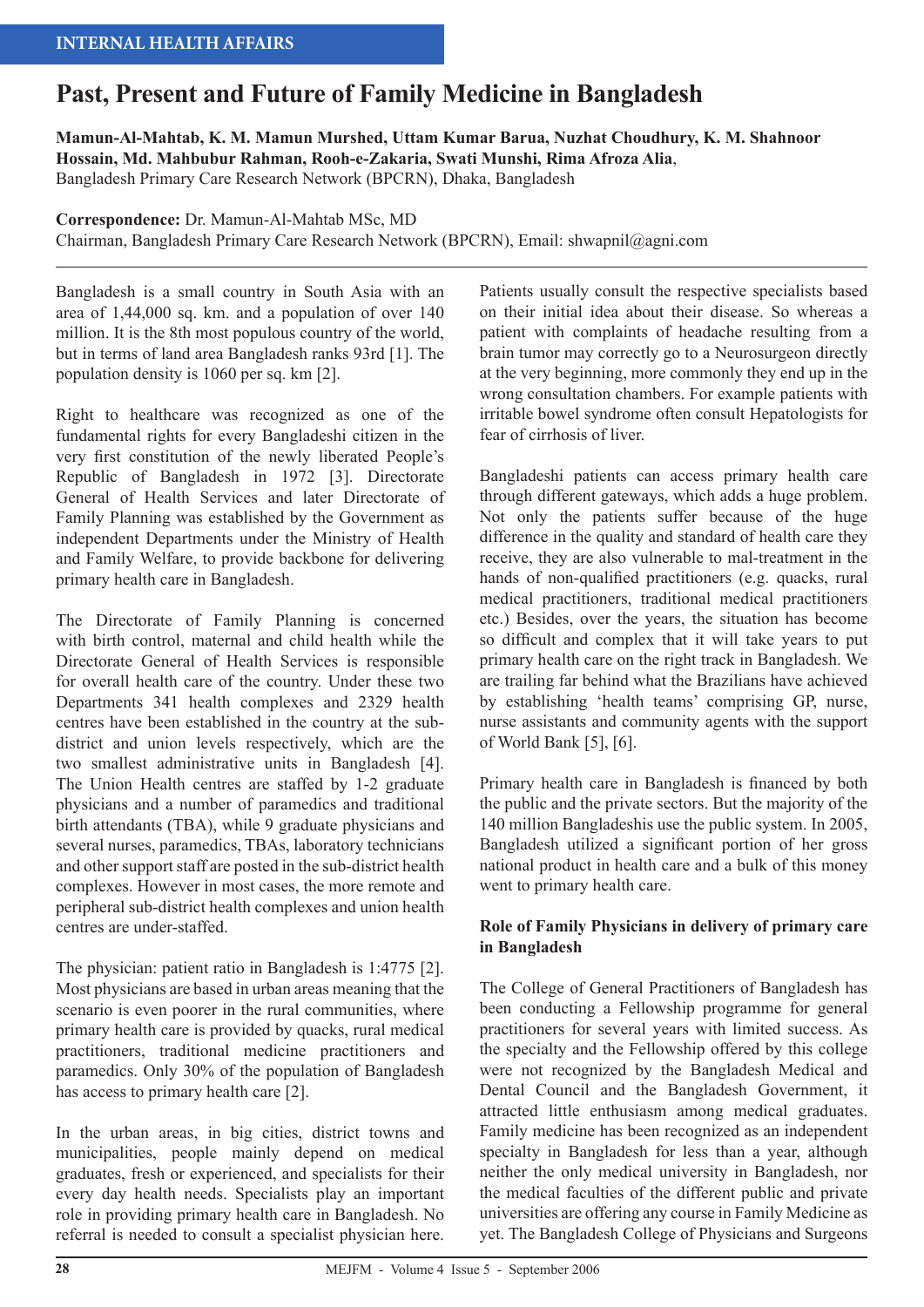has recognized this specialty and devised the training programme for residents specializing in this branch. The development though very late, received momentum as the Royal College of General Practitioners of UK selected Dhaka, the capital city of Bangladesh, as the Regional Centre for holding clinical MRCGP examination. With all the international, regional and local attention it is therefore expected that the subject will flourish in Bangladesh in it's own right far sooner that expected. The crude reality however is that the country will probably have to wait for a few more years to have her first set of qualified Family Physicians who can then contribute in a more useful way to the advancement of this specialty for the better interest of not only the subject, but also the people and the country as a whole.

The recently introduced training programme for Family Medicine residents in Bangladesh is somewhat similar to the GP training programme in the UK. However, as of now, the fact remains that the relationship between primary care physicians and the specialists is precarious without any type of coordination by the health system.

# **Challenges for Family Medicine in Bangladesh**

Family medicine in Bangladesh is faces a number of challenges, namely:

- 1. Lack of health professionals with clinical competence to act in primary health care.
- 2. Homogenization of the general practice in entire Bangladesh with different realities co-existing.
- 3. Ignorance by specialists who are, in general, rather dismissive towards Family Medicine.
- 4. Lack of interest on part of specialists not wanting to lose their 'specialist family practice'.
- 5. Lack of interest among fresh medical graduates in Family Medicine.

# **How Family Medicine can flourish in Bangladesh**

Although a lot depends on the support of the policy makers and the Government, specialists involved in 'specialist general practice' and graduate physicians engaged in general practice can contribute effectively in this regard by means of quality practice and research to prove the effectiveness of Family Medicine and primary health care. The integration of teaching and practice in Family Medicine is important [7]. There is lack of interest as well as qualified researchers interested to work in this field in Bangladesh. It is also important to ensure delivery of quality primary health care and to break the vicious cycle of bad clinical practice by untrained and ill-trained health professionals. Ensuring adequate employment and income for the qualified Family Physicians in the public and private sectors will also help ensure quality of clinical practice at primary health care. The initiatives, however in this regard in Bangladesh, are so far sparse.

#### **Bangladesh Primary Care Research Network**

The Bangladesh Primary Care Research Network (BPCRN) has been established, with active cooperation from the International Federation of Primary Care Research Networks (IFPCRN) and the Pakistan Primary Care Research Network (PPCRN), where Family Medicine is most developed in South Asia. The unique characteristic of BPCRN is that this newly established organization is headed by and comprises mostly of specialists with a passionate approach to Family Medicine while it also includes graduate general practitioners. BPCRN looks forward to collaboration with other regional and international primary care research networks and primary health care societies. It is expected that such collaboration will prove beneficial for the cause of Family Medicine and ultimately primary health care not only in Bangladesh, but in the entire South Asian region, the home of a bulk of the world's population, where structured Family Medicine is unfortunately virtually non-existent.

#### **Goals of Bangladesh Primary Care Research Network**

- 1. Vision Statement: To promote skills in research methodology among Family Physicians.
- 2. To promote and support primary health care research in Bangladesh.
- 3. To identify issues in Family Medicine and to address them through research based on sound scientific principles.
- 4. To conduct affairs of the network through the following office bearers to be elected for a period of three years by the members of the group: Chairman (1 no.), Vice-Chairman (1-3 nos.), Honorary Secretary (1 no.), Treasurer (1 no.), Scientific Secretary (1 no.), Member (1-5 nos.)
- 5. The network will have an Advisory Committee comprising of eminent local, regional and international Family Medicine Specialists and physicians.
- 6. To ensure regular interaction between network members through meetings and e-mails.
- 7. To conduct research to influence Government policy in favor of Family Medicine and primary health care.
- 8. To support and promote collaboration between academic physicians interested in Family Medicine working at institutions and universities with those working in the community.
- 9. To help improve quality of care provided to patients in the community by general practitioners through research.
- 10. To present works of the network at national and international forums and journals.
- 11. To establish collaboration with regional and international Family Medicine Associations and Primary Care Research Networks.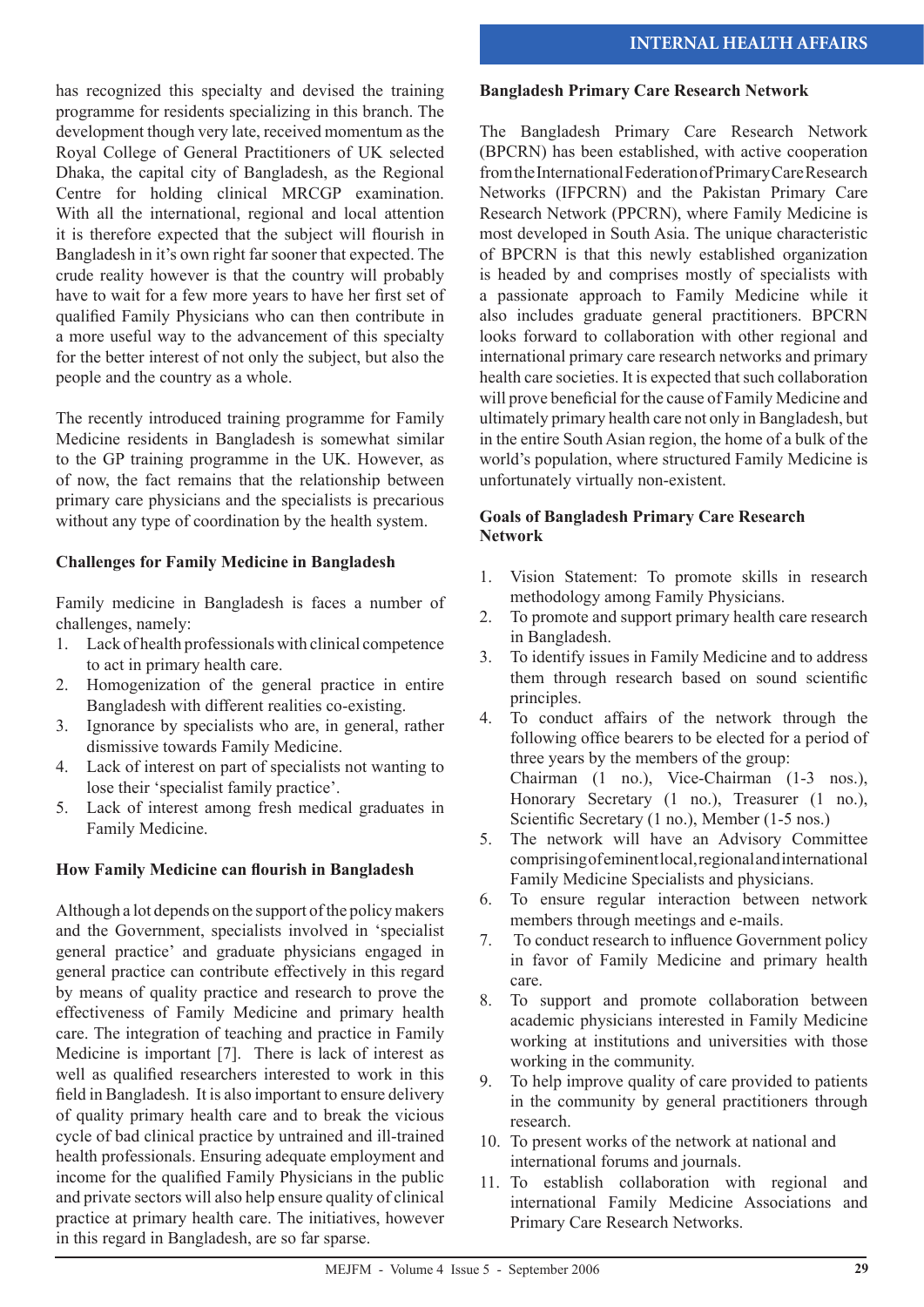#### **CONCLUSION**

The aim of establishing structured primary health care in Bangladesh with Family Medicine as an independent specialty can be achieved with priority government support and sincere cooperation from the medical fraternity. BPCRN aims to contribute in achieving this goal in whatever way possible.

#### **REFERENCES**

- 1. Anonymous. Wikipedia The Free Encyclopedia, 2006.
- 2. Anonymous. Statistical Yearbook of Bangladesh. Bangladesh Bureau of Statistics, Statistical Division, Ministry of Planning, Bangladesh Government, 1998.
- 3. Ahmed E .Constitutional amendments. Banglapedia. Asiatic Society of Bangladesh, 2003.
- 4. Anonymous. US Library of Congress Country Study, 1988.
- 5. Anonymous. World Bank Report 1993- Investing In Health. Oxford University Press, 1993.
- 6. Ministério da Saúde. Programa de Saúde da Família: saúde dentro de casa. Brasília: Ministério da Saúde/ Fundação Nacional de Saúde, 1994.
- 7. Schmidt M.I., Duncan B.B. Academic medicine as a resource for global health: the case of Brazil. BMJ, 329:753-754, 2004.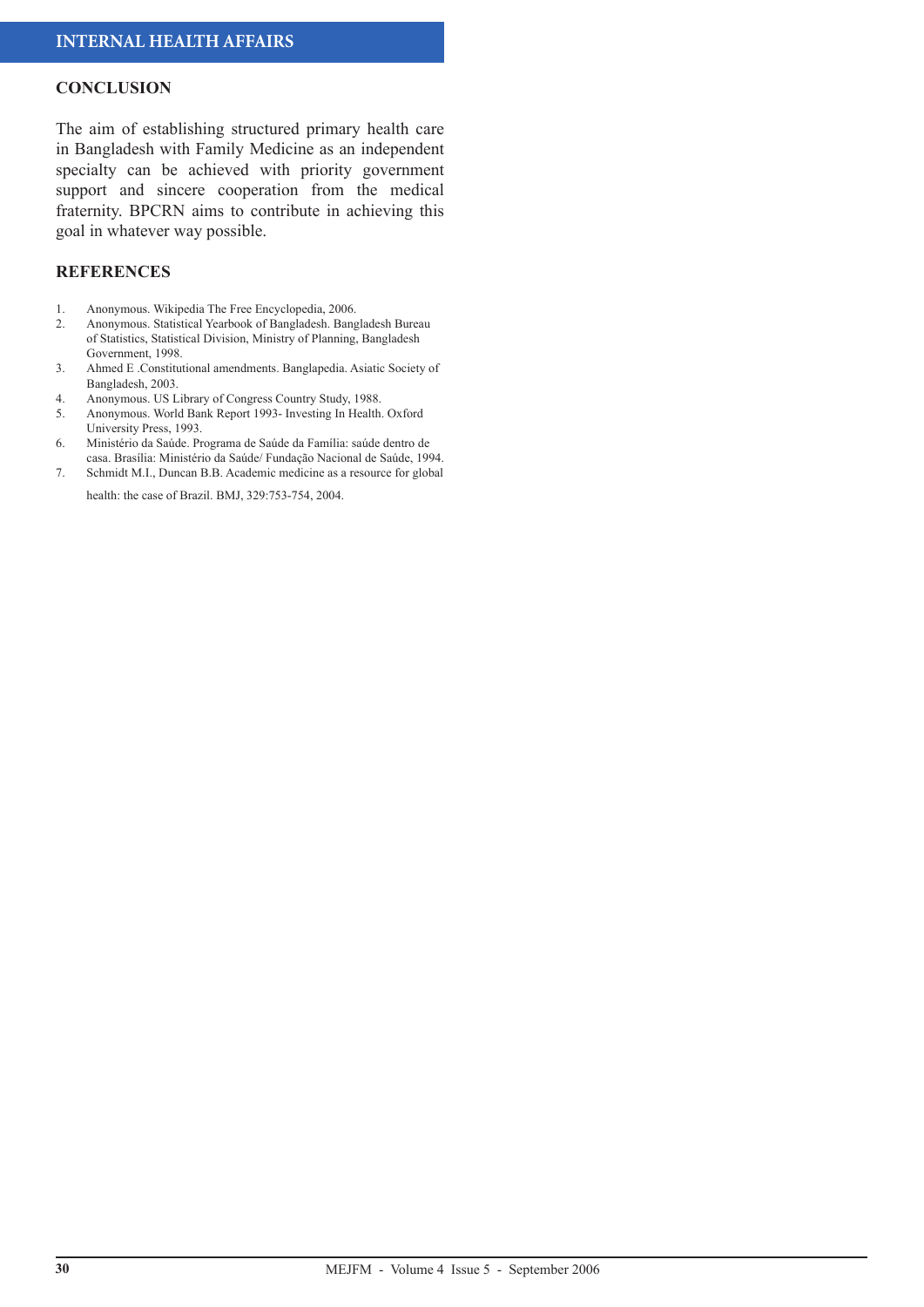# **The Effects of Breast Cancer Early Detection Training Program on the Knowledge, Attitudes, and Practice of Female PHHC Physicians (Eastern Province; 2004)**

**Layla A. Al-Alaboud**, M.B.B.S., FFCM (KFU)\* **Dr. Nabil Y. Kurashi**, M.B.B.S., FFCM (KFU)\*\*

\*\*Department of Family and Community Medicine, College of Medicine and Medical Sciences KING FAISAL UNIVERSITY, Dammam, Saudi Arabia

> **Correspondence:** Dr. Nabil Y. Kurashi, Associate Professor Department of Family and Community Medicine College of Medicine and Medical Sciences, KING FAISAL UNIVERSITY P.O . Box 2114 Dammam, Saudi Arabia, Email: dr\_nabil\_kurashi@yahoo.com

> > **Key Words:** KAP on Breast Cancer Screening and Management, PHHC

#### **ABSTRACT**

**Introduction:** It has been shown by many studies that early detection and management of breast cancer had decreased mortality and morbidity from the disease. Several studies showed that physicians' ordering of screening depended on: levels of confidence and comfort, and knowledge of breast screening guidelines,11 their colleague's mammography practices, the adequacy of insurance coverage, and how often they had spent an unreasonable time explaining mammography results, 12 and beliefs of physicians.1 The present study studied the effects of breast cancer early detection training program on the knowledge, attitudes, and practice of female PHHC physicians.

**Methodology:** This is a non-randomized experimental design with 45 PHCCs' female physicians in Al Khobar, and Al Qatif cities (experimental group) during the period: Oct 2003- Feb 2004 participating. A workshop on knowledge of BC concepts and skills was developed and implemented on the participants. A 3-part structured questionnaire (demographic data, general knowledge, and early detection) based on fundamental knowledge of breast cancer and early detection was used as pre-post test instrument. The knowledge measurement is composed of 65 close-ended items with two choices (agree/disagree). A 30-item likert type of 5 choices questions were used to assess the attitudes of physicians. The Mamma Care program models were used to assess the ability of the physicians in detecting lumps and evaluating the nature of breast tissues. Another part of the assessment tool was the practice part totaling to 16 points, which assessed the lumps using two breast models with 5 lumps. The cutoff points of Knowledge and Practice are: Poor < 60% , Good 61-80 %, Excellent >80%. The cut-off points of attitudes were determined after taking the mean of all the respondents.

**Results:** 65% of the respondents were Saudis, 95% hold bachelor's degree and 5% held master's degree. The mean age was 35.91 years. The mean duration of PHHC practice was 6.065 years, and mean duration of practice is 8.35 years. The findings of the study show that the program improved the PHC physicians' KAP significantly. Before intervention was given, the physicians had good knowledge about breast cancer and early detection (67%), but scored low regarding practice of BC (36%), and just 37% had a positive attitude. The pre and post-test mean scores of female physicians on the study group show a marked significant increase on the indicators of KAP after intervention; for knowledge from 67% to 96% (p <0.001), attitude from 68% to 78% (p <0.001), and for examination skills from 33% to 77% ( $p \le 0.001$ ).

**Conclusion:** Before intervention was given, the physicians had good knowledge about breast cancer and early detection but scored low regarding practice of BC early detection and had a negative attitude of it too, and after the educational program, there were significant positive changes in physicians KAP.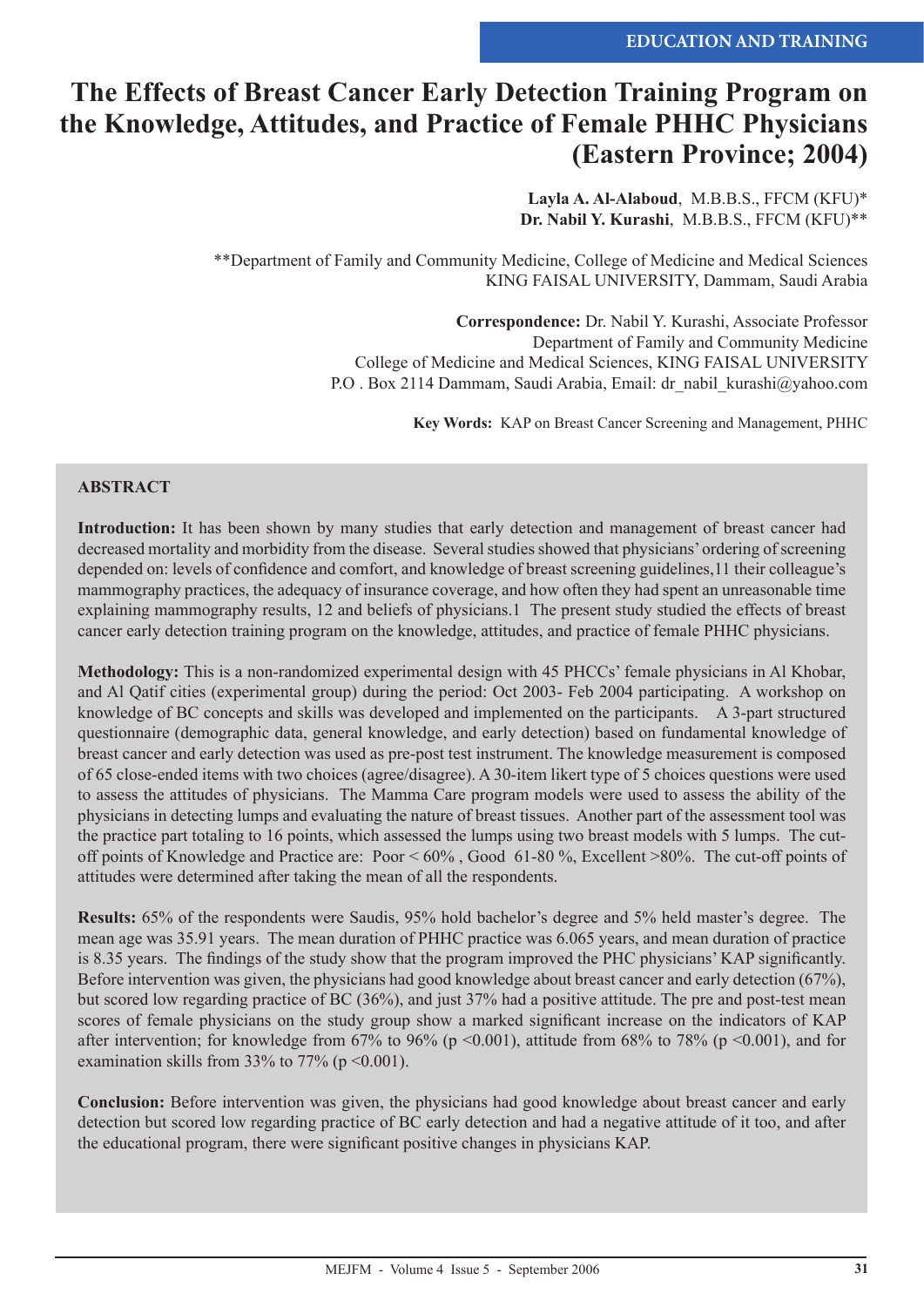#### **INTRODUCTION**

Cancer of the breast is the most common cancer among women. The burden of breast cancer has increased steadily, almost doubling, in terms of estimated new cases annually over a 20 year span. Breast cancer was third in frequency in men and women taken as a group, and by far it is the most prevalent cancer in women with more than one million cases and nearly 600,000 deaths occurring worldwide annually [1]. The incidence rates are increasing in all countries with available statistics, and since women are at risk from the ages of late 30's, the impact of the disease is magnified.[2]

The highest mortality rate (ASR) in Arabic countries was in Lebanon ( $ASR = 23.4$ ), and in Gulf countries was in Bahrain ( $ASR = 17.7$ ). In Saudi Arabia, 677 deaths from breast cancer were reported and it has a mortality rate of 10, which makes breast cancer the second leading cause of all cancer- related death.

Studies of the etiology of breast cancer have failed to identify feasible primary prevention strategies suitable for use in the general population, so, reducing mortality from breast cancer through early detection has become a high priority.[2] Breast cancer is a progressive disease, and small tumors are more likely to be early stage disease, have a better prognosis, and are more successfully treated. [3] In a retrospective study to determine the effectiveness of screening mammography in a community medical setting, the result showed that among the patients who did not have previous screening mammography, 65.7% were diagnosed with "advanced" breast cancer (stages II, III, IV), while only 39.9% who had previous screening mammography were diagnosed with advanced breast cancer ( $p < 0.001$ ).[4]

The value of CBE as a screening tool for breast cancer cannot be specifically determined due to lack of randomized trials demonstrating CBE's independent contributions to reduced mortality.[5] Several studies have evaluated the proportion of cancers identified by CBE that were not detected by mammography. The highest levels were in older studies and/or where mammography sensitivity was lower than that attained by current technology.[6-10]

Several studies showed that physicians' ordering of screening depended on: levels of confidence and comfort, and knowledge of breast screening guidelines,[11] their colleague's mammography practices, the adequacy of insurance coverage, and how often they had spent an unreasonable time explaining mammography results, [12] beliefs of physicians and patient preference for a female provider,[13] and physicians being younger, female, and internists.[1]

practitioners showed: medical students reported needing additional training in clinical breast examination and recommended more curricular time devoted to education about breast cancer screening is needed,[14] although they agreed with published guidelines for screening mammography use, practitioners tended to have relatively low levels of knowledge about breast cancer risk factors, and the effectiveness of other breast cancer screening methods, and tended to over-estimate their breast cancer screening knowledge and skills.[15]

In another study, no significant difference was found between the physicians who received and those who did not receive coaching and supportive interventions over the course of the academic year. A difference was noted on compliance with BSE by those who received training evidencing more compliance.[16]

The present research assessed the effects of breast cancer early detection training program on the knowledge, attitudes, and practice of female PHHC physicians.

#### **METHODOLOGY**

This is a non-randomized quasi experimental design, with 45 PHCCs' female physicians in Al Khobar, and Al Qatif cities (experimental group) and 41 PHHCs' female physicians in Al Dammam City (control group) during the period: Oct 2003- Feb 2004 participating. The workshop consisted of 5 lecture sessions using power point presentations about epidemiology and burden of breast cancer, risk factors of breast cancer, evidencebased screening programs and screening guidelines, breast cancer management, and follow up of survivors of breast cancer, resource speaker-sharing of her case and group discussion afterwards, group discussion and problem solving sessions on how to deal with breast lumps in PHHC and the physicians' future view of breast clinic in the PHHCs, practical sessions designed to improve the participants' examination skills, distribution of instructional materials in the form of a manual on breast cancer detection program which included the workshop's time table, rationale, aim objectives, topics, methods, approaches, updated content materials and health education materials, and evaluation.

The dependent variables of the study were the PHHC's physicians' knowledge, attitudes, and practice (KAP) on breast cancer screening and the independent variables were PHHC's physicians' demographic characteristics and workshop attended. Each participant in the control group carried out the examination of the models then completed the questionnaire under supervision of the investigator. The experimental group attended the workshop which consisted of: distribution of instructional materials, five lecture sessions of 10 to 30-minutes, a case study and group discussions of a patient who was invited, and group

Some studies on BC screening knowledge among medical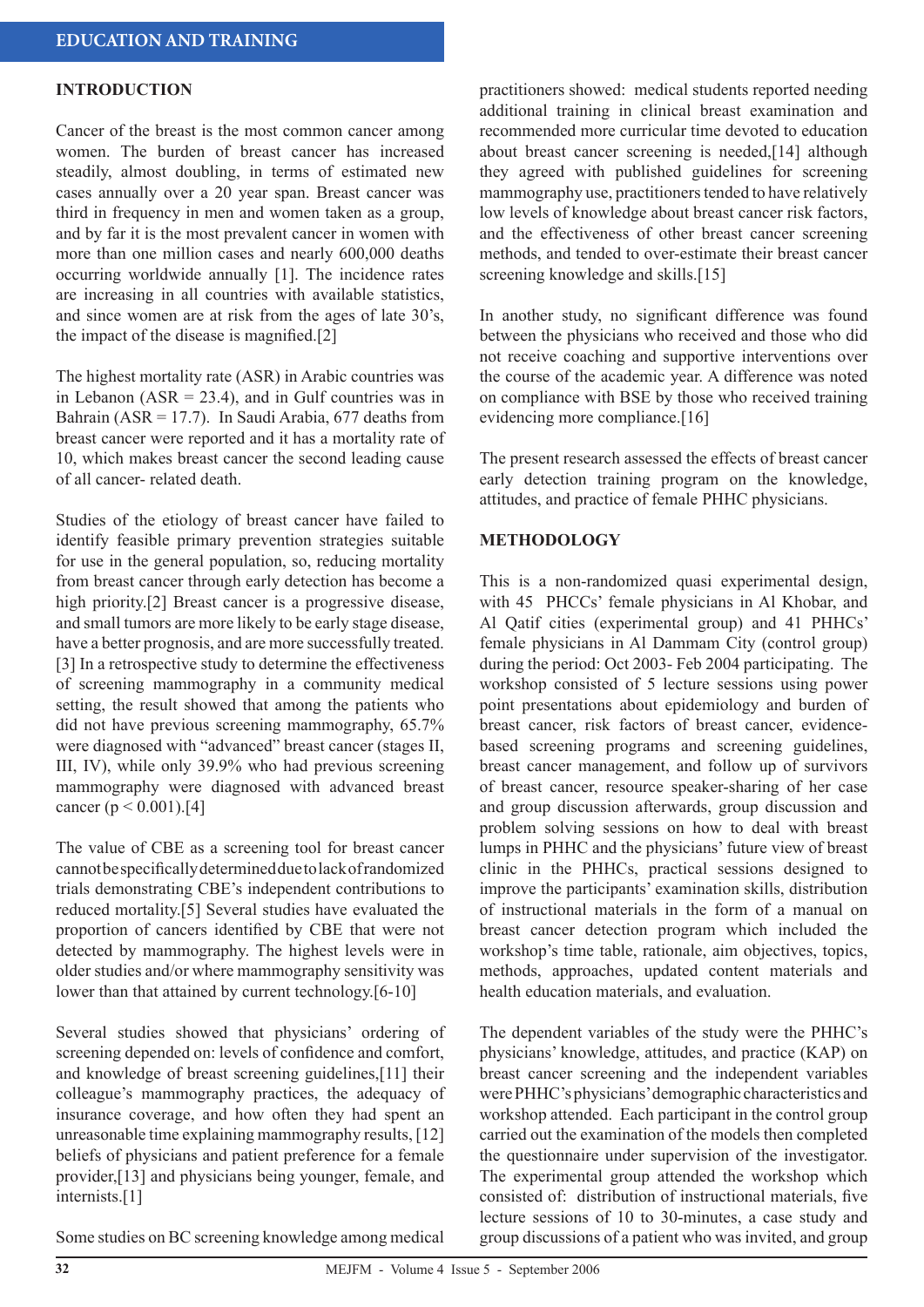discussion and problem solving sessions. A 55-minute videotape was used as a guide to the clinician through step-by-step exercises. During the lecture sessions and problem solving sessions, the Mamma Care model of clinical learning system was used.

A 3-part structured questionnaire (demographic data, general knowledge, and early detection) based on fundamental knowledge of breast cancer and early detection was used as a data gathering tool. The knowledge measurement is composed of 65 close-ended items with two choices (agree/disagree). A 30-item likert type of 5 choices questions were used to assess the attitudes of physicians. The Mamma Care program models were used to assess the ability of the physicians in detecting lumps and evaluating the nature of breast tissues.

Another part of the assessment tool was the practice part totaling 16 points which assessed the lumps using two breast models with 5 lumps. The cut-off points of Knowledge and Practice are: Poor < 60% , Good 61-80  $\%$ , Excellent >80%. The cut-off points of attitudes were determined after taking the mean of all the respondents.

A pilot study was conducted using the tools of data collection to assess the reliability of the research tool, which was found to be highly reliable (Cronbach  $\alpha$ ) coefficient of 0.80). Face validity and content validity were also established with the aid of experts on the field in Saudi Arabia. The Statistical Package for Social Science (SPSS) version 10 was used for data entry and analysis and decided to use a p value of <0.05 level of significance (with 95% confidence interval). The study followed strict ethical considerations.

# **RESULTS AND DISCUSSION**

The sample group of the study, shown in Table 1, was composed of 75 or 96% of the 78 PHC female physicians who were available at the time of the study. The findings, that 65% of the physicians were Saudi having mean and median ages of 35.93±7.23 and 36 age of years, respectively, indicate that a good number of younger Saudi female physicians are working in the 3 cities of Al Dammam, Al Khobar and Al Qatif. The respondents' mean ages, duration of medical practices in general and PHCCs in particular, are lower than what is in literature.9,10,11,12 Most of the physicians in the study (95%) did not undergo post graduate training as compared to literature wherein 46% are family physicians. The 5 physicians (5%) in the study who had master's degree in pediatrics  $(3)$ , obstetrics  $(1)$ , and gynecology  $(1)$  were also working as general physicians.

The average scores of the female physicians on the indicators of knowledge before intervention shown in Figure 1 were as follows: epidemiology of BC was 78%, BC in Saudi Arabia was 60%, presentation was 47%, BC management was 83%, recommendation follow-up in BC survivors was 74%, BC risk factors was 69%, and BC screening guidelines was 73%. The total score on knowledge in Figure 2 was 64%, total score on attitudes was 68%, total score on examination of BC was 40%, and overall total score was 36%.

In general, there were significant statistical differences after the educational program shown in Table 1 in the knowledge, attitude, and practice of physicians regarding BC detection and management. There were significant statistical changes after the education program in the physicians' knowledge regarding BC epidemiology shown in Table 2 in seven items: the burden of breast cancer increase in western countries  $(p=0.016)$ , increases in BC incidence rate are seen in an area that previously had low rates ( $p<0.001$ ), low success of BC treatments ( $p$ ) =0.016), the female BC age (ASR) in Saudi Arabia was 14.1 per 100000 (p< 0.001) BC rate was the highest rate of all types of cancer (p< 0.001), The highest BC ASR in Riyadh and Eastern Region  $(p < 0.001)$ , and the nature of BC in Saudi Arabia is not the same as in the western countries ( $p < 0.001$ ).

There were significant statistical changes in other knowledge parameters, shown in Table 3: in BC presentation, BC management, BC recommendation for primary care follow up in breast cancer survivors, BC risk factors, BC screening tests, and BC screening guidelines.

In BC presentation, only in the parameter obvious skin changes in the breast as late BC presentation, no change had occurred since the doctors got correct responses before the workshop. In other BC presentation parameters, the improvements in correct responses are significant at p<0.001.

In BC management, the doctors showed improvement in correct responses in new adjuvant chemotherapy is the standard of Rx for localized and advanced BC at p< 0.01, while in the other parameter not much improvement occurred because almost all doctors gave the right answer at the start and after the study they all gave the correct answers. In recommendation for primary care follow up for breast cancer survivors, great improvement at p <0.001 were achieved in correct responses in routine laboratory testing CBC, LFT, blood chemistry annually. The doctors got high correct scores before the workshop in the other parameters of recommendation for primary care follow up for breast cancer survivor.

In Knowledge of BC high risk factors, significant gains in correct answers were found in the following factors: age ( $p = .003$ ), paternal and maternal relatives ( $p = .039$ ), FH of ovarian cancer ( $p=$  .039), FH of BC at age <45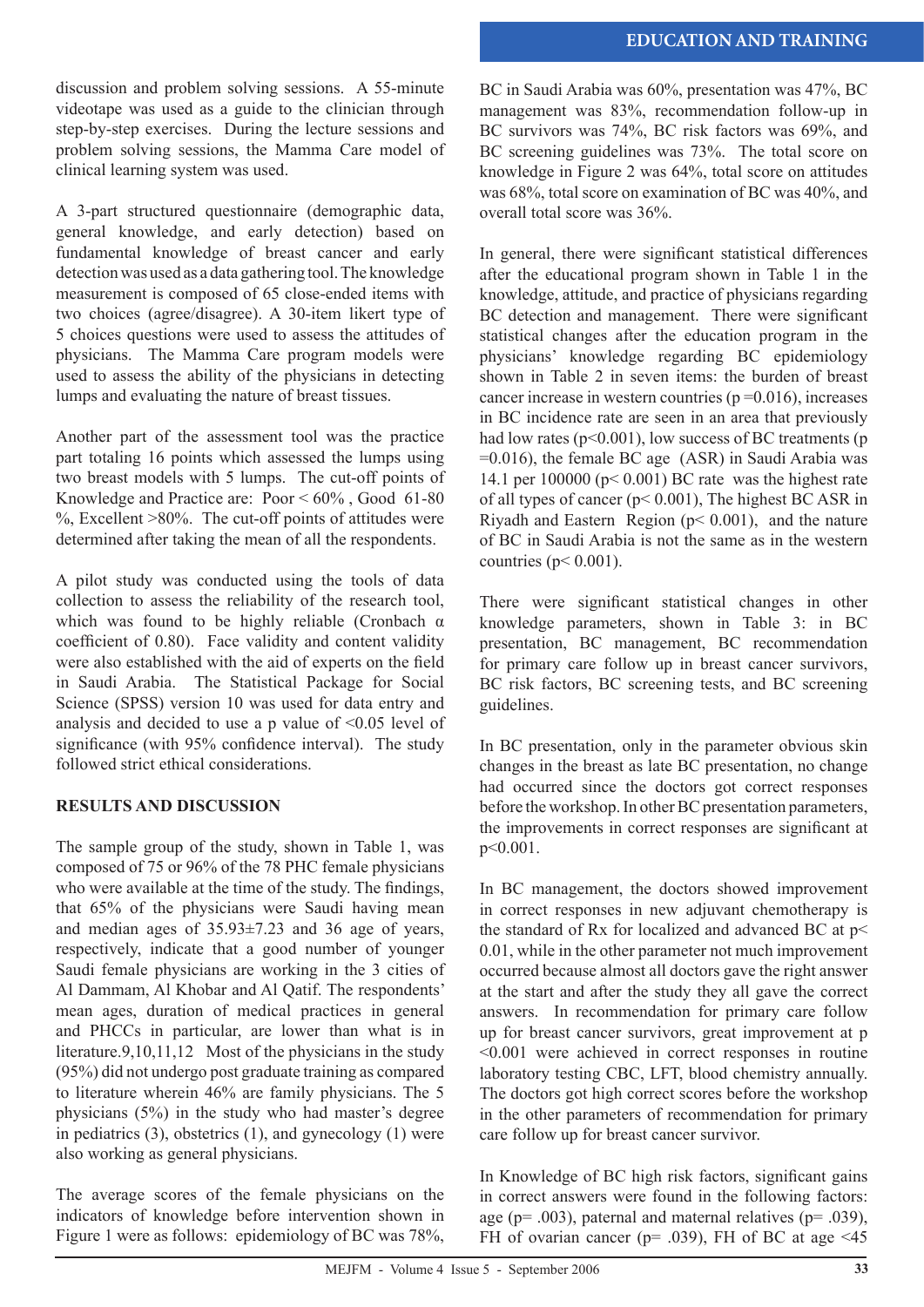### **EDUCATION AND TRAINING**

( $p= .006$ ), race ( $p< .001$ ), late menarche ( $p= .013$ ), nulparous (p= .016), parous having few children with a late age at 1st and subsequent birth  $(p < .001)$ , early age at menopause ( $p = .021$ ), prior breast pathology ( $p <$ .001), rapid growth and great adult height (p< .001), total fat and saturated animal fat intake ( $p = .008$ ), meat intake  $(p < .001)$ , alcohol  $(p = .004)$ , endogenous free estrogen  $(p< .001)$ , oral contraception  $(p = .004)$ , postmenopausal estrogen-progesterone therapy ( $p$ < .001), frequent chest x-ray or fluoroscopy ( $p$ < .008), electromagnetic fields ( $p$ < .001), and stress (p< .001).

There were significant statistical changes after the education program in the doctor's BC screening tests except on the following items: mammography sensitivity is 77-95% and specificity of 94-97% and ultrasonography is not to be used for routine screening. Significant changes were achieved after the program in the following items of BC screening guidelines: BCE by professional advice to all women  $3$  20 years (p< .001), mammography is the only screening method that proves to decrease BC mortality and morbidity ( $p$ < .001), because mammography and BCE is variable sensitive, BSE has been advised also to women  $> 20$  yrs old ( $p = .013$ ). The correct responses of doctors before the program in other items were already high.

There were significant statistical changes after the education program in the physician's attitude toward breast cancer (Table 4). The total attitude score improved significantly and improved significantly on items: Women will attend BC screening program if the PHC doctor will advice them to go ( $p = .013$ ), treatment modality of BC depends on the histological types and stage of the disease not the patient choice ( $p$ < .001), and the patient should be referred to psychiatry after diagnosis of BC (p= .007).

The physicians' practice responses totally improved (p< .001), as shown in Table 5: Each item improved significantly too as follows: Comparing the nature of the two breasts  $(p=0.014)$ , total score of nodular lump examination ( $p$ < .001), and total score of soft examination  $(p<.001)$ . They also significantly improved in identifying all kind of both soft and nodular lumps as shown in Table 6. Like other studies in literature 17,18,19,20 the findings of the study show that intervention programs to improve the KAP of physicians increase their KAP significantly and therefore significant increase in their utilizing of BC early detection screening is to be expected.

#### **CONCLUSIONS**

From the results of the study, the following are stated: (1) Before intervention was given, the physicians had good knowledge about breast cancer and early detection but scored low regarding practice of BC early detection and had a negative attitude of it too, and (2) After the

educational program, there were significant positive changes in physicians KAP.

#### **RECOMMENDATIONS**

The conclusions showed that programs for the improvement of BC KAP should be part of the medical curriculum and for those who had not taken some programs in their undergraduate medical training, BC KAP intervention programs should be part of PHC physicians' CME. A replication of this study to be conducted to all PHC physicians would an interesting thing to do.

#### **REFERENCES**

- 1. Cancer Incidence Report Saudi Arabia-1997-1998. Kingdom of Saudi Arabia. Ministry of Health National Cancer registry October 2001:20- 21.
- 2. Canadian Cancer Society. (3001). Key Cancer Statistics for 200. http:// www. Cancer.ca/English/RS\_CancerFacts2001.asp.
- 3. GLOBOCAN 2002. Cancer incidence mortality and prevalence worldwide. Lyon International Agency for Research on Cancer, 2002.
- 4. Parker et al. Mammographic Screening Downstages Breast Carcinomas at Time of Diagnosis: A Community-Based Experience. The Breast Journal. Volume 5 Issue 6 Page 359-November/December 1999.
- 5. Ferlay J et al. eds. GLOBOCAN 2000. Cancer incidence mortality and prevalence worldwide. Lyon International Agency for Research on Cancer, 2001.
- 6. Al Jififfry et al. Surgical management of breast cancer in Saudi Arabia: a call for improvement
- 7. Cancer Incidence Report Saudi Arabia-1999-2000. Kingdom of Saudi Arabia Ministry of Health National Cancer Registry May 2004: 43-45.
- 8. Lecia M, Apantaku, MD Breast Cancer Diagnosis and Screening Am Fam Physician 2000 Aug 1; 62 (3): 596-602, 605-6.
- 9. George SA.. Barriers to breast cancer screening: an integrative review. Health Care Women Int 2000 Jan- Feb; 21 (1): 53-65.
- 10. Weinberger M, et al. Breast cancer screening in older women practices and barriers by primary care physicians. American Geriatric Society, 1991 Jan; 39 (1):22-9.
- 11. Kreuter et al. Are patients of women physicians screened more aggressively? A prospective study of physician gender and screening. J. Gen Intern Med. 1995 Mar; 10(3):171-2.
- 12. Tisher J et al. Breast cancer screening in older women in primary care practice. J Am Geriatr Soc. 2000 Aug. 48 (8): 961-6.
- 13. Hilary B, et al. Breast screening GP's beliefs, attitudes and practices. Family Practice 1999; 16(1):60-65.
- 14. Turner B et al Breast cancer screening effect of physician specialty, practice setting, year of medical school graduation, and sex. Am J Prev Med 1992 Mar-Apr:8(2):78-85.
- 15. Herman, CJ et al Variation in recommendation for breast and cervical cancer screening among primary care physicians in North Carolina, 1991. South Medical Journal 1996 Jun;89(6):583-90.
- 16. Fletcher et al Increasing mammography utilization: a controlled study. J Natl Cancer Inst. 1993 Jan 20;85(2):112-20.
- 17 Costanza M, Luckmann R, Quirk ME, Clemow L, White MJ, Stoddard AM. The Effectiveness of Using Standardized Patients to Improve Community Physician Skills in Mammography Counseling and Clinical Breast Exam. Preventive Medicine (1999), 2: 241-248.
- 18 . Stoddard AM, Rimer BK, Lane D, Fox SA, Lipkus I, Luckmann R, Spitz Avrunin J, Sprachman S, Costanza M, Urban N. Underusers of Mammogram Screening: Stage of Adoption in Five US Subpopulations. Preventive Medicine (1998) 27: 478-487.
- 19. Paskett ED, Tatum CM, D'Agostino R, Rushing J, Velez R, Michielutte R, Dignan M. Community-Based Interventions to Improve Breast and Cervical Cancer Screening: Results of the Forsyth County Screening (FoCaS) Project. Cancer Epidemiology, Biomarkers & Prevention (1999) 8: 453-459.
- 20. Michielutte R, Shelton B, Paskett ED, Tatum CM, Velez R. Use of an Interrupted Time-Series Design to Evaluate a Cancer Screening Program. Health Education Research (2000) 15(5): 615-623.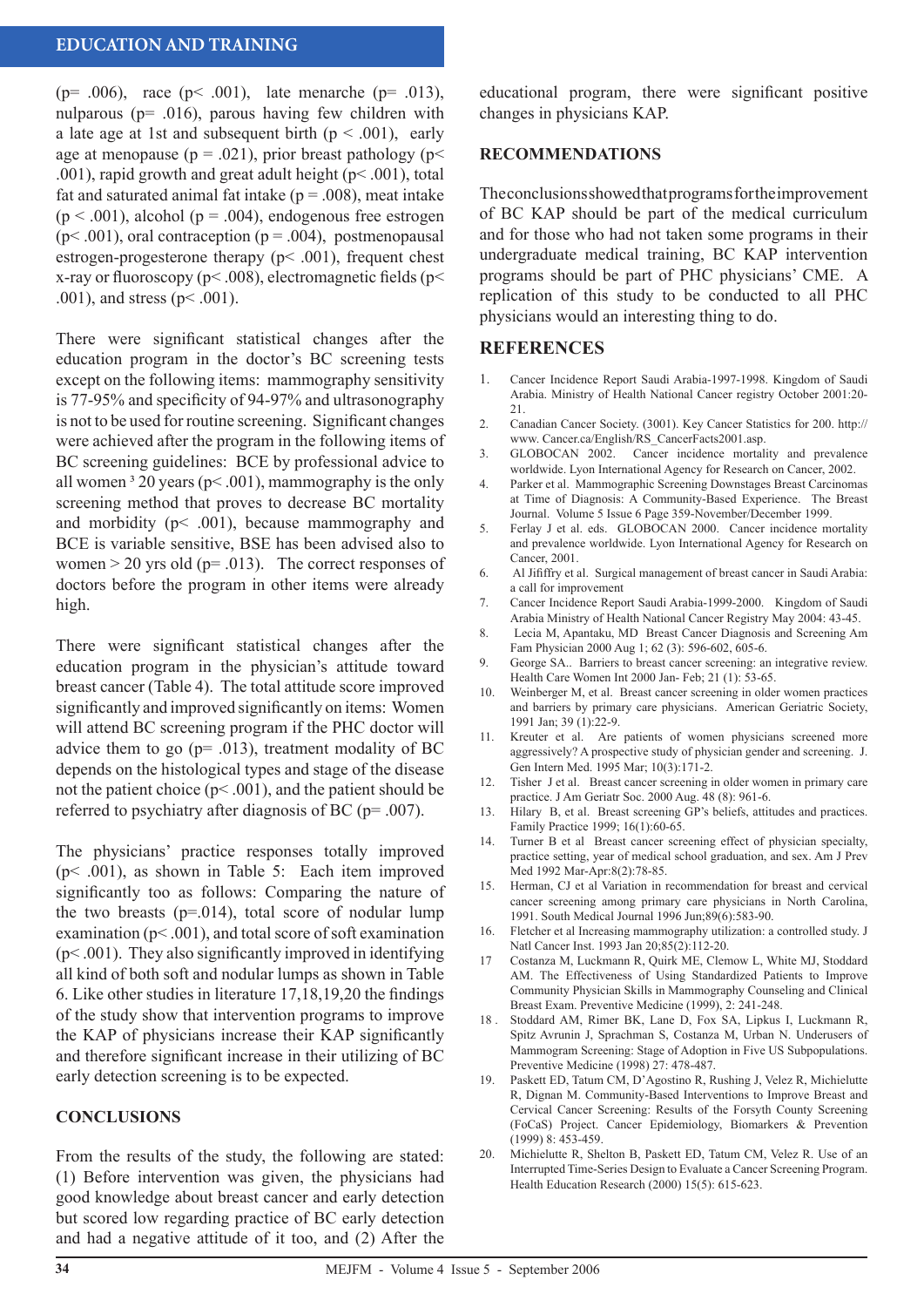| Table 1. Distribution of Female PHHC Physicians in Al Khobar, Al Qatif and Al Dammam Cities |  |
|---------------------------------------------------------------------------------------------|--|
| <b>According to Selected Demographic Variables</b>                                          |  |

| <b>Demographic Variables</b>       | <b>Study Groups No.</b> |    | <b>Control Groups</b> |               | p-value |
|------------------------------------|-------------------------|----|-----------------------|---------------|---------|
|                                    | $\frac{0}{0}$           |    | No.                   | $\frac{0}{0}$ |         |
| Nationality                        |                         |    |                       |               |         |
| 1. Saudi                           | 26                      | 70 | 23                    | 60            | 0.37    |
| 2. Non-Saudi                       | 11                      | 30 | 15                    | 40            |         |
|                                    |                         |    |                       |               |         |
| Qualification                      |                         |    |                       |               |         |
| Bachelor                           | 35                      | 95 | 35                    | 95            | 9.51    |
| Master                             | 2                       | 5  | 2                     | 5             |         |
|                                    |                         |    |                       |               |         |
| <b>Demographic Variables</b>       | Mean $\pm$ sd           |    | Mean $\pm$ sd         |               | p-value |
| Age by year                        | $35.2 \pm 7.6$          |    | $36.6 \pm 6.9$        |               | 0.4     |
| Duration of practice in (yrs)      | $6.9 \pm 5.4$           |    | $10.7 \pm 6.8$        |               | 0.2     |
| Duration of practice in PHHC (yrs) | $8.5 \pm 6.6$           |    | $8.2 \pm 5.9$         |               | 0.3     |
|                                    |                         |    |                       |               |         |
| Total                              |                         |    |                       |               |         |

#### **Figure 1. Changes in the Female PHHC Physician's KAP on BC (Al Khobar, Qatif, and Dammam; 2004)**

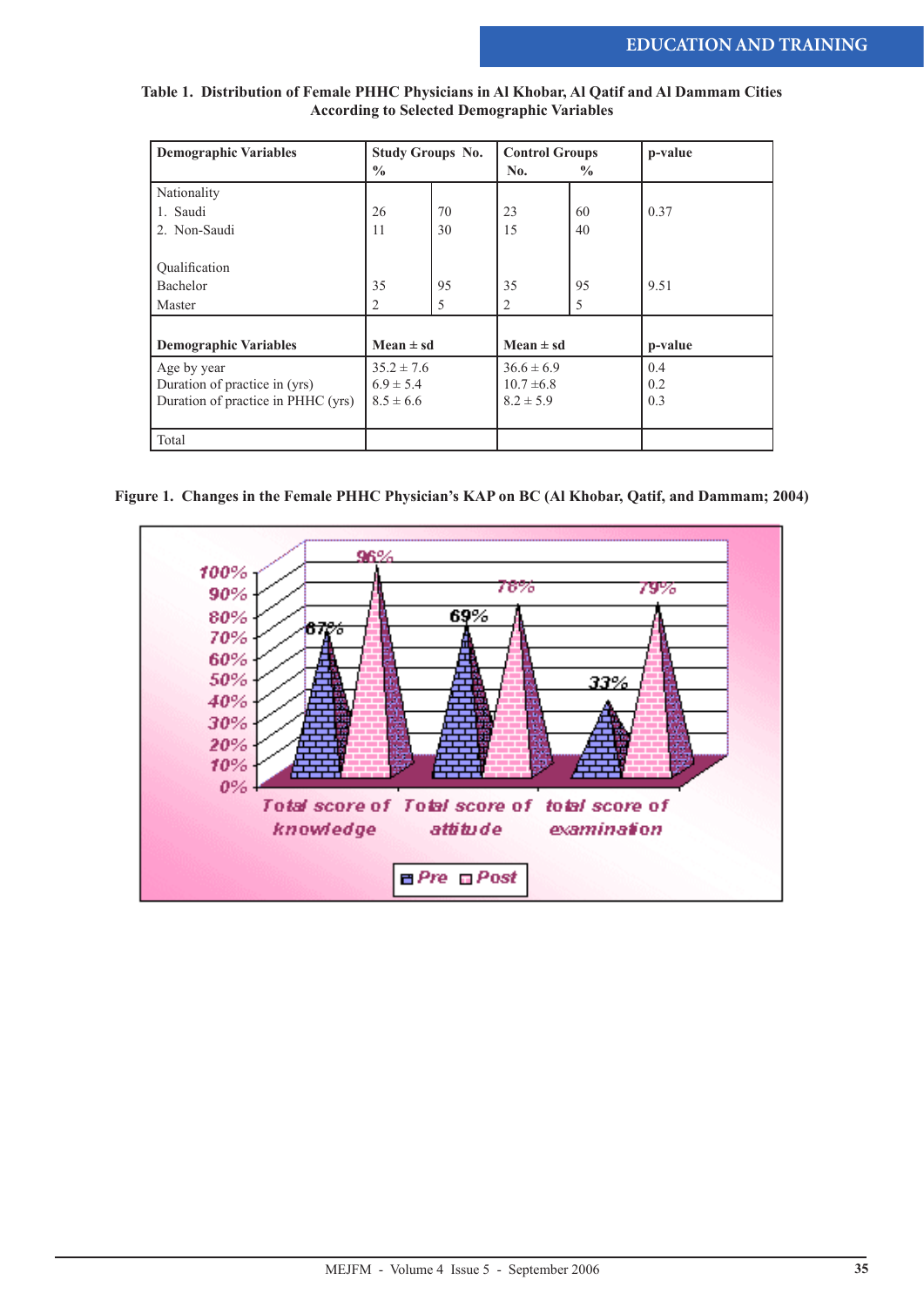# **Table 2. Female PHHC Physician's Breast Cancer Knowledge(Al Khobar, Qatif, and Dammam; 2004)**

| Variable                                                                                                             |              | Pre-test | Post-test |        | p-value  |  |
|----------------------------------------------------------------------------------------------------------------------|--------------|----------|-----------|--------|----------|--|
|                                                                                                                      | <b>Right</b> | Wrong    | Right     | Wrong  |          |  |
|                                                                                                                      | (%)<br>N     | N(%)     | N<br>(%)  | N(%)   |          |  |
| Epidemiology                                                                                                         |              |          |           |        |          |  |
| <b>BC World Epidemiology</b>                                                                                         |              |          |           |        |          |  |
| The burden of BC increases in western countries only                                                                 | 30 (81)      | 7(19)    | 37(100)   | 0(0)   | $0.016*$ |  |
| Increases in BC incidence rate are seen in area previously had low rates                                             | 11(30)       | 26(70)   | 35(95)    | 2(5)   | < 0.001  |  |
| The success of BC treatments are low                                                                                 | 28(76)       | 9(24)    | 35(95)    | 2(5)   | 0.016    |  |
| <b>BC Epidemiology in Saudi Arabia</b>                                                                               |              |          |           |        |          |  |
| The female BC age (ASR) at SA was 14.1 per 100,000                                                                   | 15(40)       | 22(60)   | 35(95)    | 2(5)   | < 0.001  |  |
| BC rate the highest rate of all types of cancer                                                                      | 12(32)       | 25(68)   | 35(95)    | 2(5)   | < 0.001  |  |
| The highest BC ASR in Riyadh & Eastern Region                                                                        | 20(54)       | 17(46)   | 37(100)   | 0(0)   | < 0.001  |  |
| The nature of BC in SA is not same as in Western countries                                                           | 16(43)       | 21(57)   | 32(86)    | 5(13)  | < 0.001  |  |
| <b>BC</b> Presentation                                                                                               |              |          |           |        |          |  |
|                                                                                                                      |              |          |           |        |          |  |
| Only 30% of breast masses are malignant.                                                                             | 5(13)        | 32(87)   | 31(84)    | 6(16)  | < 0.001  |  |
| Nipple discharge is not a common presentation                                                                        | 21(5)        | 16(43)   | 35(95)    | 2(5)   | < 0.001  |  |
| A painful breast mass is not malignancy                                                                              | 14(3)        | 23(62)   | 32(87)    | 5(13)  | < 0.001  |  |
| Mass in pregnancy should be evaluated after delivery.                                                                | 10(2)        | 27(73)   | 31(84)    | 6(16)  | < 0.001  |  |
| An area of thickening may be present cancer                                                                          | 24(6)        | 13(35)   | 36(97)    | 1(3)   | < 0.001  |  |
| Unilateral persistence nipple eczema could be an early singe of BC                                                   | 17(4)        | 20(54)   | 37(100)   | 0(0)   | < 0.001  |  |
| <b>BC</b> Management                                                                                                 |              |          |           |        |          |  |
| New adjuvant chemotherapy is the standard pf Rx for localized and advanced BC                                        | 23(62)       | 14(38)   | 7(100)    | 0(0)   | < 0.001  |  |
| Recommendation for Primary Care Follow up in Breast Cancer Survivors                                                 |              |          |           |        |          |  |
| Routine laboratory testing CBC, LFT, blood chemistry annually                                                        | 4(11)        | 33 (89)  | 33 (89)   | 4(11)  | < 0.001  |  |
|                                                                                                                      |              |          |           |        |          |  |
| <b>BC Risk Factors</b>                                                                                               |              |          |           |        |          |  |
| Age                                                                                                                  | 23(62)       | 14(38)   | 34(92)    | 3(8)   | 0.003    |  |
| Paternal & Maternal relatives                                                                                        | 27(73)       | 10(27)   | 34(92)    | 3(8)   | 0.039    |  |
| FH of ovarian cancer                                                                                                 | 28 (76)      | 9(24)    | 35(95)    | 2(5)   | 0.039    |  |
| FH of BC at age <45                                                                                                  | 25(68)       | 12(32)   | 27(71)    | 11(29) | 0.006    |  |
| Race                                                                                                                 | 18(49)       | 19(51)   | 21(55)    | 17(45) | < 0.001  |  |
| Late menarche                                                                                                        | 21(57)       | 16(43)   | 32(86)    | 5(14)  | 0.013    |  |
| Nuliparous                                                                                                           | 30(81)       | 7(19)    | 37(100)   | 0(0)   | < 0.001  |  |
| Parous having few children with a late age at 1st $&$ subsequent births                                              | 22(59)       | 15(40)   | 37(100)   | 0(0)   | < 0.001  |  |
| Early age at menopause                                                                                               | 22(59)       | 15(40)   | 32(86)    | 5(14)  | 0.021    |  |
| Prior breast pathology                                                                                               | 4(11)        | 33(89)   | 35(95)    | 2(5)   | < 0.001  |  |
| Rapid growth & great adult height                                                                                    | 7(19)        | 30(81)   | 35(95)    | 2(5)   | < 0.001  |  |
| Total fat & saturated animal fat intake                                                                              | 29 (78)      | 8(22)    | 37(100)   | 0(0)   | 0.008    |  |
| Meat intake                                                                                                          | 22(59)       | 15(40)   | 37(100)   | 0(0)   | < 0.001  |  |
| Alcohol                                                                                                              | 0(0)         | 37(100)  | 9(24)     | 28(76) | 0.004    |  |
| Endogenous free estrogen                                                                                             | 23(62)       | 14(38)   | 37(100)   | 0(0)   | < 0.001  |  |
| Oral contraception                                                                                                   | 28 (76)      | 9(24)    | 37(100)   | 0(0)   | 0.004    |  |
| Postmenopausal estrogen-progesterone therapy                                                                         | 18(49)       | 19(51)   | 36(97)    | 0(0)   | < 0.001  |  |
| Frequent chest x-ray or fluoroscopy                                                                                  | 29 (78)      | 8(22)37  | 37(100)   | 0(0)   | < 0.008  |  |
| Electromagnetic fields                                                                                               | 12(32)       | 25(68)   | 37(100)   | 0(0)   | < 0.001  |  |
| <b>Stress</b>                                                                                                        | 19(51)       | 18(49)   | 37(100)   | 0(0)   | < 0.001  |  |
| <b>BC Screening Tests</b>                                                                                            |              |          |           |        |          |  |
| CBE by professionals has sensitivity of 40-69% & specificity of 86-99%                                               | 28 (76)      | 9(24)    | 37(100)   | 0(0)   | 0.04     |  |
| Breast self examination doesn't increase survival rate                                                               | 26(70)       | 11(30)   | 37(100)   | 0(0)   | < 0.001  |  |
| Genetic screening (BRCA1-BRCA2) use routinely now in all screening guidelines                                        | 8(22)        | 29(78)   | 34(92)    | 3(8)   | < 0.001  |  |
| <b>BC Screening Guidelines</b>                                                                                       |              |          |           |        |          |  |
|                                                                                                                      |              |          |           |        |          |  |
| BCE by professional advice to all women <sup>3</sup> 20 years                                                        | 18(49)       | 19(51)   | 35(95)    | 2(5)   | < 0.001  |  |
| Mammography is the only screening method that proves to decrease BC mortality<br>and morbidity <sup>3</sup> 20 years | 16(43)       | 21(57)   | 34(92)    | 3(8)   | < 0.001  |  |
| Because mammography and BCE is variable sensitive in BSE has been advice also                                        | 24(65)       | 13(35)   | 34(92)    | 3(8)   | 0.013    |  |
| to women <sup>3</sup> 20 years                                                                                       |              |          |           |        |          |  |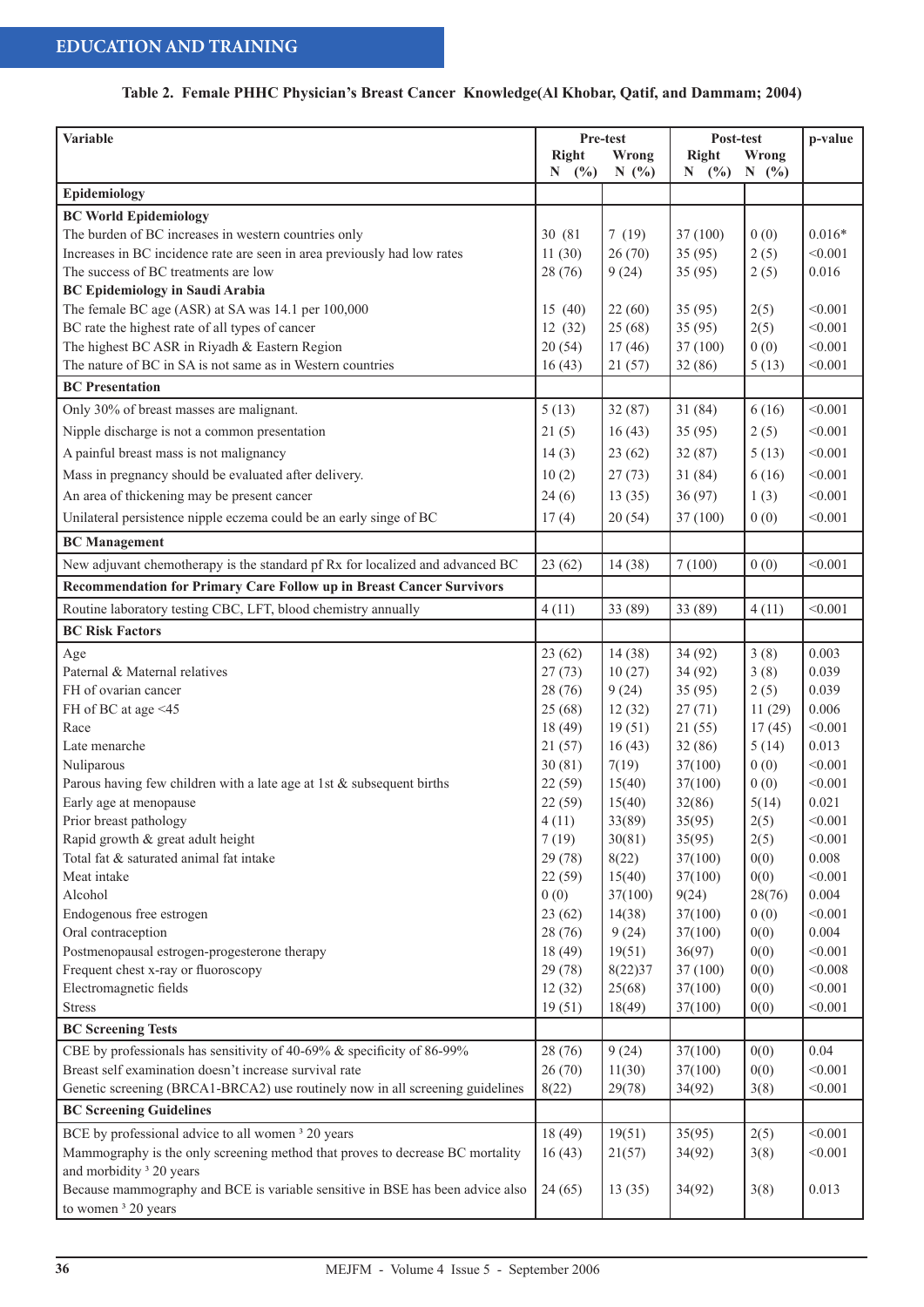#### **Table 3. Female PHHC Physician's Attitude Toward BC Early Detection and Management (Al Khobar, Qatif, and Dammam; 2004)**

| <b>Attitude</b>                                                                                                           | <b>Pre-test Attitude</b> |                |                  | <b>Post-test Attitude</b> | t (p-value)    |                  |            |
|---------------------------------------------------------------------------------------------------------------------------|--------------------------|----------------|------------------|---------------------------|----------------|------------------|------------|
| <b>Variable</b>                                                                                                           | $+ve$<br>N(%)            | $-ve$<br>N(%   | Mean $\pm$<br>sd | $+ve$<br>N(%              | $-ve$<br>N(%   | Mean $\pm$<br>sd |            |
| Woman will attend BC screening program if the PHC<br>doctor advises her to do it.                                         | 35(95)                   | 2(5)           | $4.0 \pm 0.6$    | 36(97)                    | 1(3)           | $4.2 \pm 0.5$    | 2.2(0.03)  |
| Treatment modality of BC depend on the histological<br>types & the stage of the disease, not the patient prefer-<br>ence. | 2(5)                     | 35(95)         | $1.8 \pm 0.7$    | 29(78)                    | 8(22)          | $3.7 \pm 1.1$    | 8.8(0.02)  |
| Patient should be referred to psychiatry after diagnosis<br>of BC                                                         | 27(73)                   | 10(27)         | $3.6 \pm 1.0$    | 33(89)                    | 4(11)          | $4.0 \pm 0.8$    | 2.8(0.007) |
| Total score                                                                                                               |                          | $20.6 \pm 2.1$ |                  |                           | $23.3 \pm 2.3$ |                  | 7.4(0.42)  |

#### **Table 4. Female PHHC Physicians' BC Total Practice Score and Practice Mode (Al Khobar, Qatif, and Dammam; 2004)**

| <b>Practice Variable</b>                | Mean $\pm$ sd<br><b>Pre-test</b> | Post-test Mean $\pm$ sd | p-value                          |
|-----------------------------------------|----------------------------------|-------------------------|----------------------------------|
| A. BC Practice Score                    |                                  |                         |                                  |
| Comparing the nature of the 2 breasts   | $1.2 \pm 0.6$                    | $1.5 \pm 0.6$           | 2.6(0.014)                       |
| Total score of nodular lump examination | $1.5 \pm 0.8$                    | $4.7 \pm 1.4$           | $14.6 \left( \leq 0.001 \right)$ |
| Total score of soft lump examination    | $2.0 \pm 1.0$                    | $4.6 \pm 1.5$           | $9.3 \approx (0.001)$            |
| Total Marks of examination              | $4.6 \pm 1.9$                    | $10.8 \pm 2.4$          | < 0.001                          |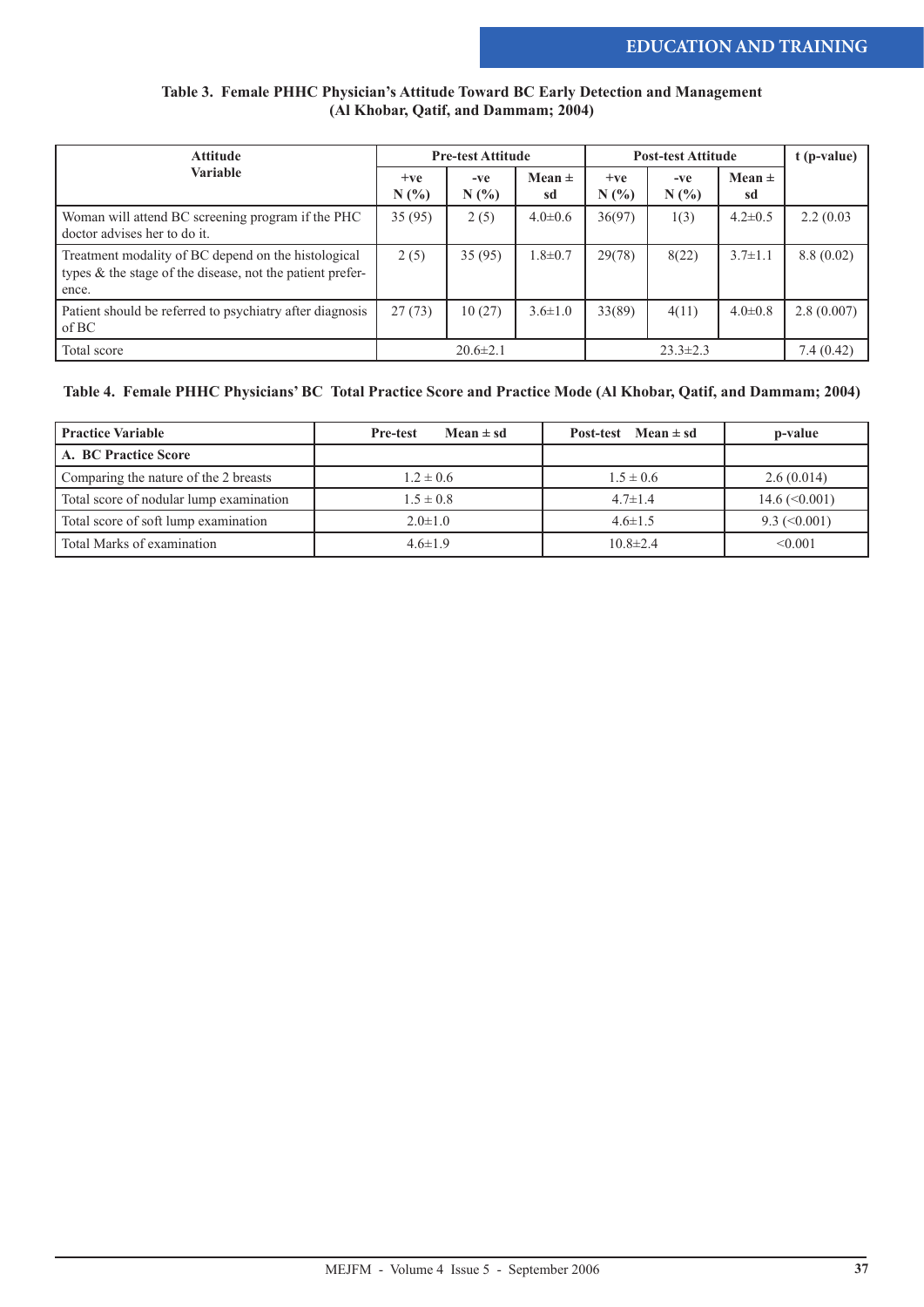# **Marine Animal Injuries to children in the South of Jordan**

**Riyad Mutair**\*, MD, **Wajdi Amayreh**\*, MB BS, MRCPCH, *Ghazi Salayta*\*, MD, **Issa Khashashneh**\*, MD. \*From the department of paediatrics, Royal Medical Services, Jordan.

**Correspondence:** Dr Wajdi Amayreh, P O Box 1479 Irbid, Jordan, e mail: wajdidr@yahoo.com.

### **ABSTRACT**

**Objective:** The aim of this study was to report the common marine animal injuries sustained by Jordanian children.

**Patients and Methods:** A prospective study of 152 patients, who sustained different marine animal injuries in the Gulf of Aqaba and treated at Princess Haya Hospital during the period from January 2004 to January 2006.

**Results:** One hundred and fifty two children who sustained marine animal injuries were managed with marked male predominance (9.9:1). Injuries were most frequent during July (32.9%) and during the night (75%). SeaUrchin was incriminated in 136(89.5%), while Lionfish and Stonefish were the cause of 14(9.2%) and 2(1.3%) respectively. All injuries were involving the limbs, with feet injured in 130(85.5%) and hands in 22(14.5%). Only 20(13.1%) patients required admissions to the hospital. Although no deaths were reported, variable severe systemic and local manifestations were caused by Stonefish, whereas SeaUrchin and Lionfish presented mainly with local reactions. All patients injured by Stonefish were managed in the intensive care unit and Stonefish antivenom was given. **Conclusion:** Sea Urchin was the commonest cause of injuries while Stonefish was the cause of most serious

injuries.

#### **INTRODUCTION**

Serious injury from a marine animal attack is not very common. Nevertheless, there are over 1000 marine vertebrates and even more numerous invertebrates that are believed to be either venomous or poisonous [1]. Bites and stings from marine animals can be painful, become infected and required extensive medical treatment [2].

In Jordan, injuries caused by marine animals are restricted to the Gulf of Aqaba at the north end of the Red Sea. Swimmers are at risk of different marine animal injuries, some of them well known to the locals such as SeaUrchin, Lionfish and Stonefish [3].

Black SeaUrchin, fig 1, is an invertebrate marine animal [4]. It can bite and sting [5], it also has many black long sharp and brittle spines which break off after they have penetrated the skin producing mostly local reaction.

Lionfish, fig 2, is a vertebrate marine animal, it attacks with its dorsal spines producing local reaction and to a lesser extent mild systemic reactions.

Stonefish, fig 3, is a vertebrate marine animal, it looks like a stone or a piece of rock, it usually lies dormant in shallow waters, buried in mud, sand or rocks indistinguishable from surroundings. It is the most venomous fish, has thirteen dorsal spines that become erect when the fish is disturbed and are capable of piercing skin and sneakers. Each spine has 5-10 mg of venom (myotoxin) which acts on skeletal, involuntary and cardiac muscle, blocking conduction

in these tissues, this results in a muscular paralysis, respiratory depression, peripheral vasodilatation, shock, cardiac arrhythmias and arrest [1].

#### **PATIENTS AND METHODS**

A prospective study was carried out for children 14 years and below who sustained different marine animal injuries in the Gulf of Aqaba and treated at Princess Haya Hospital in the period between January 2004 and January 2006. Patients were evaluated and information was obtained as to age and sex of children, type of injury, clinical manifestations, time of presentation to hospital, complications, and outcome.

#### **RESULTS**

The total study population with marine animal injuries was 152 patients 138(90.8%) males and 14(9.2%) females with male to female ratio of (9.9:1). Their ages ranged from 5-14 years with a mean age of 9 years. SeaUrchin was encountered in most of the cases 136 (89.5%) while Lionfish and Stonefish were the cause of 14 (9.2%) and 2 (1.3%) respectively. The majority of injuries 136(89.5%) occurred during summer months Fig 4. 114 (75%) of injuries presented during the night time. All injuries were involving the limbs with feet injured in 130 (85.5%) and hands injured in 22 (14.5%). Most of the involved subjects 110 (72%) were visitors rather than local residents. All cases of Stonefish and Lionfish injuries were admitted to the intensive care unit ,whereas no admissions among SeaUrchin cases. No long term complications or deaths were reported in this study.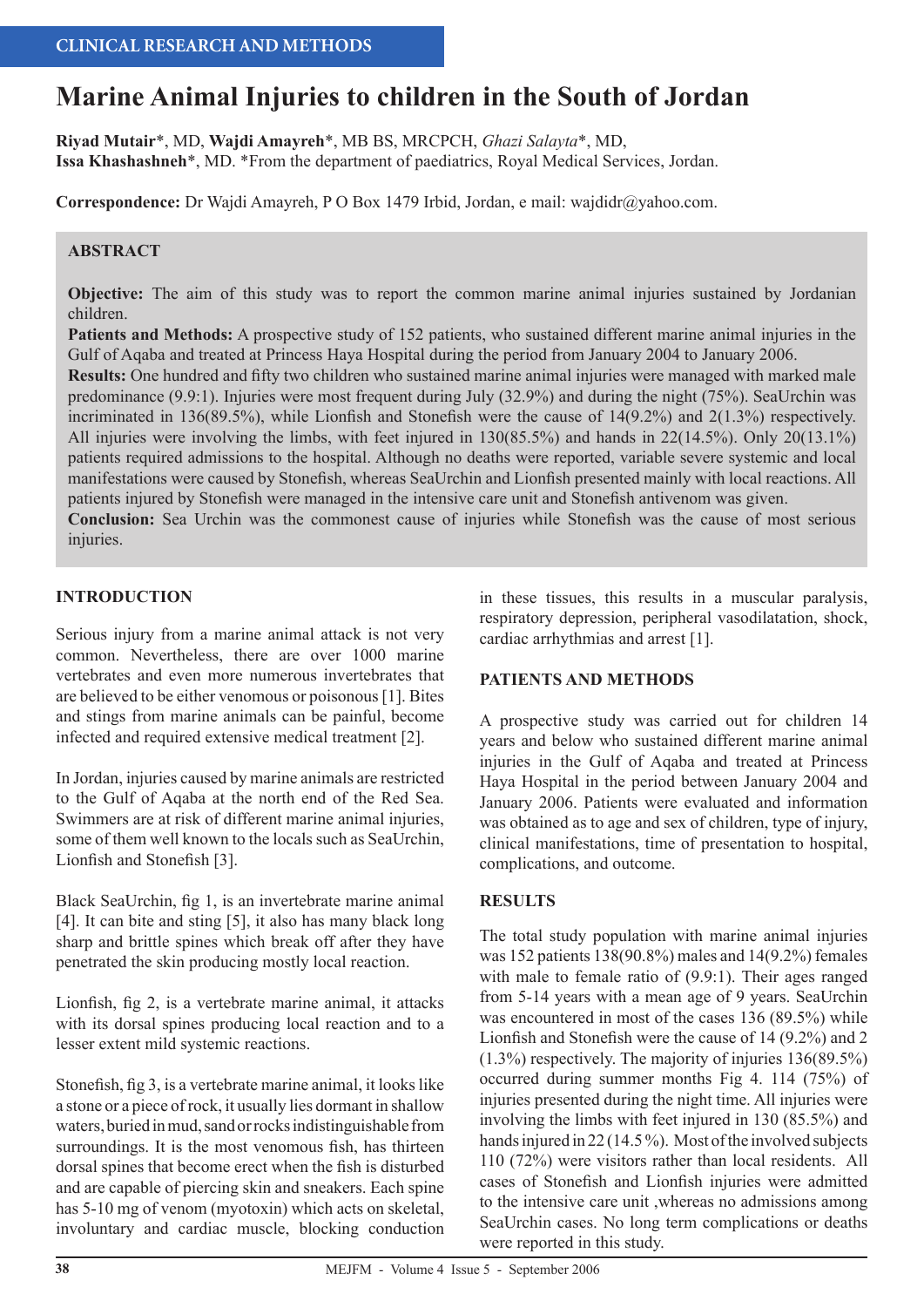#### **DISCUSSION**

Marine animal injuries in Jordan are restricted to the southern part of the country that is in the Gulf of Aqaba. It is a seasonal problem, usually in the summer months [6]. Penetrating wounds, stings and inoculation of venom are common marine animal injuries to unwary walkers during the summer season [7].

In our study, injuries were most frequent during the summer, when many families would visit the Gulf of Aqaba to spend their summer holidays, which is obvious from the fact that 72% of patients were visitors rather than locals. A significant percentage of injuries (75%) occurred during the evening and night time which could be explained by the local habits of dining and chatting at the seaside.

The most common clinical manifestation for all three species was localized pain, erythema and swelling (table 1). The pain caused by SeaUrchin and lionfish could be bearable, but the pain caused by stonefish is excruciating and could be severe enough in some cases to cause unconsciousness and thus drowning [1]. In our study the severity of pain caused by seaUrchin and lionfish was mild to moderate while the pain caused by stonefish was severe.

Most injuries involving the feet were caused by SeaUrchin and Stonefish, this usually occurs while children are playing in areas of shallow waters where Stonefish is usually buried in the sand or rocks indistinguishable from surroundings, SeaUrchin on the other hand is usually attached to rocks. Hands were involved mostly by Lionfish during trials by children to catch fish which has beautiful shapes and colours.

Fatalities caused by stonefish injuries usually occur within 5- 20 minutes of the sting [8]. In our study, no fatalities were reported although three patients presented about 20 minutes after the injury with signs of circulatory collapse, in a study involving adults conducted in the same hospital in 1996, one out of the three patients injured by stonefish died before reaching the hospital [3].

Regarding management, all patients received supportive and symptomatic treatment included antihistamines, steroids, and immersion of the involved limb in a bearable hot water. The use of hot water leads to destruction of the venom and minimizes the severity of pain [1]. In addition to the above measures, patients with stonefish injury were managed in the intensive care unit and stonefish antivenom was given. The dose of antivenom (Stonefish antivenom) ® administered was guided by the number of spinal stings as recommended by the manufacturers. The use of Stonefish antivenom has the benefit of neutralizing the venom and relieving the excruciating pain [8].

#### **CONCLUSION AND RECOMMENDATIONS**

SeaUrchin was the commonest cause of marine animal injuries while stonefish was the cause of the most serious injuries. Early presentation and prompt antivenom administration may save the lives of stonefish injured patients.

In planning out the recommendations, three targets need to be addressed. First of all would be the local authorities who should make the coasts safe for public use, they should also work on increasing the public awareness by providing suitable warning signs or pamphlets. Next comes the health authorities where physicians must be educated in treating marine animal injuries. The last would be the public who should wear thick sole shoes when walking in areas of shallow waters, and they should keep a careful eye on the sea floor over which one is swimming and on the waters around.

#### **REFERENCES**

- 1. Edmonds C. Marine Animal Injuries to Man. Melbourne Wedneil publishers. 1984; 115.
- 2. Harrison L J . Dangerous marine life. J Fla Med Assoc. 1992 Sep; 79(9): 633-41.
- 3. Muneizel S, Talafieh A. Marine animal injury in the Gulf of Aqaba. Journal of the Royal Medical Services 1997; 4(2): 23-25.
- 4. Schwartz, Meinking T. Venomous marine animal of Florida: morphology, behaviour, health hazards. J Fla Med Assoc. 1997 Oct; 84(7): 433-40.
- 5. Rual F. Marine life envenomations: example in New Caledonia. Med Trop (Mars). 1999;59(3):287-97.
- 6. Taylor D M, Ashby K, Winkel K D. An analysis of marine animal injuries presenting to emergency department in Victoria, Australia. Wilderness Environ Med. 2002 Summer; 13(2):106-12.
- 7. Frey C. Marine injuries. Prevention and treatment. Orthop Rev.1994 Aug; 23(8):645-9.
- 8. Currie BJ. Marine antivenoms. J Toxicol Clin Toxicol, 2003;41(3):301 8

**Table 1. Clinical manifestations according to cause of injury**

|                    | <b>SeaUrchin</b><br>132 cases | Lionfish<br>14 cases | <b>Stonefish</b><br>2 cases |
|--------------------|-------------------------------|----------------------|-----------------------------|
| Localized pain     | $100\%$ (136)                 | $100\%$ (14)         | $100\%$ (2)                 |
| Erythema           | 95.5% (126)                   | 85.7% (12)           | $100\%$ (2)                 |
| Swelling           | 75.8% (100)                   | $57.1\%$ $(8)$       | $100\%$ (2)                 |
| Nausea             | $15.1\%$ (20)                 | $28.6\%$ (4)         | $50\%$ (1)                  |
| Vomiting           | $6.0\%$ (8)                   | $14.3\%$ (2)         | $50\%$ (1)                  |
| Sweating           | $4.5\%$ (6)                   | $14.3\%$ (2)         | $50\%$ (1)                  |
| Hypotension        | $\theta$                      | $\Omega$             | $100\%(2)$                  |
| <b>Bradycardia</b> | $\theta$                      | $\Omega$             | $\theta$                    |
| Tachycardia        | $10.6\%$ (14)                 | $28.6\%$ (4)         | $100\%$ (2)                 |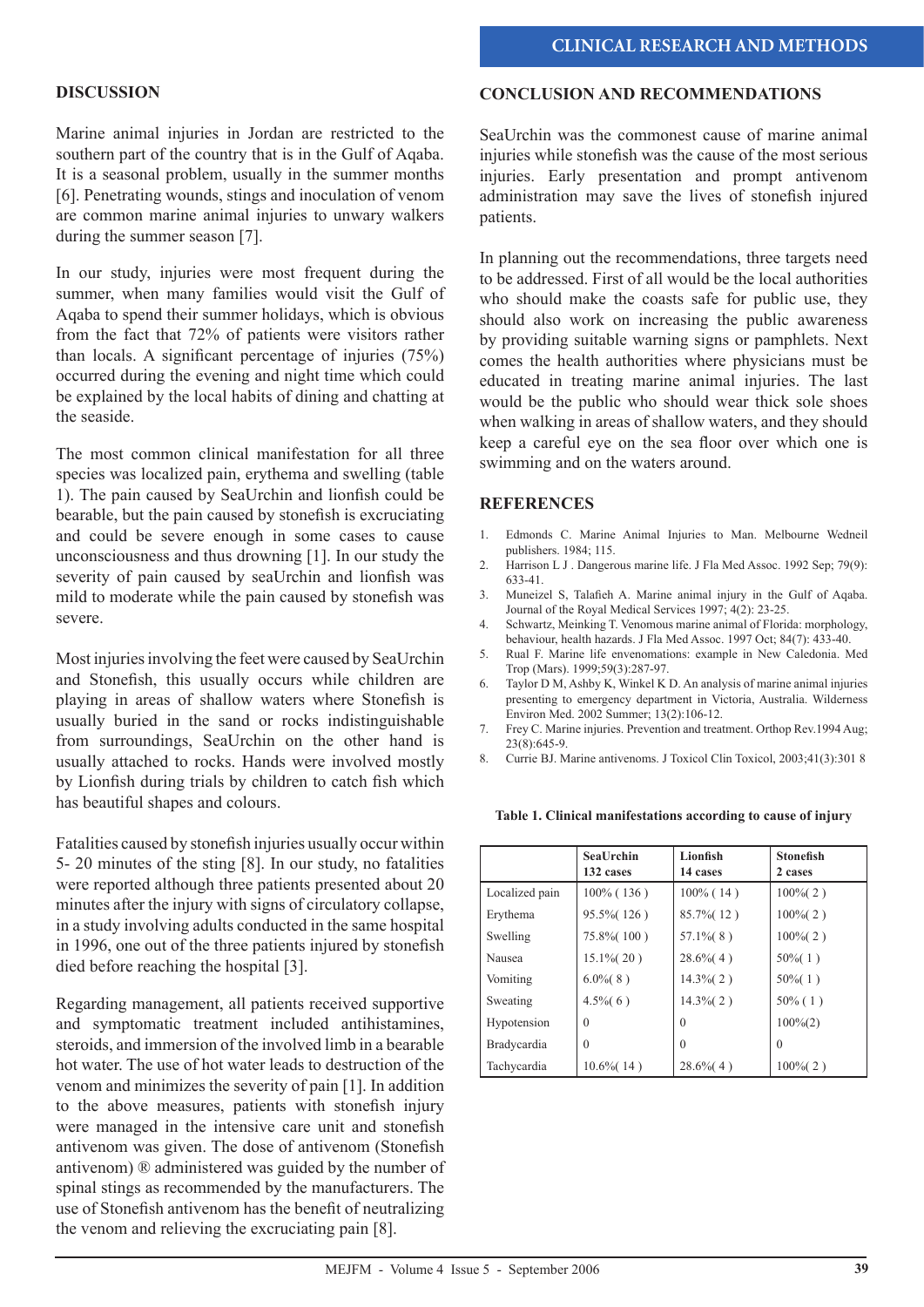# **Fig. 1. SeaUrchin**



**Fig. 2. Lionfish**



**Fig. 3. Stonefish**

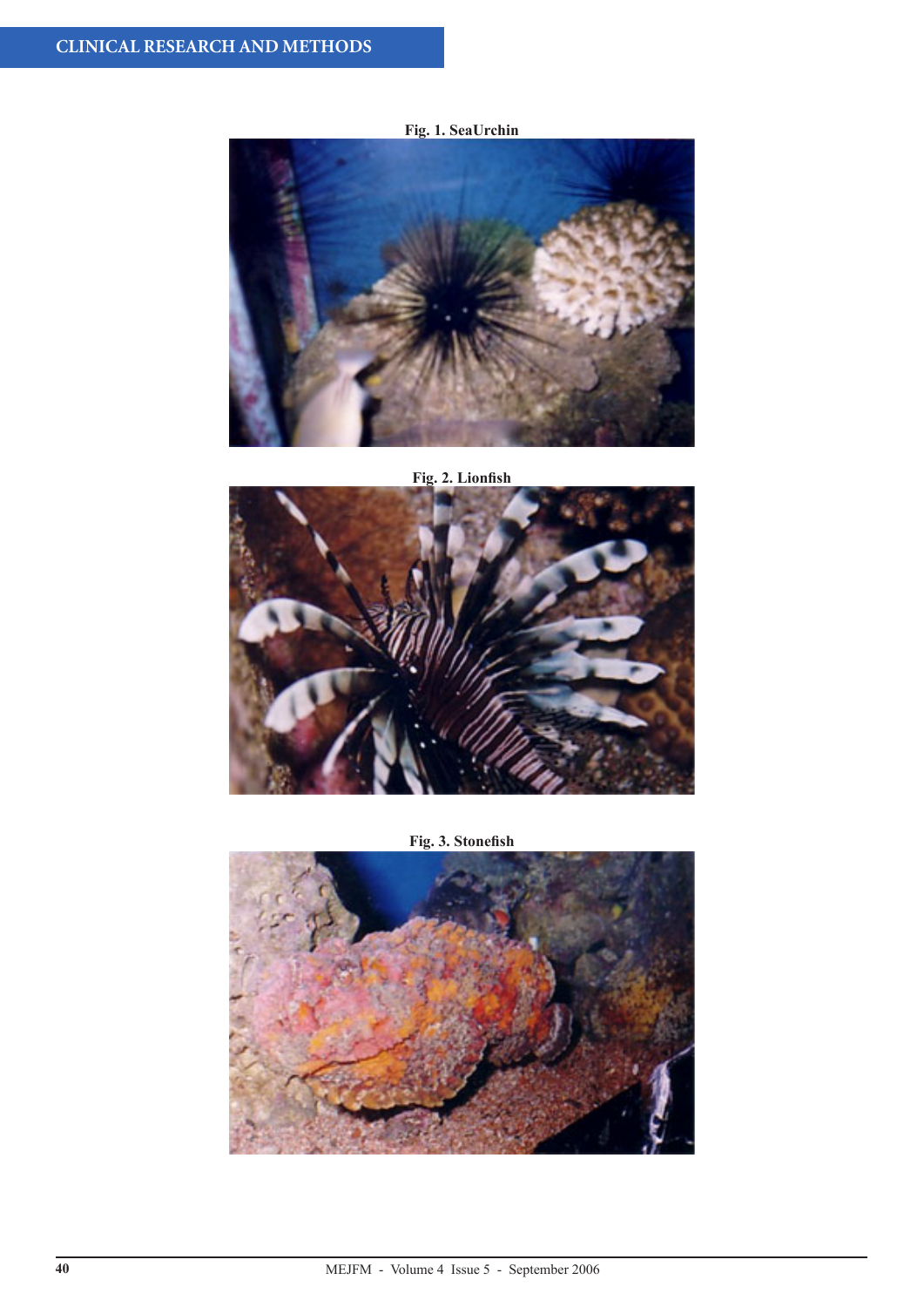

**Fig. 4. Monthly distribution of cases**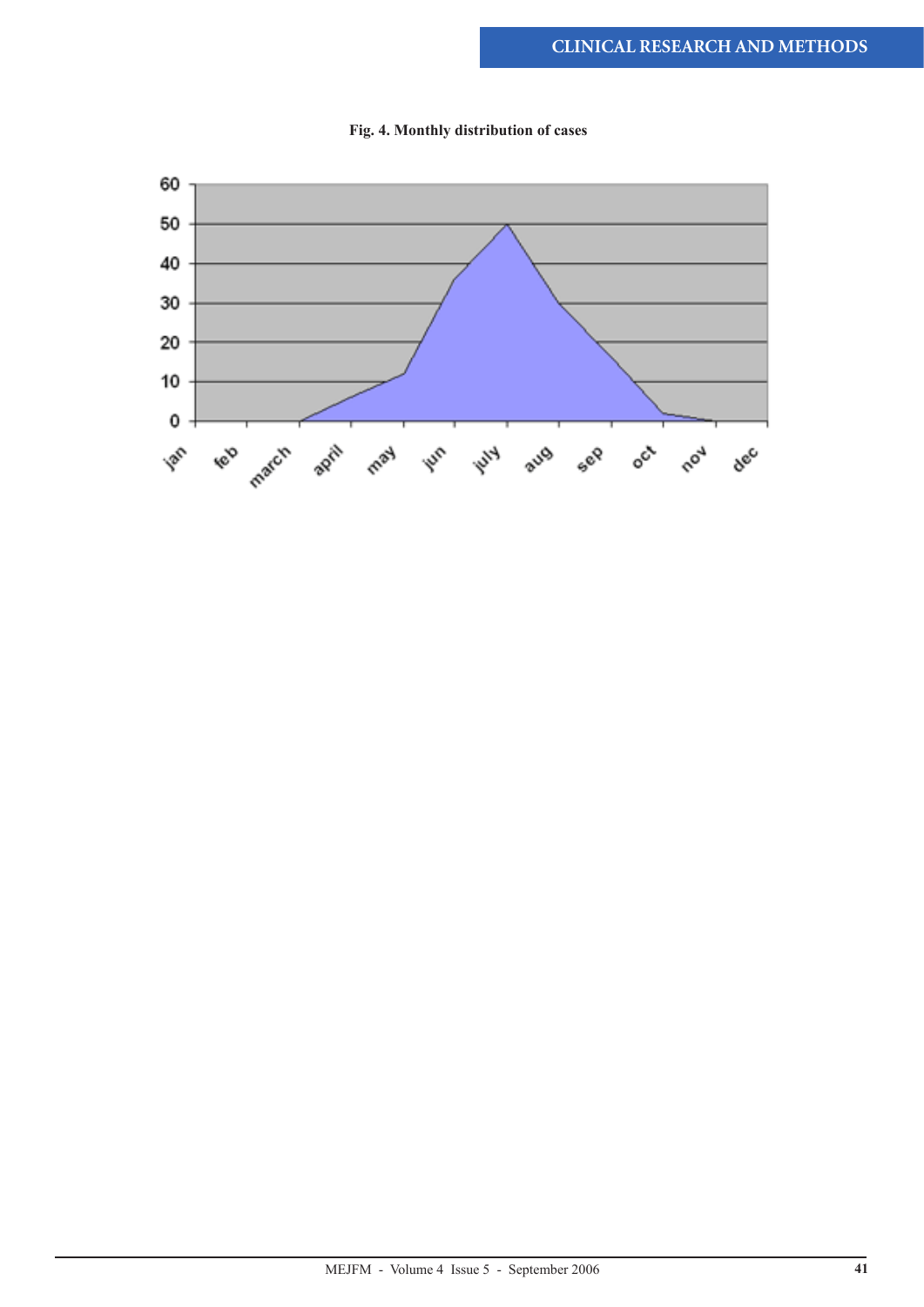# **Infantile Dyskinesia and Vitamin B12 Deficiency**

**Hussein Alawneh**, MD, **Ahmad Batayneh**, MD, **Majdii Jaafreh**, MD

Pediatric department, Royal Medical Services, Prince Ali Hospital, Karak, Jordan

**Correspondence:** Dr Hussein Alawneh, E-Mail: hualawneh2000@yahoo.com, Mobile: 0777715291

**Keywords:** cobalamin, infant, deficiency, and abnormal movement.

#### **ABSTRACT**

We report an 11-months old female infant, failure to thrive, developmentally delayed, who presented to Prince Ali hospital in the south of Jordan with chorea involving right side of the face, and right upper limb, found to have megaloblastic anemia due to vitamin B12 deficiency.

#### **INTRODUCTION**

Cobalamin deficiency typically occurs in middle aged and elderly patients. It is considered to be rare in infants when it is usually secondary to maternal deficiency.

Most of the infants found to be cobalamin deficient were breast fed or born to vegetarian mothers. Under these conditions there is probably insufficient cobalamin

transfer across the placenta which leads to low cobalamin stores in the newborn. This deficiency is further deteriorated by insufficient cobalamin in breast milk of vegetarian mothers [1]. These infants can exhibit a prominent disorder of movement [3], severe neurological findings ranging from apathy, decreased visual contact, adynamia, and lethargy or even coma may accompany anemia [9].

#### **CASE REPORT**

An 11 months old black female infant, exclusively breast fed, low socioeconomic status, failure to thrive, developmentally delayed, admitted to Prince Ali hospital with abnormal twitching movement of the right side of the face and right upper limb.

On examination she was pale her weight below 5th percentile, head circumference on 5th percentile, and normal height. She had global developmental delay, there was twitching movement involving the right side of the face and right upper limb, no other abnormal neurological signs, normal power, tone and reflexes. Other systems examination was normal.

Investigations showed low PCV 25%, high MCV 105 fl, neutropenia with hypersegmentation, and normal retics count. KFT normal, low albumin, other LFT

normal, B12 level low =65pg/ml, normal folate and ferritin level, ABG normal, sweat chloride test normal. Antiglidin Abs, antiendomesial Abs are negative. Brain MRI normal and maternal B12 is low 150pg/ml.

The patient was started on B12 IM 1mg daily for two weeks, Halidol drops were given for 3 weeks, but no response to treatment. Patient then was maintained on monthly 1mg B12 IM injection and was followed up in clinic. After three months of treatment, the patient showed complete resolution of the twitching movements, and laboratory disorders.

#### **DISCUSSION**

Vitamin B12 is derived from cobalamin in food, mainly animal sources, secondary to production by microorganisms. The cobalamins are released in the acidity of the stomach and combine there with R proteins and intrinsic factor, traverse the duodenum, where pancreatic proteases break down the R proteins, and are absorbed in distal ileum [4].

Although there are abundant vitamin B-12–producing bacteria that colonize the large bowel, that organ is too distal to allow normal vitamin B-12 absorption [2].

The daily requirements for vitamin B12 in infants is 0.3- 0.5 mcg, for children 0.7-1.4 mcg, for adult 2.0mcg,and for pregnant and lactating mother 2.6mcg [4].

There are two active forms of cobalamin in human body, deoxyadenosylcobalamin and methylcobalamin. Deoxyadenosylcobalamin is a required cofactor for conversion of methylmalonyl- CoA to succinyl- CoA and in its deficiency lead to incorporation of nonphysiologic fatty acids into cell membranes of CNS which may be responsible for neurological manifestations of cobalamin deficiency. While methylcobalamin is required for the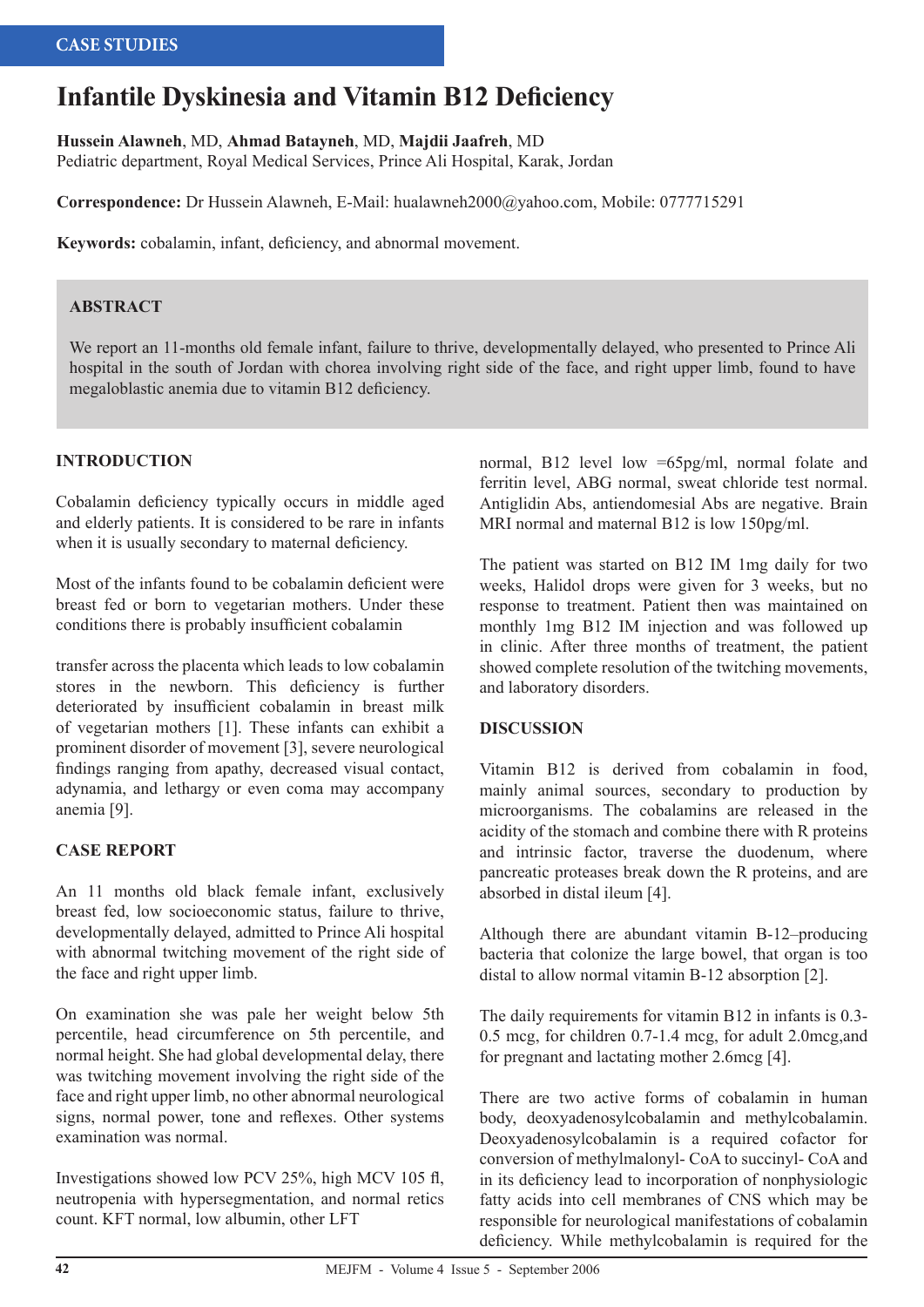formation of H4folate, and conversion of homocysteine to methionine, H4folate is required for DNA synthesis [5,7]. While methionine is further metabolized to sadenosylmethionine (SAM) which play arole in myelin and neurotransmitters synthesis and maintenance [6].

Another metabolite implicated in CNS manifestations is N-methyl-D-aspartate agonist action of homocysteine, which causes excitatory activity in basal ganglia by means of thalamocortical pathway [8]. Hyperglycinemia secondry to cobalamin deficiency is also implicated as a cause of abnormal movement [3,9].

Decrease in cognitive function in patients with vitamin B12 deficiency is related to hyperhomocysteinemia [1].

Symptoms and signs of cobalamin deficiency appears between ages of 2-12 months including vomiting, lethargy, failure to thrive, hypotonia, and arrest or regression of development [3]. Although these symptoms may appear even without anemia [1,7].

A syndrome of nutritional dystrophy and anemia, first described in 1957, was found exclusively among breastfed infants of Indian mothers of extremely low socioeconomic status. Although these infants had adequate general nutrition, they also had apathy, megaloblastic anemia, skin hyperpigmentation, involuntary movements, and developmental regression that were rapidly corrected by vitamin B-12 [2].

Approximately 50% of the infants with vitamin B12 deficiency exhibit abnormal movements manifested as tremor, twitches, chorea, or myoclonus. These movements can appear several days following the start of treatment [3]. Grattan-Smith et al reported the movement disorder that appeared after treatment, as that after a period of severe shortage, the sudden availability of cobalamin resulted in intense stimulation of cobalamin and folate pathways and produced a temporary inbalance of metabolic pathways [9].

The duration of these abnormal movements has ranged from 10-30 days [3], but in our patient twitches resolved after 3 months of treatment.

Generalized hyperpigmentation is a well-defined finding in patients with vit B12 deficiency [9], but it was not detected in our case (black infant). In evaluating vitamin B12 status, CBC which show MCV>94fl is considered suspicious for vitamin B12 deficiency, but neutrophil hypersegmentation is the only hematological change that correlates well with vitamin B12 deficiency [7]. In our patient MCV was 105fl and neutrophilic hypersegementation was detected.

cornerstone for assessing suspected cases of vitamin B12 deficiency, but it is altered by the concentration of the binding proteins, which causes false high or low values [7]. Serum B12 in our patient was low 65pg/ml. High levels of MMA and homocystein are more sensitive and specific for vitamin B12 deficiency [7], but unfortunately these tests are not available in our lab.

MRI findings in infantile vit B12 deficiency differ from those of adult forms. In adults subacute combined degeneration of spinal cord is detected, whereas in infants cerebral atrophy is seen [9]. In our patient brain MRI was normal.

Treatment of infants with vitamin B12 deficiency with CNS manifestations is by parental injection of vitamin B12 1mg daily for two weeks. Permanent treatment with monthly IM injection of 1mg vitamin B12 is required [4].

Treatment with vitamin B12 can reverse all the adverse effects but permanent sequelae may result [3]. The longterm consequences include poor intellectual performance and impaired cognitive function [1].

#### **CONCLUSION**

Although cobalamin deficiency is rare in infancy, it should be considered as a cause of failure to thrive, developmental delay, and movement disorder. Prevention, early recognition, and treatment are required to avoid permanent long-term sequelae.

#### **REFERENCES**

- 1. Anne Lise Bjorke Msen and Per Magne Ueland, Homocysteine and methylmalonic acid in diagnosis and risk assessment from infancy to adolescence. American Journal Of Clinical Nutrition,Vol.78,No.1,7- 21,July 2003
- 2. Antony, Vegetarianism and vitamin B-12 (cobalamin) deficiency. American Journal Of Clinical Nutrition, Vol.78 No.1, 3-6,July 2003
- 3. Edward Stanley Emery, et al. Vitamin B12 Deficiency: A cause of Abnormal Movement in Infants.Journal of Pediatrics Vol.99 No.2, 1997,PP255
- 4. Nelson, Text book of pediatrics 16th edition, 2000, 139,1468
- 5. Bertram G. Katzung, Basic and clinical pharmacology, 1989,32:399- 401
- 6. Alan L Diamond, DO, Vitamin B-12 Associated Neurological Diseases, eMedicine
- 7. George G. Klee, Cobalamin and Folate Evaluation: Measurement of Methylmalonic Acid and Homocysteine vs Vitamin B12 and Folate, Clinical Chemistry 46:1277-1283,2000
- 8. Claudio Pacchetti, Silvano Cristina, and Giuseppe Nappi, Reversable Chorea and Focal Dystonia in Vitamin B12 Deficiency, The New England Journal of Medicine, Vol 347,No.4, 2002
- 9. Zekai Avci, Tuba Turul, and Sabiha Aysun, Involuntary Movements and Magnetic Resonance imaging Findings in Infantile Cobalamin (Vitamin B12) Deficiency, Journal of Pediatrics Vol 112 No.3, 2003,684-686

Measurement of serum vitamin B12 is considered the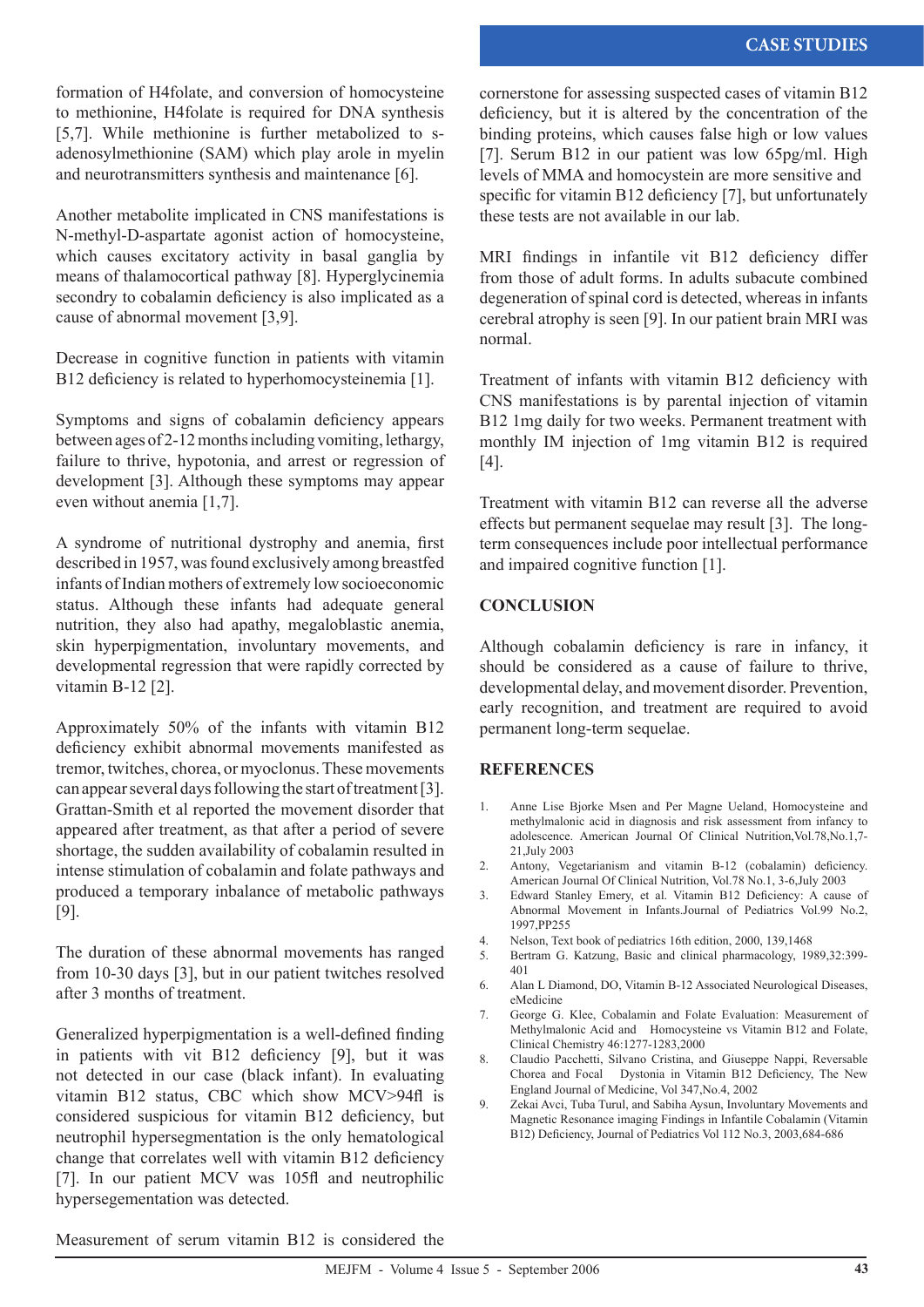# **Informatics in Clinical Practice Monitoring and Strategic Planning**

**Dr Bell Raj Eapen** MSc, MD, DNB, Dip Derm(Glasg), PGDBM

**Correspondence:** Dr Bell Raj Eapen MSc, MD, DNB, Dip Derm (Glasg), PGDBM Dermatologist, Atlas Star Medical Centre, P.B. No: 112392, Dubai, UAE. Email: webmaster@gulfdoctor.net, Website: http://www.gulfdoctor.net

# **ABSTRACT**

Though the implementation of a proper Electronic Medical Records system may be unaffordable for a small clinic most clinics use some form of computerised patient records. Detailed analysis of the data from these systems can provide information on key performance indices and are invaluable for strategic planning.

Computers have become an indispensable part of every clinic. Though it may not be economically viable to install an 'Electronic Medical Records'[1] or EMR system in a small clinic, computers are used in some form or other for patient data management.

An EMR is software that allows you to create, store, organize, edit and retrieve patient records on a computer. But it is more than just the electronic equivalent of paper. Advanced EMRs also allow you to automate many timeconsuming, paper-driven office tasks. Some are even equipped with 'Computerized Physician Order Entry'[2] tool. EMR software has many advantages which are beyond the scope of this article.

Most of the clinics use custom made software to record patient data, but this does not include all the features of a typical EMR. This is generally used for storage of demographic and personal data, storage and retrieval of patient ID and appointment scheduling. Even these simple software packages require a database backend which in the majority of cases is MS Access though some use more advanced RDBMS (Relative Data Base Management Systems)[3] like Oracle or MS-SQL server.

The data stored in these database systems is usually used only for income auditing, billing and other similar tasks. However this data could provide a wealth of information which is important from the practice monitoring and marketing perspective, though this is often overlooked in small practises and clinics.

# **PRACTICE MONITORING**

Big hospitals use various kinds of data to monitor performance. However small clinics use only traditional financial statements. Going beyond figures like net revenues and costs and using meaningful financial reporting can offer a deeper and ultimately more effective analysis.

Medical practice is traditionally considered as a venerable profession outside the realm of a business environment. However the trend is slowly changing and more and more practitioners are considering their practice as a business and their patients as customers. This is especially true for certain specialties like cosmetology and dentistry and they have started realising that the principles of management applies to practice management as well. Hence it is important to think what else needs to be monitored apart from total income in a small medical establishment.

A few of the indices which may be important in practice management are mentioned below.

- 1. New Patient flow: This can be expressed as a percentage of previous month or a certain time period as it is important only when considered with respect to the previous month. It is not relevant for a new clinic. However for an old clinic it indicates the efficiency of the marketing management.
- 2. Old patient rate (OPR): This can be expressed as a percentage of total number of patients. OPR indicates the efficiency of the practitioner to retain the patients. However for a more sensitive measure of patient retention, the number of old patients returning after the standard follow-up period needs to be considered.
- 3. Average collection per new patient: This index may increase the income for a short period. However it is important to retain it within acceptable limits for each specialty as the longterm effects are not favourable.
- 4. Average collection per patient: This is a very sensitive measure of patient loyalty.
- 5. Revenue growth as a percentage of previous year.
- 6. Descriptive statistics of geographic location, socioeconomic status, demographic profile and referral from other practitioners and clinics: This is very important for strategic planning.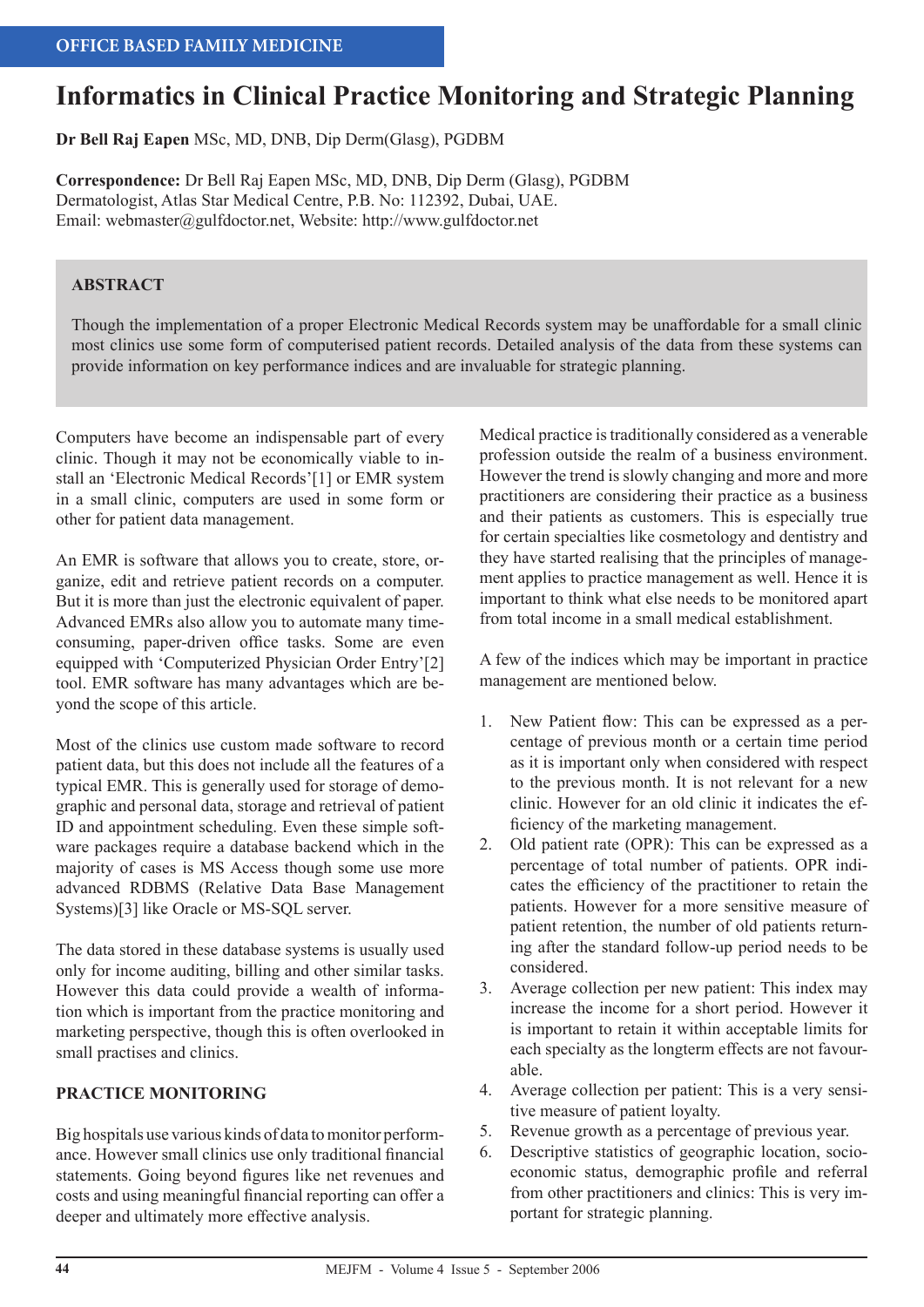It is important to understand that most, if not all, the information needed to calculate the above indices is essentially data that the hospital already has available. It is a matter of taking the various datasets and merging them into useful information upon which decisions can be formed.

# **DATABASE BASICS**

Databases are fundamentally tools to allow people to organize and manipulate large amounts of data using the power of the computer to quickly translate and deliver that information in a humanly readable format.

Databases fundamentally organize the data into hierarchies. The building blocks for creating databases starting from the top level are the data structure or schema. Each data structure is made up of a series of records, and each record has a set of predefined fields.

Databases use a series of Tables to store the data. A table simply refers to a two dimensional representation of your data using columns and rows. Each column in the table is given a unique name which would be something like first\_name, last\_name, email.

To reduce the redundancy of information, some tables will have a primary key which can be used to link to other tables. It will become a foreign key for the linked table. For example if a patient comes for multiple visits we may have to enter the patient data each time if there is only one table. However if the patient data is stored in a separate table with a unique number, only that number needs to be entered to the 'visits' table so that data redundancy is minimised. This unique number is called as the primary key for the first table and foreign key for the 'visits' table.

# **DATA PRIVACY[4]**

If you give data from your patient management system to database professionals for analysis then you have to deal with certain crucial ethical issues like data privacy. The data often includes the personal details of the patient, diagnosis and investigation reports which have to be treated as confidential. Hence it is imperative for healthcare practitioners to learn basic data warehousing techniques to remove sensitive data before outsourcing it to professionals for more detailed analysis.

#### **DATA PRIVACY[5]**

Data warehousing is the process of consolidating data to a central store so as to make analysis of data easier. The practitioner who owns the data has to remove the personal information in the database before giving it for analysis. Usually all the personal information will be grouped

together in a single table. Though in some cases this database table can be safely dropped or removed. This may make the database unstable because the primary key is often stored in this table. This table can also contain some useful information like age, sex, region, occupation and socio-economic status. Hence it is better to remove individual fields like first\_name, last\_name, phone number, address, email etc.

Data warehouse also implies that the data is manipulated and consolidated in a separate location, different from operational data used for day-to-day activities. For a small clinic, it essentially means that you have to take a copy of the database and work on that so that original database is not damaged. Though I have used the term 'Data warehousing' here, it is a much broader concept than just backup and deleting unnecessary fields.

#### **MS ACCESS BASICS**

Microsoft® Access is a powerful program to create and manage your databases. It has many built in features to assist you in constructing and viewing your information. A detailed description of MS Access is beyond the scope of this article. Deleting a field is usually done in the table design view as depicted in Fig 1. It involves the following steps.

- 1. Click on the Tables tab on the Access main screen
- 2. Highlight the name of the table to be modified and click on the Design button.
- 3. Make the necessary changes.
- 4. Save the table by pulling down the File menu and choosing Save.
- 5. Close the table by pulling down the File menu and choosing Close.

# **DATA ANALYSIS**

A database query is usually expressed in SQL or structured query language. The indices I mentioned earlier can be easily calculated from the database by using simple SQL. In MS Access you can easily create a query in Design View as depicted in Fig 2 to filter the information in your table. You establish a set of criteria when you create a query.

However there is other information which can be derived from the database apart from the calculation of above indices and descriptive statistics of demographic data like age, sex and location.

#### **DATA MINING[6]**

Data mining has been defined as "The nontrivial extraction of implicit, previously unknown, and potentially useful information from data" and "The science of extract-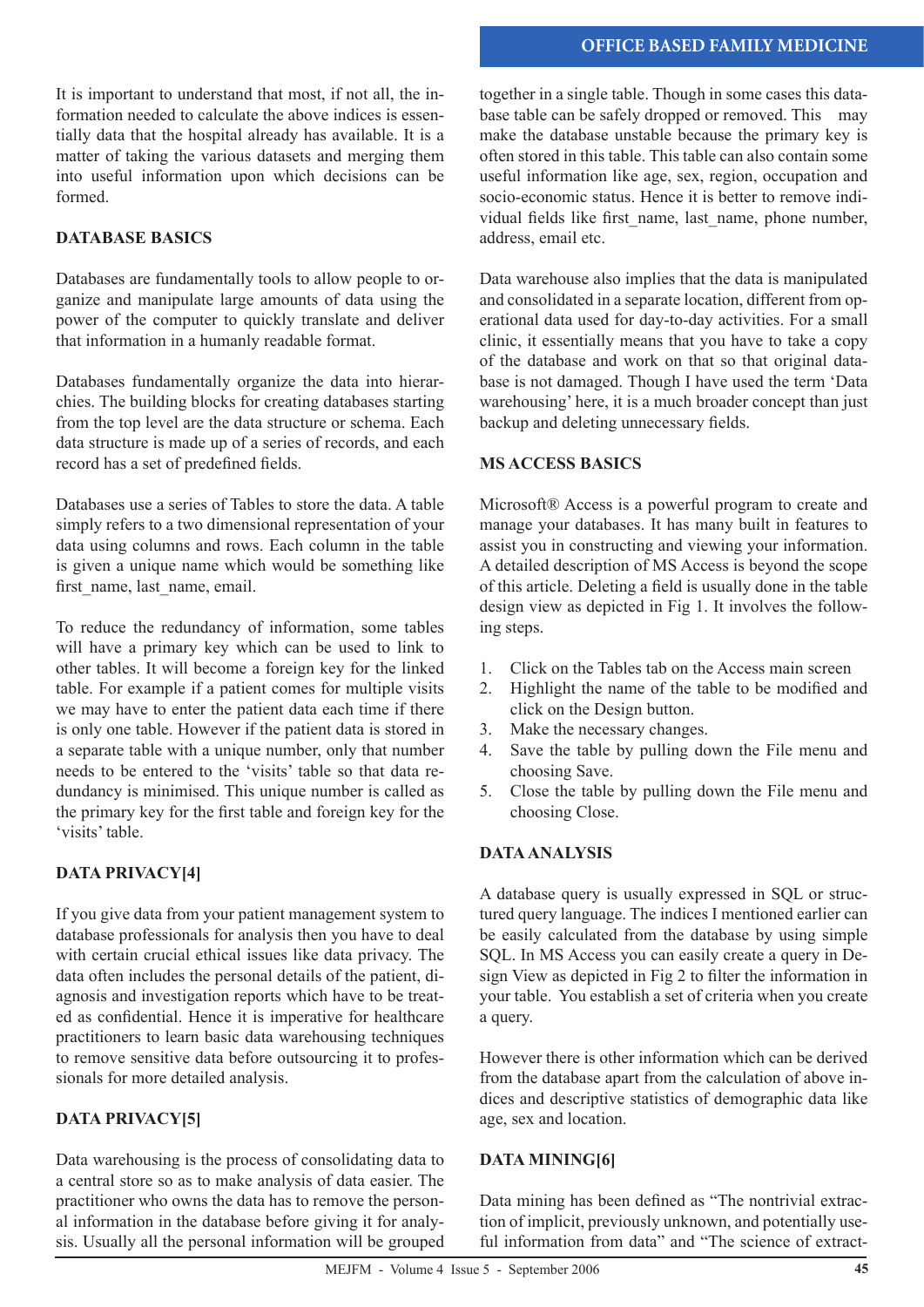#### **OFFICE BASED FAMILY MEDICINE**

ing useful information from large data sets or databases". Although it is usually used in relation to analysis of data, data mining, like artificial intelligence, is an umbrella term and is used with varied meaning in a wide range of contexts. It is usually associated with a business or other organization's need to identify trends. Data mining techniques can be used for patient data also. It will help us find patterns which may not be evident at the first look like the referral pattern between specialists in a clinic. Data mining converts data into knowledge.

#### **PLANNING THE RIGHT STRATEGY**

As with any complex business, clinics can create all kinds of statistics. But if not used wisely, the only thing all these data will add up to is a bunch of numbers. Organizations that get the best results from this data are those that get all levels of leadership involved in analyzing the information.

Strategy formulation frequently includes a SWOT analysis, or an assessment of internal strengths and weaknesses (SW) combined with environmental opportunities and threats (OT).

However, SWOT analysis may sometimes fail to reflect the true picture. Senior managers act only on perceived strengths, weaknesses, opportunities, and threats as filtered through their own lenses and those of middle managers, physicians, nurses, and others in the organization. These filtered perspectives prevent senior management from seeing the real SWOT, thereby creating a potential for suboptimal strategic decisions. Patient data will help in having a more realistic SWOT analysis.

Using the patient data we can monitor the volumes and the practice indices for all departments to help management understand where the hospital is growing or declining during the year. The analysis will also help in understanding the impact of various factors like changes in payer contracts, coding and reimbursement regulations. It can even unearth a few not so obvious factors like practice patterns of physicians. This includes the pattern of sending investigations and other departmental referrals. Patients may initially succumb to physician demands for cutting-edge technology when less expensive technology would do an acceptable job without compromising quality. This might increase the 'average collection per new patients' but makes patient retention difficult. Clinics need to think carefully about the mix of supportive services they provide to patients, their cost, and whether a less expensive approach could achieve the same results.

Another important aspect which needs to be considered is whether a clinic can provide every service or whether they should specialise in certain key services. Modern

healthcare organizations should consider which services and programs they wish to emphasize, for which kinds of patients, and in which localities and then eliminate programs and other activities that do not fit that focus. Analysis of existing patient data will provide key insight into this.

Strategic trade-offs should also be evaluated in terms of competitive scope and pricing policy both of which can be defined from the existing patient data. The goal of organizations with a low-price strategy is to deliver a product of acceptable quality at a price below that of its competitors. By contrast, organizations with a high-price strategy select small market segments and offer services that are widely acknowledged as superior. It is important to assess based on previous data, which segment of the population the clinic is catering to before introducing these services.

Detailed analysis of patient data will also provide useful information for other managerial responsibilities like controlling and staffing. For example it will help in procuring the right supplies at the right time and in the right quantities so that there will not be any wastage or shortage. It will also help in identifying the bottle necks in patient flow and adequately staff such segments.

#### **CONCLUSION**

Most of the clinics have a variety of data waiting to be explored in their computerised patient records. A detailed analysis of this data with respect to the patient type, departments, doctors and procedures can provide key insights, which may be invaluable in strategic planning.

#### **REFERENCES**

- 1 Rockower S. Electronic medical records. Md Med 2005; 6: 19-21.
- 2 Koppel R. Computerized physician order entry systems: the right prescription? LDI Issue Brief 2005; 10: 1-4.
- 3 Sherr B. Flexibility, access give RDBMS (relational database management systems) the edge. Health Manag Technol 1995; 16: 38.
- 4 Stone MA, Redsell SA, Ling JT et al. Sharing patient data: competing demands of privacy, trust and research in primary care. Br J Gen Pract  $2005: 55: 783-9$
- 5 Mercer M. Data warehousing improves care, demonstrates return on investment. J Ahima 2001; 72: 69-70.
- 6 Cupples LA, Bailey J, Cartier KC et al. Data mining. Genet Epidemiol 2005; 29 Suppl 1: S103-9.